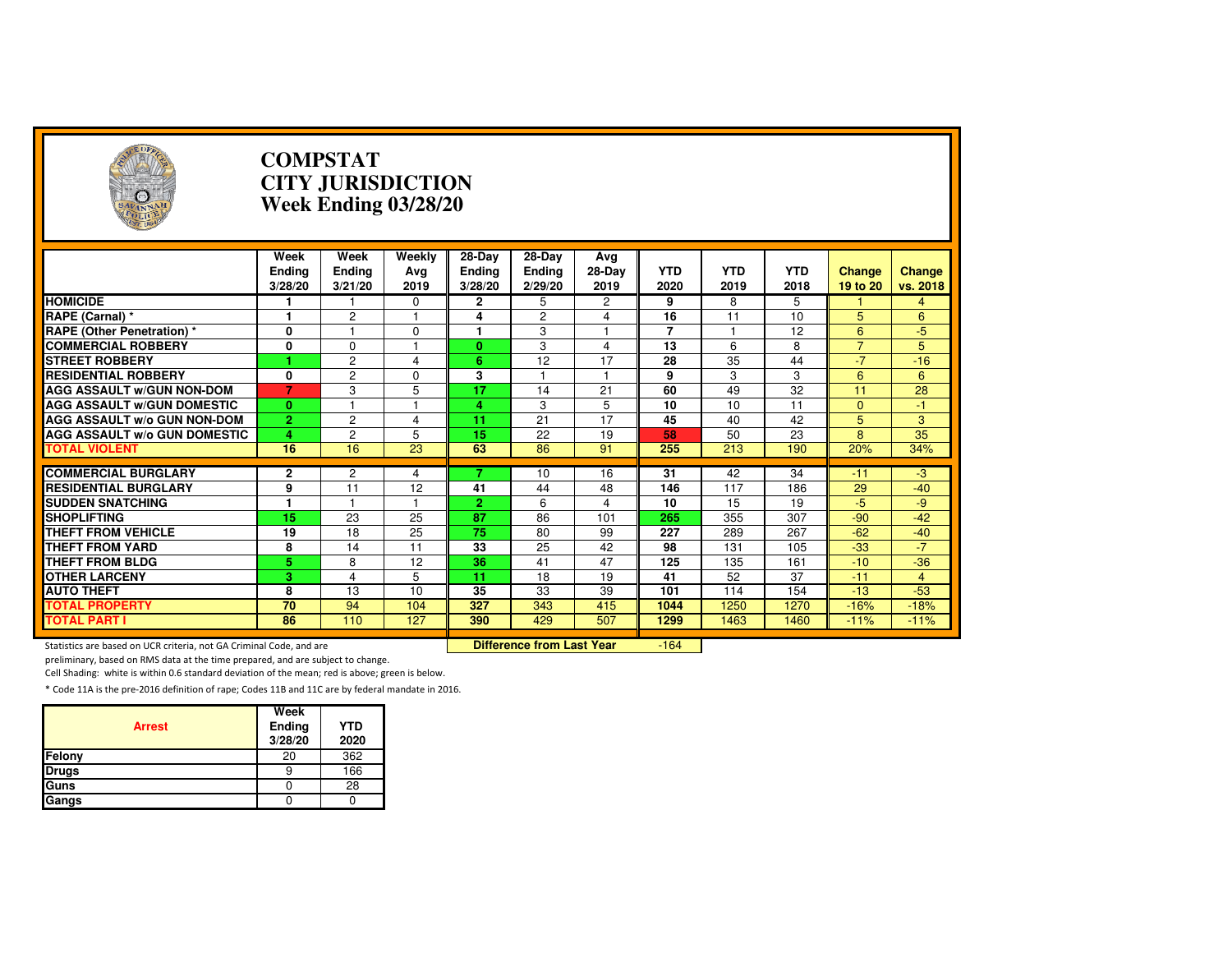

#### **COMPSTATNORTH PRECINCTWeek Ending 03/28/20**

#### **PRECINCT COMMANDER:**

**CAPT. CARY HILL**



|                                     | Week<br><b>Endina</b><br>3/28/20 | Week<br><b>Ending</b><br>3/21/20 | Weekly<br>Avg<br>2019 | $28 - Day$<br><b>Ending</b><br>3/28/20 | 28-Day<br><b>Ending</b><br>2/29/20 | Avg<br>28-Day<br>2019 | <b>YTD</b><br>2020 | <b>YTD</b><br>2019      | <b>YTD</b><br>2018 | <b>Change</b><br>19 to 20 | Change<br>vs. 2018 |
|-------------------------------------|----------------------------------|----------------------------------|-----------------------|----------------------------------------|------------------------------------|-----------------------|--------------------|-------------------------|--------------------|---------------------------|--------------------|
| <b>HOMICIDE</b>                     |                                  |                                  | 0                     | $\overline{2}$                         | 0                                  | 0                     | $\mathbf{2}$       | 2                       |                    | 0                         |                    |
| RAPE (Carnal) *                     | 0                                |                                  | 0                     |                                        |                                    |                       | 6                  | 4                       |                    | $\overline{2}$            | 5                  |
| <b>RAPE (Other Penetration) *</b>   | $\bf{0}$                         | $\Omega$                         | 0                     | 0                                      | $\Omega$                           | $\Omega$              | 0                  | $\Omega$                | $\overline{2}$     | $\overline{0}$            | $-2$               |
| <b>COMMERCIAL ROBBERY</b>           | $\mathbf{0}$                     | $\Omega$                         | 0                     | 0                                      | $\overline{c}$                     |                       | $\mathbf{2}$       |                         | $\overline{2}$     |                           | $\Omega$           |
| <b>STREET ROBBERY</b>               | 1                                | $\Omega$                         |                       |                                        | 5                                  | 5                     | 9                  | 11                      | 23                 | $-2$                      | $-14$              |
| <b>RESIDENTIAL ROBBERY</b>          | $\mathbf{0}$                     | $\Omega$                         | $\Omega$              |                                        | $\Omega$                           | $\Omega$              | $\mathbf{2}$       | $\Omega$                |                    | $\overline{2}$            |                    |
| <b>AGG ASSAULT W/GUN NON-DOM</b>    | $\bf{0}$                         | $\overline{c}$                   |                       | 8                                      | 6                                  | 4                     | 21                 | 9                       | $\overline{7}$     | 12                        | 14                 |
| <b>AGG ASSAULT W/GUN DOMESTIC</b>   | $\mathbf{0}$                     | $\Omega$                         | 0                     | $\overline{2}$                         | ٠                                  | $\overline{1}$        | 3                  | $\overline{\mathbf{1}}$ | 3                  | $\overline{2}$            | $\Omega$           |
| <b>AGG ASSAULT W/o GUN NON-DOM</b>  | $\bf{0}$                         |                                  |                       | $\overline{2}$                         | 10                                 | 6                     | 17                 | 15                      | 13                 | $\overline{2}$            | 4                  |
| <b>AGG ASSAULT W/o GUN DOMESTIC</b> | 1                                | $\Omega$                         |                       | 2.                                     | 2                                  | 5                     | 9                  | 11                      | 8                  | $-2$                      |                    |
| <b>TOTAL VIOLENT</b>                | $\mathbf{3}$                     | 5                                | 6                     | 19                                     | 27                                 | 24                    | 71                 | 54                      | 61                 | 31%                       | 16%                |
|                                     |                                  |                                  |                       |                                        |                                    |                       |                    |                         |                    |                           |                    |
| <b>COMMERCIAL BURGLARY</b>          | 0                                | 0                                |                       | 0                                      | 3                                  | 4                     | 8                  | 10                      | 6                  | -2                        | $\overline{2}$     |
| <b>RESIDENTIAL BURGLARY</b>         | 0                                | 3                                | $\overline{2}$        | 10                                     | 15                                 | 7                     | 33                 | 10                      | 20                 | 23                        | 13                 |
| <b>SUDDEN SNATCHING</b>             | ٠                                |                                  | 0                     | $\mathbf{2}$                           | 3                                  | 1                     | 6                  | 5                       | 10                 |                           | $-4$               |
| <b>SHOPLIFTING</b>                  | 3                                | $\overline{7}$                   | 3                     | 11                                     | 14                                 | 12                    | 32                 | 41                      | 66                 | $-9$                      | $-34$              |
| <b>THEFT FROM VEHICLE</b>           | 4                                | $\overline{c}$                   | 6                     | 7                                      | 12                                 | 24                    | 34                 | 59                      | 47                 | $-25$                     | $-13$              |
| THEFT FROM YARD                     | 4                                | 4                                | 3                     | 10                                     | 10                                 | 11                    | 27                 | 38                      | 29                 | $-11$                     | $-2$               |
| THEFT FROM BLDG                     | $\mathbf{2}$                     | $\Omega$                         | 3                     | 6                                      | $\overline{7}$                     | 11                    | 24                 | 29                      | 49                 | -5                        | $-25$              |
| <b>OTHER LARCENY</b>                | $\bf{0}$                         |                                  |                       | $\overline{2}$                         | 4                                  | 4                     | $\overline{7}$     | 10                      | 8                  | -3                        | 47                 |
| <b>AUTO THEFT</b>                   | ۴                                |                                  | 2                     | 10                                     | $\overline{7}$                     | 8                     | 24                 | 15                      | 18                 | 9                         | 6                  |
| <b>TOTAL PROPERTY</b>               | 12                               | 19                               | 21                    | 58                                     | 75                                 | 82                    | 195                | 217                     | 253                | $-10%$                    | $-23%$             |
| TOTAL PART I                        | 15                               | $\overline{24}$                  | 26                    | $\overline{77}$                        | 102                                | 106                   | 266                | 271                     | 314                | $-2%$                     | $-15%$             |

Statistics are based on UCR criteria, not GA Criminal Code, and are **Difference from Last Year** 

-5

preliminary, based on RMS data at the time prepared, and are subject to change.

Cell Shading: white is within 0.6 standard deviation of the mean; red is above; green is below.

| <b>Arrests</b> | Week<br><b>Ending</b><br>3/28/20 | <b>YTD</b><br>2020 |
|----------------|----------------------------------|--------------------|
| Felony         |                                  | 108                |
| <b>Drugs</b>   |                                  | 47                 |
| Guns           |                                  |                    |
| Gangs          |                                  |                    |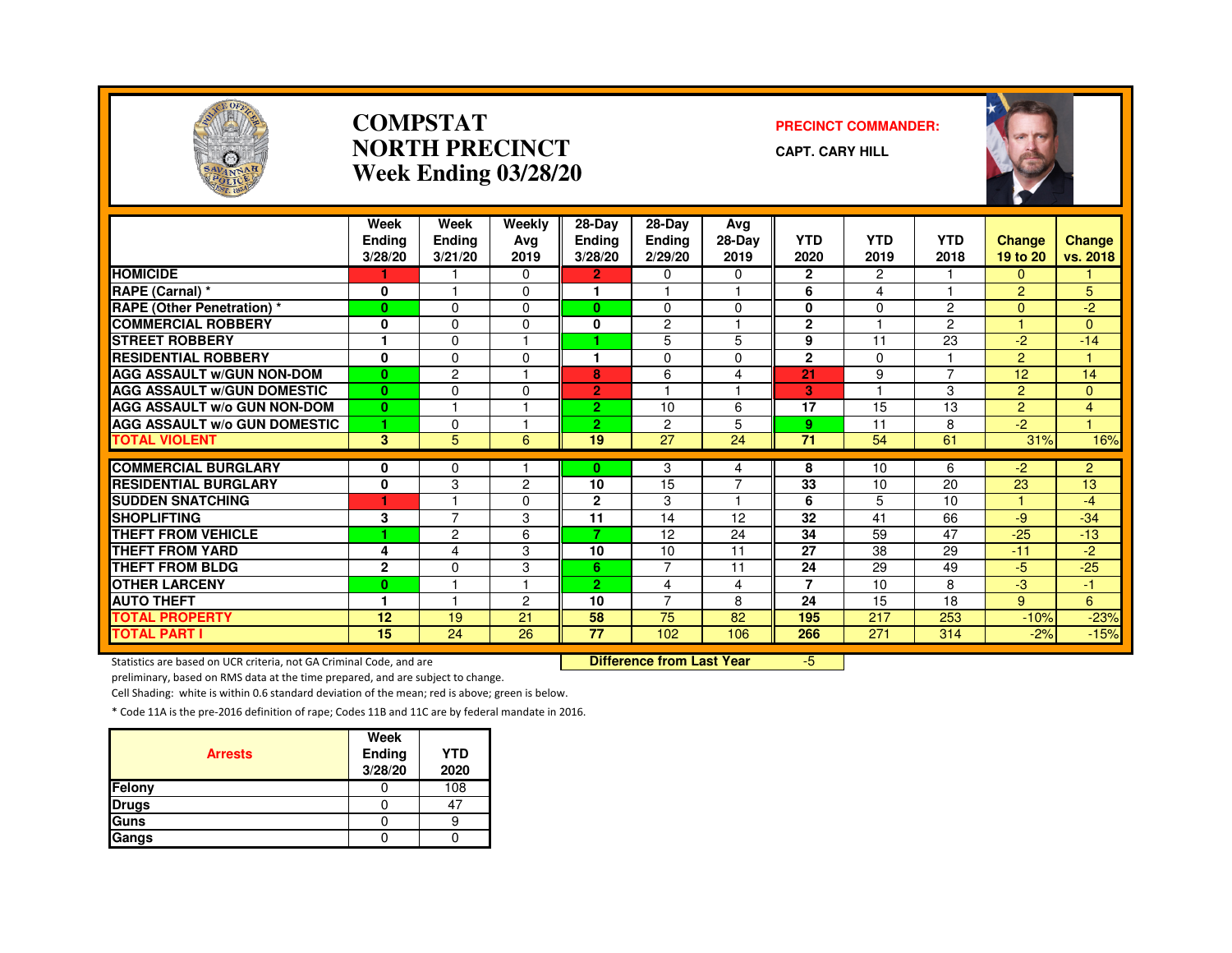

#### **COMPSTATCENTRAL PRECINCTWeek Ending 03/28/20**

#### **PRECINCT COMMANDER:**

**CAPT. TONYA REID**



|                                     | Week           | Week           | Weekly         | 28-Day         | 28-Day         | Avg                     |              |                |            |                |                |
|-------------------------------------|----------------|----------------|----------------|----------------|----------------|-------------------------|--------------|----------------|------------|----------------|----------------|
|                                     | <b>Endina</b>  | <b>Ending</b>  | Ava            | <b>Ending</b>  | <b>Ending</b>  | 28-Day                  | <b>YTD</b>   | <b>YTD</b>     | <b>YTD</b> | <b>Change</b>  | <b>Change</b>  |
|                                     | 3/28/20        | 3/21/20        | 2019           | 3/28/20        | 2/29/20        | 2019                    | 2020         | 2019           | 2018       | 19 to 20       | vs. 2018       |
| <b>HOMICIDE</b>                     | 0              | $\Omega$       | $\Omega$       | 0              | 4              | 0                       | 6            |                | $\Omega$   | 5              | 6              |
| <b>RAPE (Carnal) *</b>              | 0              | $\Omega$       | $\Omega$       | н              |                | $\overline{\mathbf{1}}$ | 6            | $\overline{c}$ | 3          | 4              | 3              |
| <b>RAPE (Other Penetration) *</b>   | 0              | $\Omega$       | $\Omega$       | $\mathbf{0}$   | $\Omega$       | $\Omega$                | ۴            |                | 3          | $\Omega$       | $-2$           |
| <b>COMMERCIAL ROBBERY</b>           | 0              | $\Omega$       | 0              | $\mathbf{0}$   | 0              | 2                       | $\mathbf{2}$ |                | $\Omega$   |                | $\overline{2}$ |
| <b>STREET ROBBERY</b>               | $\bf{0}$       | $\Omega$       |                | 3              | 4              | 5                       | 8            | 9              | 10         | $-1$           | $-2$           |
| <b>RESIDENTIAL ROBBERY</b>          | $\mathbf{0}$   | $\overline{c}$ | $\Omega$       | $\overline{2}$ | $\Omega$       | $\Omega$                | 3            |                |            | $\overline{2}$ | $\overline{2}$ |
| <b>AGG ASSAULT W/GUN NON-DOM</b>    | 3              |                | $\overline{c}$ | 5.             | 3              | $\overline{7}$          | 17           | 16             | 9          |                | 8              |
| <b>AGG ASSAULT W/GUN DOMESTIC</b>   | $\mathbf{0}$   | $\Omega$       | $\Omega$       | $\mathbf{0}$   |                |                         | з            | 4              | 5          | -1             | $-2$           |
| <b>AGG ASSAULT W/o GUN NON-DOM</b>  | 1              |                |                | 4              | 3              | 4                       | 10           | $\overline{7}$ | 14         | 3              | $-4$           |
| <b>AGG ASSAULT W/o GUN DOMESTIC</b> | $\mathbf{0}$   | $\overline{c}$ |                | 6              | 5              | 5                       | 17           | 15             | 4          | $\overline{2}$ | 13             |
| <b>TOTAL VIOLENT</b>                | 4              | 6              | 6              | 21             | 21             | 26                      | 73           | 57             | 49         | 28%            | 49%            |
|                                     |                |                |                |                |                |                         |              |                |            |                |                |
| <b>COMMERCIAL BURGLARY</b>          | 0              | $\Omega$       |                |                | 5              | 6                       | 10           | 10             | 11         | $\overline{0}$ | -1             |
| <b>RESIDENTIAL BURGLARY</b>         | 3              | 4              | 4              | 14             | 12             | 16                      | 50           | 38             | 39         | 12             | 11             |
| <b>SUDDEN SNATCHING</b>             | 0              | $\Omega$       | 0              | 0              |                |                         |              | 2              | 2          | $-1$           | -1             |
| <b>SHOPLIFTING</b>                  | з              | $\overline{4}$ | 5              | 15             | 17             | 19                      | 44           | 59             | 35         | $-15$          | 9              |
| <b>THEFT FROM VEHICLE</b>           | $\overline{2}$ | 6              | 6              | 18             | 14             | 25                      | 47           | 56             | 82         | -9             | $-35$          |
| <b>THEFT FROM YARD</b>              | $\mathbf{2}$   | 5              | 4              | 10             | 6              | 15                      | 33           | 46             | 34         | $-13$          | $\overline{1}$ |
| <b>THEFT FROM BLDG</b>              | и              | $\Omega$       | 3              | $\overline{7}$ | $\overline{7}$ | 10                      | 23           | 33             | 41         | $-10$          | $-18$          |
| <b>OTHER LARCENY</b>                | $\bf{0}$       | $\overline{c}$ | $\overline{2}$ | 4              | 6              | $\overline{7}$          | 13           | 20             | 5          | $-7$           | 8              |
| <b>AUTO THEFT</b>                   | $\mathbf{2}$   | $\overline{7}$ | 2              | 12             | 8              | 10                      | 39           | 36             | 50         | 3              | $-11$          |
| <b>TOTAL PROPERTY</b>               | 13             | 28             | 27             | 81             | 76             | 107                     | 260          | 300            | 299        | $-13%$         | $-13%$         |
| <b>TOTAL PART I</b>                 | 17             | 34             | 33             | 102            | 97             | 133                     | 333          | 357            | 348        | $-7%$          | $-4%$          |

Statistics are based on UCR criteria, not GA Criminal Code, and are **Difference from Last Year** 

-24

preliminary, based on RMS data at the time prepared, and are subject to change.

Cell Shading: white is within 0.6 standard deviation of the mean; red is above; green is below.

| <b>Arrests</b> | Week<br>Ending<br>3/28/20 | <b>YTD</b><br>2020 |
|----------------|---------------------------|--------------------|
| <b>Felony</b>  | 10                        | 138                |
| <b>Drugs</b>   | 5                         | 64                 |
| <b>Guns</b>    |                           |                    |
| Gangs          |                           |                    |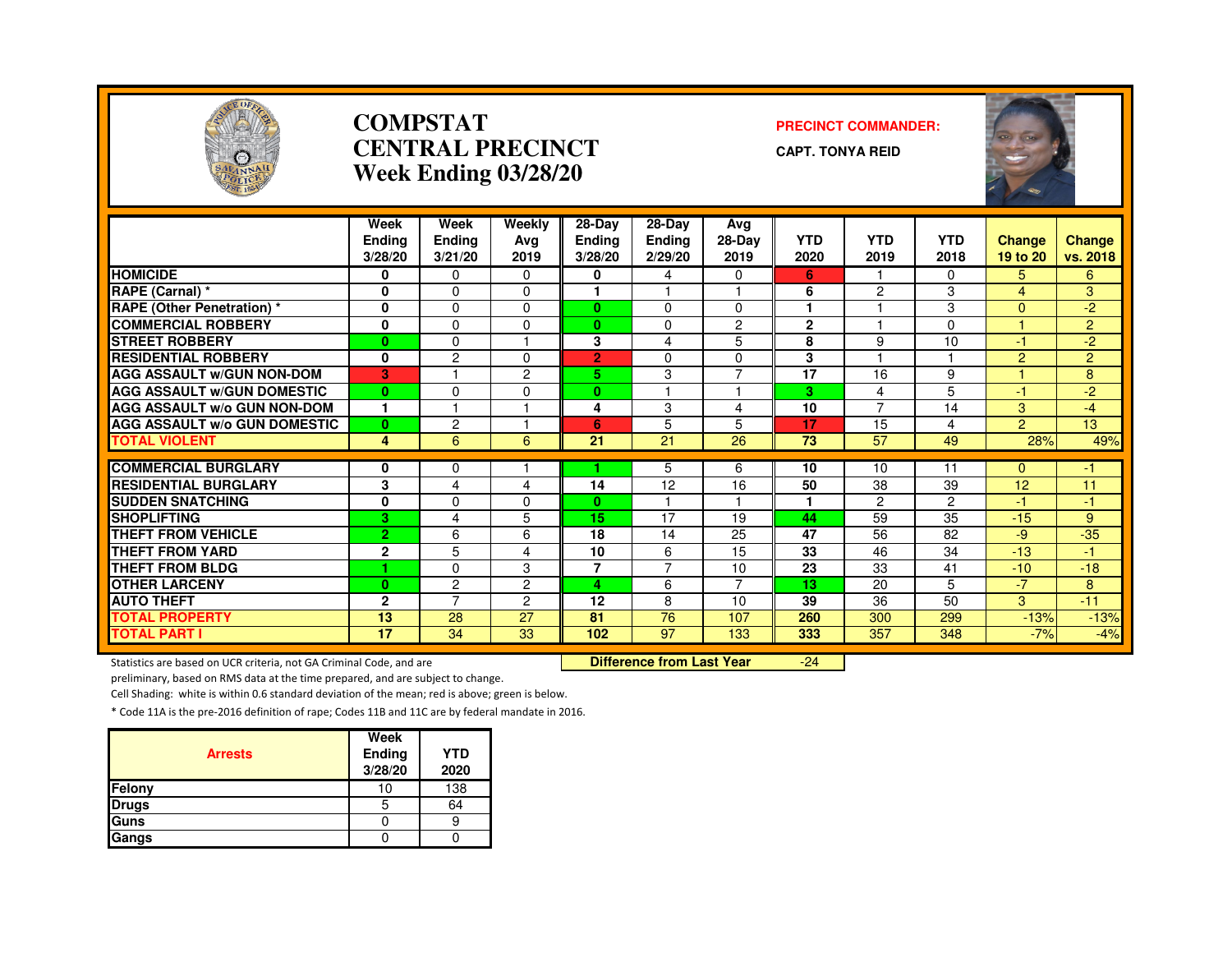

#### **COMPSTATSOUTH PRECINCTWeek Ending 03/28/20**

#### **PRECINCT COMMANDER:**

**CAPT. MICHELLE HALFORD**



|                                     | Week<br>Endina<br>3/28/20 | Week<br><b>Ending</b><br>3/21/20 | Weekly<br>Avg<br>2019 | 28-Day<br><b>Ending</b><br>3/28/20 | $28-Dav$<br><b>Ending</b><br>2/29/20 | Avg<br>28-Day<br>2019    | <b>YTD</b><br>2020 | <b>YTD</b><br>2019 | <b>YTD</b><br>2018 | <b>Change</b><br>19 to 20 | <b>Change</b><br>vs. 2018 |
|-------------------------------------|---------------------------|----------------------------------|-----------------------|------------------------------------|--------------------------------------|--------------------------|--------------------|--------------------|--------------------|---------------------------|---------------------------|
| <b>HOMICIDE</b>                     | 0                         | $\mathbf{0}$                     | $\Omega$              | 0                                  |                                      |                          | 1                  | 4                  |                    | $-3$                      | $\mathbf{0}$              |
| RAPE (Carnal) *                     |                           |                                  | 0                     | $\mathbf{2}$                       | $\Omega$                             |                          | 4                  |                    | 3                  | 3                         |                           |
| <b>RAPE</b> (Other Penetration) *   | $\bf{0}$                  | $\Omega$                         | 0                     | $\bf{0}$                           | $\overline{c}$                       | $\Omega$                 | 4                  | $\Omega$           | 4                  | 4                         | $\mathbf{0}$              |
| <b>COMMERCIAL ROBBERY</b>           | 0                         | $\Omega$                         | $\Omega$              | $\mathbf{0}$                       |                                      |                          | 6                  | 3                  | 4                  | 3                         | $\overline{2}$            |
| <b>STREET ROBBERY</b>               | $\mathbf{0}$              | $\overline{c}$                   |                       | $\overline{2}$                     |                                      | 3                        | $\overline{7}$     | 8                  | 5                  | -1                        | $\overline{2}$            |
| <b>RESIDENTIAL ROBBERY</b>          | $\mathbf{0}$              | $\Omega$                         | O                     | 0                                  |                                      | $\Omega$                 | 3                  | $\Omega$           |                    | 3                         | $\overline{2}$            |
| <b>AGG ASSAULT W/GUN NON-DOM</b>    | 1                         | 0                                |                       |                                    | 4                                    | 3                        | 12                 | 9                  |                    | 3                         | 11                        |
| <b>AGG ASSAULT W/GUN DOMESTIC</b>   | $\bf{0}$                  |                                  | $\Omega$              | $\overline{2}$                     | $\Omega$                             | $\overline{\phantom{a}}$ | $\overline{2}$     | 3                  |                    | $-1$                      | и                         |
| <b>AGG ASSAULT W/o GUN NON-DOM</b>  | 1                         | $\Omega$                         |                       | 3                                  | 3                                    | $\overline{2}$           | $\overline{7}$     | 8                  | 7                  | $-1$                      | $\mathbf{0}$              |
| <b>AGG ASSAULT W/o GUN DOMESTIC</b> | и                         | $\Omega$                         |                       | 3                                  | $\overline{7}$                       | $\overline{4}$           | 13                 | 11                 | 3                  | $\overline{2}$            | 10 <sup>1</sup>           |
| <b>TOTAL VIOLENT</b>                | 4                         | 4                                | 4                     | 13                                 | 20                                   | 17                       | 59                 | 47                 | 30                 | 26%                       | 97%                       |
| <b>COMMERCIAL BURGLARY</b>          | $\mathbf{2}$              | $\Omega$                         |                       | $\mathbf{2}$                       |                                      |                          |                    | 19                 | 10                 | $-15$                     | $-6$                      |
| <b>RESIDENTIAL BURGLARY</b>         | $\mathbf{2}$              | м                                | 2                     | $\overline{7}$                     | 7                                    | 5<br>9                   | 4<br>27            | 13                 | 57                 | 14                        | $-30$                     |
| <b>SUDDEN SNATCHING</b>             | 0                         | $\Omega$                         | <sup>0</sup>          | $\mathbf{0}$                       | $\Omega$                             |                          | 1                  | 4                  | 3                  | -3                        | -2                        |
| <b>SHOPLIFTING</b>                  | 4                         | 6                                | 12                    | 37                                 | 29                                   | 48                       | 106                | 195                | 138                | $-89$                     | $-32$                     |
| <b>THEFT FROM VEHICLE</b>           | 13                        | 6                                | ⇁                     | 27                                 | 26                                   | 26                       | 69                 | 82                 | 76                 | $-13$                     | $-7$                      |
| <b>THEFT FROM YARD</b>              | 0                         |                                  |                       | 3                                  | 4                                    | 6                        | 12                 | 20                 | 15                 | -8                        | -3                        |
| <b>THEFT FROM BLDG</b>              | $\mathbf{2}$              | 3                                | 3                     | 13                                 | 10                                   | 13                       | 33                 | 40                 | 29                 | $-7$                      | $\overline{4}$            |
| <b>OTHER LARCENY</b>                | и                         | $\Omega$                         |                       | $\mathbf{2}$                       |                                      | 4                        | 6                  | $\overline{7}$     | $\overline{7}$     | $-1$                      | -1                        |
| <b>AUTO THEFT</b>                   | и                         | 2                                | 3                     | 5.                                 | 10                                   | 11                       | 17                 | 31                 | 36                 | $-14$                     | $-19$                     |
| <b>TOTAL PROPERTY</b>               | 25                        | 19                               | 31                    | 96                                 | 88                                   | 123                      | 275                | 411                | 371                | $-33%$                    |                           |
| <b>TOTAL PART I</b>                 | 29                        | 23                               | 35                    | 109                                | 108                                  | 141                      | 334                | 458                | 401                | $-27%$                    | $-26%$<br>$-17%$          |

Statistics are based on UCR criteria, not GA Criminal Code, and are **Difference from Last Year** 

 $-124$ 

preliminary, based on RMS data at the time prepared, and are subject to change.

Cell Shading: white is within 0.6 standard deviation of the mean; red is above; green is below.

| <b>Arrests</b> | Week<br>Ending<br>3/28/20 | <b>YTD</b><br>2020 |
|----------------|---------------------------|--------------------|
| Felony         | 10                        | 93                 |
| <b>Drugs</b>   |                           | 36                 |
| Guns           |                           |                    |
| Gangs          |                           |                    |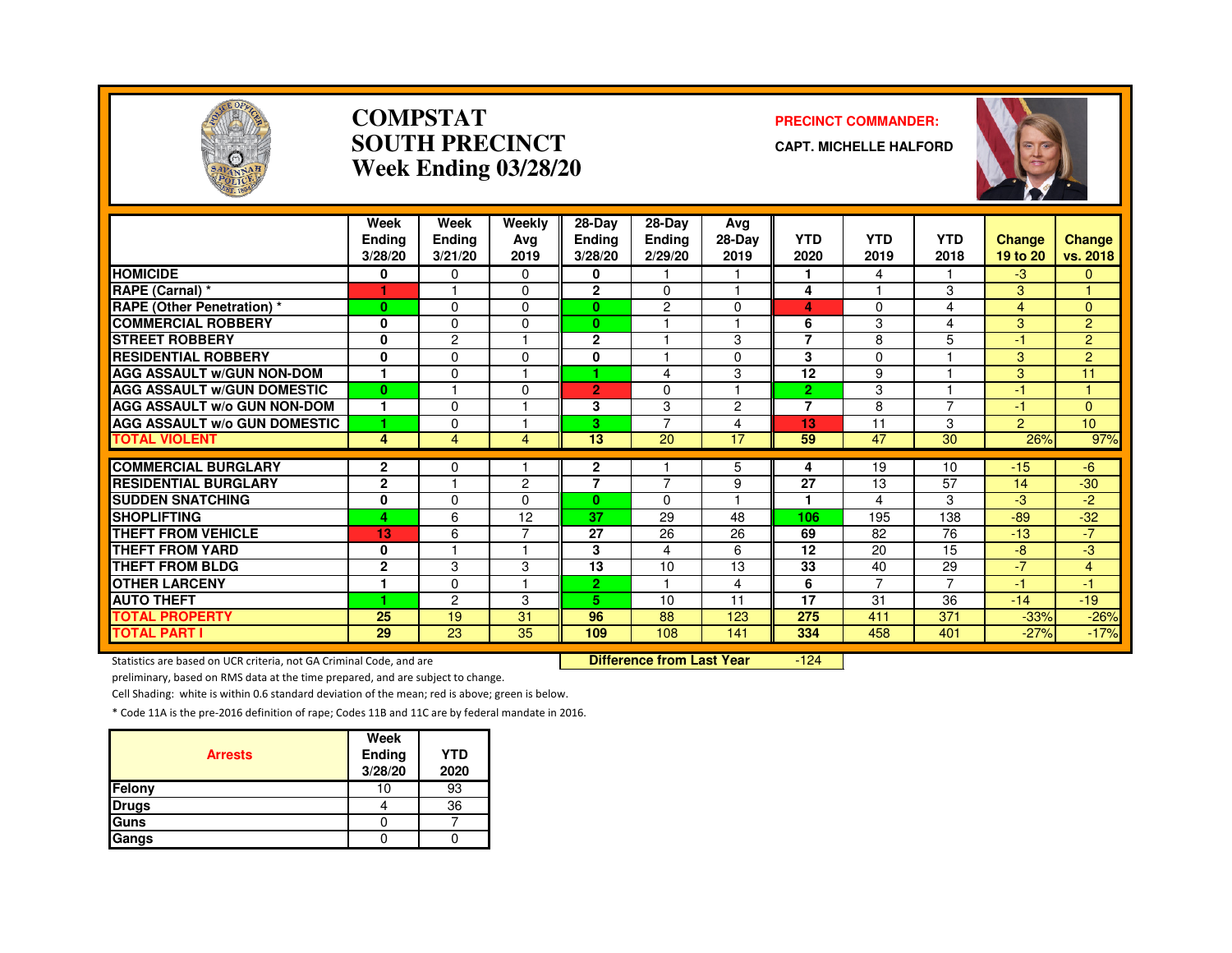

#### **COMPSTATEAST PRECINCTWeek Ending 03/28/20**

#### **PRECINCT COMMANDER:**

**CAPT. GEORGE GUNDICH**



|                                     | Week           | Week           | Weekly         | 28-Day         | $28-Dav$       | Avg                  |                 |                 |                 |                |                |
|-------------------------------------|----------------|----------------|----------------|----------------|----------------|----------------------|-----------------|-----------------|-----------------|----------------|----------------|
|                                     | <b>Endina</b>  | Ending         | Ava            | <b>Ending</b>  | <b>Ending</b>  | 28-Day               | <b>YTD</b>      | <b>YTD</b>      | <b>YTD</b>      | <b>Change</b>  | <b>Change</b>  |
|                                     | 3/28/20        | 3/21/20        | 2019           | 3/28/20        | 2/29/20        | 2019                 | 2020            | 2019            | 2018            | 19 to 20       | vs. 2018       |
| <b>HOMICIDE</b>                     | 0              | $\Omega$       | $\Omega$       | 0              | 0              | 0                    | 0               |                 | 3               | -1             | $-3$           |
| RAPE (Carnal) *                     | 0              | $\Omega$       | $\Omega$       | 0              | 0              | ٠                    | 0               | 4               | 3               | $-4$           | -3             |
| <b>RAPE (Other Penetration) *</b>   | $\mathbf{0}$   | н              | $\Omega$       | 1              |                | $\Omega$             | $\mathbf{2}$    | $\Omega$        | 3               | $\overline{2}$ | $-1$           |
| <b>COMMERCIAL ROBBERY</b>           | 0              | $\Omega$       | $\Omega$       | 0              | 0              | ٠                    | 3               |                 | $\overline{2}$  | $\overline{2}$ |                |
| <b>STREET ROBBERY</b>               | $\bf{0}$       | $\Omega$       |                | $\mathbf{0}$   | $\overline{c}$ | 4                    | 4               | $\overline{7}$  | 6               | -3             | $-2$           |
| <b>RESIDENTIAL ROBBERY</b>          | 0              | $\Omega$       | $\Omega$       | $\bf{0}$       | 0              |                      |                 | $\overline{c}$  | $\Omega$        | $-1$           |                |
| <b>AGG ASSAULT W/GUN NON-DOM</b>    | в.             | $\Omega$       | 2              | 3              |                | 6                    | 10              | 15              | 15              | $-5$           | $-5$           |
| <b>AGG ASSAULT W/GUN DOMESTIC</b>   | $\bf{0}$       | $\Omega$       | $\Omega$       | $\bf{0}$       |                | $\overline{c}$       | $\overline{2}$  | $\overline{c}$  | $\overline{2}$  | $\mathbf{0}$   | 0              |
| <b>AGG ASSAULT w/o GUN NON-DOM</b>  | $\bf{0}$       | $\Omega$       |                | $\overline{2}$ | 5              | 5                    | 11              | 10              | 8               |                | 3              |
| <b>AGG ASSAULT W/o GUN DOMESTIC</b> | $\overline{2}$ | $\Omega$       |                | 4              | 8              | 5                    | 19              | 13              | 8               | 6              | 11             |
| <b>TOTAL VIOLENT</b>                | 5              |                | 6              | 10             | 18             | 24                   | 52              | 55              | 50              | $-5%$          | 4%             |
|                                     |                |                |                |                |                |                      |                 |                 | 7               |                |                |
| <b>COMMERCIAL BURGLARY</b>          | 0              | $\overline{c}$ | $\Omega$       | 4              |                | $\overline{2}$<br>17 | 9<br>36         | 3               | 70              | 6              | $\overline{2}$ |
| <b>RESIDENTIAL BURGLARY</b>         | 4              | 3              | 4              | 10             | 10             | н                    |                 | 56              |                 | $-20$          | $-34$          |
| <b>SUDDEN SNATCHING</b>             | 0              | $\Omega$       | $\Omega$       | $\mathbf{0}$   | $\overline{2}$ |                      | $\overline{2}$  | 4               | 4               | $-2$           | $-2$           |
| <b>SHOPLIFTING</b>                  | 5              | 6              | 6              | 24             | 26             | 23                   | 83              | 60              | 68              | 23             | 15             |
| <b>THEFT FROM VEHICLE</b>           | 3              | 4              | 6              | 23             | 28             | 24                   | 77              | 92              | 62              | $-15$          | 15             |
| <b>THEFT FROM YARD</b>              | $\overline{2}$ | 4              | $\overline{2}$ | 10             | 5              | 10                   | $\overline{26}$ | $\overline{27}$ | $\overline{27}$ | 47             | $\blacksquare$ |
| <b>THEFT FROM BLDG</b>              | $\mathbf{0}$   | 5              | 3              | 10             | 17             | 12                   | 45              | 33              | 42              | 12             | 3              |
| <b>OTHER LARCENY</b>                | $\overline{2}$ |                | и              | 3.             | $\overline{7}$ | 5                    | 15              | 15              | 17              | $\Omega$       | $-2$           |
| <b>AUTO THEFT</b>                   | 4              | 3              | 2              | 8              | 8              | 10                   | 21              | 32              | 50              | $-11$          | $-29$          |
| <b>TOTAL PROPERTY</b>               | 20             | 28             | 26             | 92             | 104            | 103                  | 314             | 322             | 347             | $-2%$          | $-10%$         |
| <b>TOTAL PART I</b>                 | 25             | 29             | 32             | 102            | 122            | 127                  | 366             | 377             | 397             | $-3%$          | $-8%$          |

Statistics are based on UCR criteria, not GA Criminal Code, and are **Difference from Last Year** 

-11

preliminary, based on RMS data at the time prepared, and are subject to change.

Cell Shading: white is within 0.6 standard deviation of the mean; red is above; green is below.

| <b>Arrests</b> | Week<br>Ending<br>3/28/20 | <b>YTD</b><br>2020 |
|----------------|---------------------------|--------------------|
| Felony         |                           | 23                 |
| <b>Drugs</b>   |                           | 19                 |
| Guns           |                           | с                  |
| Gangs          |                           |                    |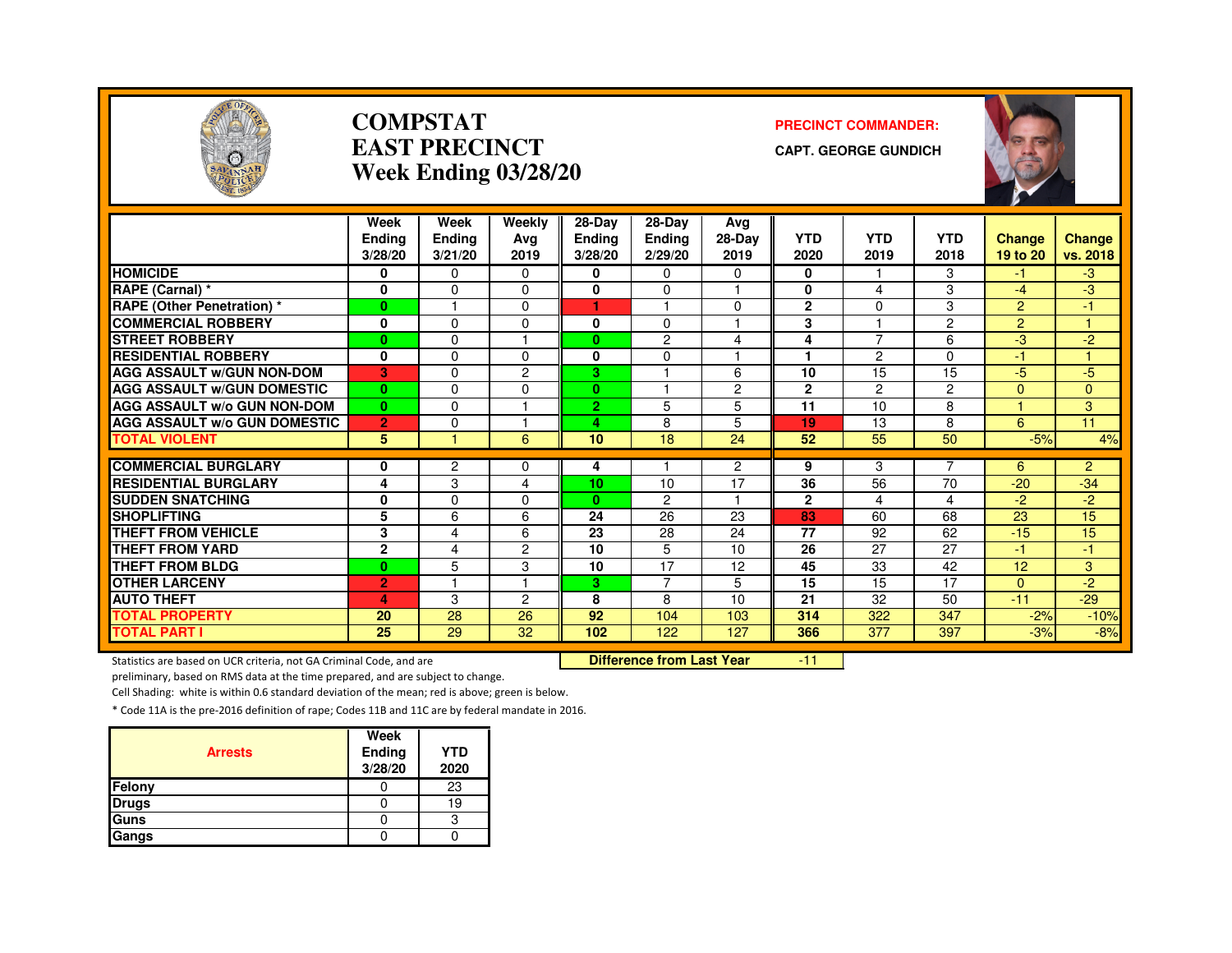# **BEAT 21 North PrecinctWeek Ending 3/28/20**

|                                     |               | <b>Last 4 Weeks</b> |                                  |                | 28 Days        | 28 Day  |                |                |                |                |                |
|-------------------------------------|---------------|---------------------|----------------------------------|----------------|----------------|---------|----------------|----------------|----------------|----------------|----------------|
|                                     | <b>Ending</b> | Ending              | <b>Ending</b>                    | <b>Ending</b>  | <b>Ending</b>  | Average | <b>YTD</b>     | <b>YTD</b>     | <b>YTD</b>     | <b>Change</b>  | <b>Change</b>  |
|                                     | 03/07/20      | 03/14/20            | 03/21/20 03/28/20                |                | 03/28/20       | 2019    | 2020           | 2019           | 2018           | 19 to 20       | vs. 2018       |
| <b>HOMICIDE</b>                     | 0             | $\Omega$            | $\Omega$                         | $\Omega$       | 0              | 0.0     | $\Omega$       | $\Omega$       | $\Omega$       | $\Omega$       | $\Omega$       |
| RAPE (Carnal) *                     | 0             | 0                   | 0                                | 0              | 0              | 0.2     | $\mathbf{1}$   | $\mathbf{1}$   | 0              | $\Omega$       | 1              |
| <b>RAPE (Other Penetration)*</b>    | 0             | 0                   | $\Omega$                         | 0              | $\Omega$       | 0.0     | $\Omega$       | $\mathbf{0}$   | $\mathbf{1}$   | $\Omega$       | $-1$           |
| <b>COMMERCIAL ROBBERY</b>           | $\Omega$      | $\Omega$            | $\Omega$                         | $\Omega$       | $\Omega$       | 0.0     | $\Omega$       | $\Omega$       | $\Omega$       | $\Omega$       | $\Omega$       |
| <b>STREET ROBBERY</b>               | $\Omega$      | $\Omega$            | $\Omega$                         | $\Omega$       | $\Omega$       | 0.0     | $\mathbf{1}$   | $\Omega$       | $\Omega$       | $\mathbf{1}$   | $\mathbf{1}$   |
| <b>RESIDENTIAL ROBBERY</b>          | $\Omega$      | $\Omega$            | $\Omega$                         | $\Omega$       | 0              | 0.0     | $\Omega$       | $\mathbf{0}$   | 0              | $\Omega$       | $\Omega$       |
| <b>AGG ASSAULT w/GUN NON-DOM</b>    | $\mathbf{1}$  | $\mathbf{1}$        | $\mathbf 0$                      | $\Omega$       | $\overline{2}$ | 0.1     | $\overline{2}$ | $\Omega$       | $\Omega$       | $\overline{2}$ | $\overline{2}$ |
| <b>AGG ASSAULT w/GUN DOMESTIC</b>   | $\Omega$      | $\mathbf 0$         | $\Omega$                         | $\Omega$       | $\Omega$       | 0.0     | $\Omega$       | $\Omega$       | $\Omega$       | $\Omega$       | $\Omega$       |
| <b>AGG ASSAULT W/o GUN NON-DOM</b>  | 0             | 0                   | 0                                | 0              | 0              | 0.2     | 0              | $\mathbf{0}$   | $\mathbf{1}$   | $\Omega$       | $-1$           |
| <b>AGG ASSAULT w/o GUN DOMESTIC</b> | $\Omega$      | $\mathbf 0$         | $\Omega$                         | 0              | 0              | 0.4     | $\overline{2}$ | $\Omega$       | $\Omega$       | $\overline{2}$ | $\overline{2}$ |
| <b>TOTAL VIOLENT</b>                | $\mathbf{1}$  | $\mathbf{1}$        | $\mathbf 0$                      | $\mathbf{0}$   | $\overline{2}$ | 0.8     | 6              | $\mathbf{1}$   | $\overline{2}$ | 500%           | 200%           |
| <b>COMMERCIAL BURGLARY</b>          | $\Omega$      | $\Omega$            | 0                                | $\Omega$       | 0              | 0.1     | $\mathbf{1}$   | $\mathbf{1}$   | 0              | $\mathbf{0}$   | 1.             |
| <b>RESIDENTIAL BURGLARY</b>         | $\Omega$      | $\Omega$            | $\Omega$                         | $\Omega$       | $\Omega$       | 1.3     | 3              | 4              | 4              | $-1$           | $-1$           |
| <b>SUDDEN SNATCHING</b>             | $\Omega$      | $\Omega$            | $\Omega$                         | $\Omega$       | $\Omega$       | 0.0     | $\Omega$       | $\Omega$       | $\Omega$       | $\Omega$       | $\Omega$       |
| <b>SHOPLIFTING</b>                  | 0             | 0                   | 0                                | 0              | 0              | 0.5     | $\Omega$       | 1              | 1              | $-1$           | $-1$           |
| <b>THEFT FROM VEHICLE</b>           | $\Omega$      | $\Omega$            | $\Omega$                         | $\Omega$       | 0              | 3.8     | $\mathbf{1}$   | 9              | $\overline{7}$ | $-8$           | $-6$           |
| <b>THEFT FROM YARD</b>              | $\mathbf 0$   | 0                   | $\mathbf 0$                      | 0              | 0              | 0.6     | $\mathbf{0}$   | $\overline{2}$ | $\overline{2}$ | $-2$           | $-2$           |
| <b>THEFT FROM BLDG</b>              | $\Omega$      | $\Omega$            | $\Omega$                         | $\mathbf{1}$   | $\mathbf{1}$   | 0.5     | $\overline{2}$ | $\mathbf{1}$   | 5              | $\mathbf{1}$   | $-3$           |
| <b>OTHER LARCENY</b>                | $\mathbf 0$   | $\Omega$            | $\mathbf 0$                      | $\Omega$       | 0              | 0.6     | $\Omega$       | $\mathbf{0}$   | 0              | $\Omega$       | $\Omega$       |
| <b>AUTO THEFT</b>                   | $\Omega$      | $\Omega$            | $\Omega$                         | $\mathbf{1}$   | $\mathbf{1}$   | 1.5     | $\mathbf{1}$   | 3              | $\overline{2}$ | $-2$           | $-1$           |
| <b>TOTAL PROPERTY</b>               | $\Omega$      | $\mathbf{0}$        | $\Omega$                         | $\overline{2}$ | $\overline{2}$ | 8.7     | 8              | 21             | 21             | $-62%$         | $-62%$         |
| <b>TOTAL PART I</b>                 | $\mathbf{1}$  | $\mathbf{1}$        | $\mathbf{0}$                     | $\overline{2}$ | $\overline{4}$ | 9.5     | 14             | 22             | 23             | $-36%$         | $-39%$         |
|                                     |               |                     | <b>Difference from Last Year</b> |                | $-8$           |         |                |                |                |                |                |

Statistics are based on UCR criteria, not GA Criminal Code.

\* Rape Code 11A is the historical definition of rape (aka Legacy Rape); Rape Codes 11B and 11C are those moved from Part II to Part I in 2017.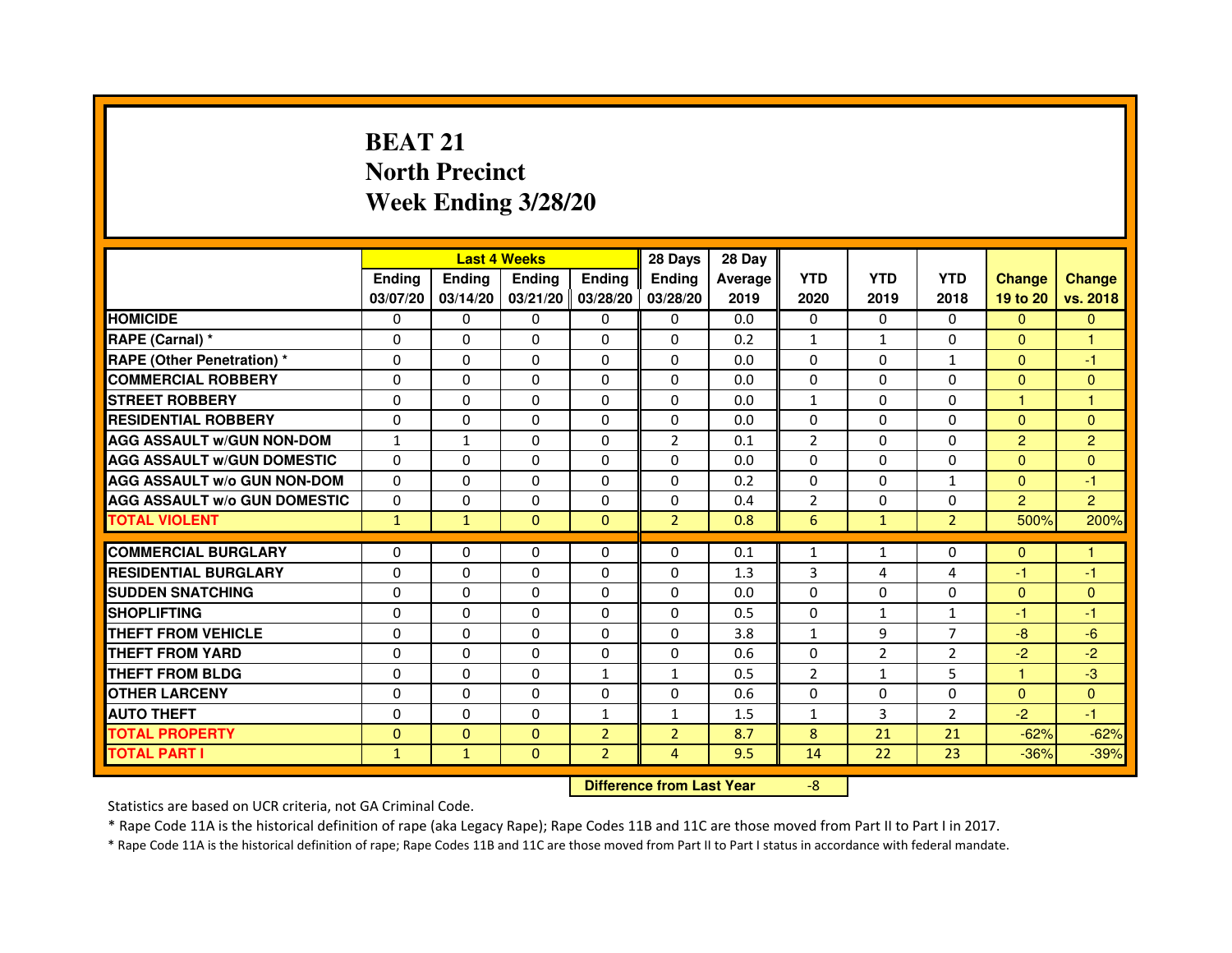## **BEAT 22 North PrecinctWeek Ending 3/28/20**

|                                     |                |                | <b>Last 4 Weeks</b> |               | 28 Days                          | 28 Day  |                |                |                |               |                |
|-------------------------------------|----------------|----------------|---------------------|---------------|----------------------------------|---------|----------------|----------------|----------------|---------------|----------------|
|                                     | <b>Ending</b>  | Ending         | <b>Ending</b>       | <b>Ending</b> | Ending                           | Average | <b>YTD</b>     | <b>YTD</b>     | <b>YTD</b>     | <b>Change</b> | <b>Change</b>  |
|                                     | 03/07/20       | 03/14/20       | 03/21/20            | 03/28/20      | 03/28/20                         | 2019    | 2020           | 2019           | 2018           | 19 to 20      | vs. 2018       |
| <b>HOMICIDE</b>                     | 0              | $\Omega$       | 1                   | 0             | $\mathbf{1}$                     | 0.1     | $\mathbf{1}$   | $\mathbf{1}$   | $\mathbf{1}$   | $\mathbf{0}$  | $\mathbf{0}$   |
| RAPE (Carnal) *                     | 0              | 0              | 0                   | 0             | 0                                | 0.2     | $\mathbf{1}$   | 0              | 0              | 1             | 1              |
| RAPE (Other Penetration) *          | $\Omega$       | $\Omega$       | $\Omega$            | $\Omega$      | $\Omega$                         | 0.0     | $\Omega$       | $\Omega$       | $\Omega$       | $\Omega$      | $\mathbf{0}$   |
| <b>COMMERCIAL ROBBERY</b>           | 0              | $\Omega$       | $\Omega$            | $\Omega$      | $\Omega$                         | 0.2     | $\Omega$       | $\Omega$       | $\Omega$       | $\Omega$      | $\mathbf{0}$   |
| <b>STREET ROBBERY</b>               | $\Omega$       | $\Omega$       | $\Omega$            | $\Omega$      | $\Omega$                         | 0.7     | $\Omega$       | $\overline{2}$ | 3              | $-2$          | $-3$           |
| <b>RESIDENTIAL ROBBERY</b>          | 0              | $\mathbf{1}$   | 0                   | 0             | $\mathbf{1}$                     | 0.1     | $\mathbf{1}$   | 0              | $\Omega$       | $\mathbf{1}$  | $\mathbf{1}$   |
| <b>AGG ASSAULT w/GUN NON-DOM</b>    | $\mathbf{1}$   | $\overline{2}$ | $\Omega$            | $\Omega$      | 3                                | 1.5     | 10             | 5              | $\overline{2}$ | 5             | 8              |
| <b>AGG ASSAULT W/GUN DOMESTIC</b>   | $\mathbf{1}$   | $\Omega$       | $\Omega$            | $\Omega$      | $\mathbf{1}$                     | 0.4     | $\mathbf{1}$   | $\Omega$       | 0              | $\mathbf{1}$  | $\mathbf{1}$   |
| <b>AGG ASSAULT W/o GUN NON-DOM</b>  | $\Omega$       | $\Omega$       | $\Omega$            | $\Omega$      | $\Omega$                         | 1.2     | $\mathbf{1}$   | $\mathbf{1}$   | 2              | $\Omega$      | $-1$           |
| <b>AGG ASSAULT w/o GUN DOMESTIC</b> | $\Omega$       | $\Omega$       | $\Omega$            | $\mathbf{1}$  | $\mathbf{1}$                     | 1.6     | $\overline{2}$ | 4              | 3              | $-2$          | $-1$           |
| <b>TOTAL VIOLENT</b>                | $\overline{2}$ | 3              | $\mathbf{1}$        | $\mathbf{1}$  | $\overline{7}$                   | 5.8     | 17             | 13             | 11             | 31%           | 55%            |
| <b>COMMERCIAL BURGLARY</b>          | 0              | 0              | 0                   | 0             | 0                                | 0.5     | $\mathbf{1}$   | $\overline{2}$ | 3              | -1            | $-2$           |
| <b>RESIDENTIAL BURGLARY</b>         | 0              | 3              | $\overline{2}$      | $\Omega$      | 5                                | 1.3     | 14             | 3              | 5              | 11            | 9              |
| <b>SUDDEN SNATCHING</b>             | $\Omega$       | $\Omega$       | $\Omega$            | $\Omega$      | $\Omega$                         | 0.2     | $\Omega$       | $\Omega$       | $\mathbf{1}$   | $\Omega$      | $-1$           |
| <b>SHOPLIFTING</b>                  | $\mathbf{1}$   | $\Omega$       | $\mathbf{1}$        | 0             | 2                                | 0.9     | 4              | 3              | 9              | 1             | $-5$           |
| <b>THEFT FROM VEHICLE</b>           | 1              | 0              | $\Omega$            | 0             | $\mathbf{1}$                     | 2.8     | 10             | 6              | 10             | 4             | $\overline{0}$ |
| <b>THEFT FROM YARD</b>              | $\Omega$       | $\Omega$       | $\overline{2}$      | 3             | 5                                | 1.4     | 5              | $\overline{7}$ | $\mathbf{1}$   | $-2$          | $\overline{4}$ |
| <b>THEFT FROM BLDG</b>              | $\mathbf{1}$   | $\Omega$       | $\Omega$            | $\Omega$      | $\mathbf{1}$                     | 1.8     | 6              | 6              | 4              | $\Omega$      | $\overline{2}$ |
| <b>OTHER LARCENY</b>                | 0              | $\Omega$       | $\Omega$            | $\Omega$      | $\Omega$                         | 0.2     | $\Omega$       | 0              | 0              | $\mathbf{0}$  | $\overline{0}$ |
| <b>AUTO THEFT</b>                   | $\Omega$       | $\Omega$       | $\mathbf{1}$        | $\Omega$      | $\mathbf{1}$                     | 1.8     | 6              | 3              | 5              | 3             | $\mathbf{1}$   |
| <b>TOTAL PROPERTY</b>               | $\overline{3}$ | 3              | 6                   | 3             | 15                               | 10.9    | 46             | 30             | 38             | 53%           | 21%            |
| <b>TOTAL PART I</b>                 | 5              | 6              | $\overline{7}$      | 4             | 22                               | 16.7    | 63             | 43             | 49             | 47%           | 29%            |
|                                     |                |                |                     |               | <b>Difference from Last Year</b> |         | 20             |                |                |               |                |

 **Difference from Last Year**

Statistics are based on UCR criteria, not GA Criminal Code.

\* Rape Code 11A is the historical definition of rape (aka Legacy Rape); Rape Codes 11B and 11C are those moved from Part II to Part I in 2017.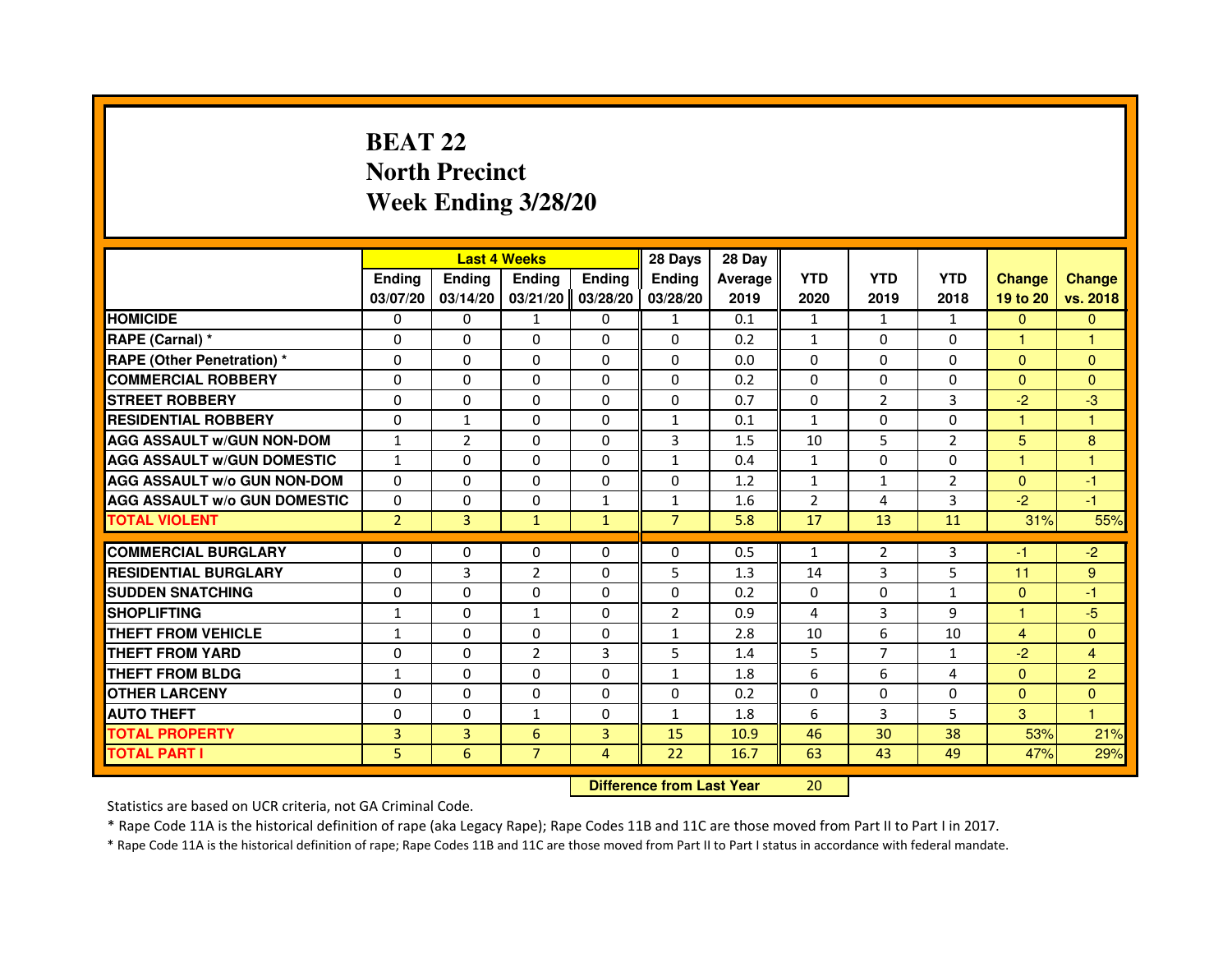## **BEAT 23 North PrecinctWeek Ending 3/28/20**

|                                     |               |               | <b>Last 4 Weeks</b>              |                | 28 Days        | 28 Day  |                |                |                |                      |                |
|-------------------------------------|---------------|---------------|----------------------------------|----------------|----------------|---------|----------------|----------------|----------------|----------------------|----------------|
|                                     | <b>Ending</b> | <b>Ending</b> | <b>Ending</b>                    | <b>Ending</b>  | Ending         | Average | <b>YTD</b>     | <b>YTD</b>     | <b>YTD</b>     | <b>Change</b>        | <b>Change</b>  |
|                                     | 03/07/20      | 03/14/20      | 03/21/20                         | 03/28/20       | 03/28/20       | 2019    | 2020           | 2019           | 2018           | 19 to 20             | vs. 2018       |
| <b>HOMICIDE</b>                     | $\Omega$      | $\Omega$      | $\Omega$                         | $\Omega$       | $\mathbf{0}$   | 0.2     | $\Omega$       | 1              | $\Omega$       | $-1$                 | $\mathbf{0}$   |
| RAPE (Carnal) *                     | 0             | $\Omega$      | $\Omega$                         | $\Omega$       | $\Omega$       | 0.1     | $\Omega$       | $\mathbf{1}$   | 0              | $-1$                 | $\mathbf{0}$   |
| <b>RAPE (Other Penetration) *</b>   | $\Omega$      | $\Omega$      | $\Omega$                         | $\Omega$       | $\Omega$       | 0.0     | $\Omega$       | $\Omega$       | $\Omega$       | $\Omega$             | $\mathbf{0}$   |
| <b>COMMERCIAL ROBBERY</b>           | 0             | $\Omega$      | $\Omega$                         | 0              | $\Omega$       | 0.0     | $\Omega$       | $\Omega$       | $\Omega$       | $\Omega$             | $\mathbf{0}$   |
| <b>STREET ROBBERY</b>               | $\Omega$      | $\Omega$      | $\Omega$                         | $\mathbf{1}$   | $\mathbf{1}$   | 0.2     | 4              | 2              | 3              | $\overline{2}$       | $\mathbf{1}$   |
| <b>RESIDENTIAL ROBBERY</b>          | $\Omega$      | $\Omega$      | $\Omega$                         | $\Omega$       | $\Omega$       | 0.0     | $\mathbf{1}$   | $\Omega$       | $\Omega$       | $\blacktriangleleft$ | $\mathbf{1}$   |
| <b>AGG ASSAULT w/GUN NON-DOM</b>    | $\Omega$      | $\Omega$      | $\Omega$                         | $\Omega$       | $\Omega$       | 1.0     | $\mathbf{1}$   | 2              | $\overline{2}$ | $-1$                 | -1             |
| <b>AGG ASSAULT w/GUN DOMESTIC</b>   | $\mathbf{1}$  | $\Omega$      | $\Omega$                         | $\Omega$       | $\mathbf{1}$   | 0.2     | $\mathbf{1}$   | $\Omega$       | $\overline{2}$ | $\mathbf{1}$         | $-1$           |
| <b>AGG ASSAULT W/o GUN NON-DOM</b>  | $\Omega$      | $\Omega$      | $\Omega$                         | 0              | $\Omega$       | 1.2     | $\mathbf{1}$   | 5              | 0              | $-4$                 | 1              |
| <b>AGG ASSAULT W/o GUN DOMESTIC</b> | $\Omega$      | 0             | $\Omega$                         | $\Omega$       | $\Omega$       | 0.8     | $\Omega$       | $\mathbf{1}$   | 3              | $-1$                 | $-3$           |
| <b>TOTAL VIOLENT</b>                | $\mathbf{1}$  | $\mathbf{0}$  | $\mathbf{0}$                     | $\mathbf{1}$   | $\overline{2}$ | 3.6     | 8              | 12             | 10             | $-33%$               | $-20%$         |
| <b>COMMERCIAL BURGLARY</b>          | $\Omega$      | 0             | 0                                | 0              | $\Omega$       | 1.3     | 2              | $\overline{2}$ | 0              | $\Omega$             | $\overline{2}$ |
| <b>RESIDENTIAL BURGLARY</b>         | $\Omega$      | $\mathbf{1}$  | $\mathbf{1}$                     | $\Omega$       | $\overline{2}$ | 0.8     | 6              | 3              | 6              | 3                    | $\overline{0}$ |
| <b>SUDDEN SNATCHING</b>             | $\Omega$      | $\Omega$      | $\Omega$                         | $\mathbf{1}$   | $\mathbf{1}$   | 0.2     | $\overline{2}$ | $\mathbf{1}$   | $\mathbf{1}$   | 1                    | $\mathbf{1}$   |
| <b>SHOPLIFTING</b>                  | 0             | 0             | 2                                | 0              | $\overline{2}$ | 1.5     | 3              | $\overline{2}$ | 3              | $\mathbf{1}$         | $\mathbf{0}$   |
| <b>THEFT FROM VEHICLE</b>           | $\Omega$      | $\mathbf{1}$  | $\Omega$                         | $\Omega$       | $\mathbf{1}$   | 2.5     | 6              | 6              | $\overline{7}$ | $\Omega$             | $-1$           |
| <b>THEFT FROM YARD</b>              | 0             | 0             | $\Omega$                         | 0              | 0              | 1.0     | 6              | $\overline{2}$ | 3              | 4                    | 3              |
| <b>THEFT FROM BLDG</b>              | $\Omega$      | $\Omega$      | $\Omega$                         | $\Omega$       | $\Omega$       | 1.0     | $\overline{2}$ | 3              | $\overline{7}$ | $-1$                 | $-5$           |
| <b>OTHER LARCENY</b>                | $\Omega$      | $\Omega$      | $\Omega$                         | $\Omega$       | $\Omega$       | 0.2     | $\Omega$       | $\Omega$       | $\overline{2}$ | $\Omega$             | $-2$           |
| <b>AUTO THEFT</b>                   | $\Omega$      | $\mathbf{1}$  | $\Omega$                         | $\Omega$       | $\mathbf{1}$   | 1.1     | 3              | 5              | 3              | $-2$                 | $\Omega$       |
| <b>TOTAL PROPERTY</b>               | $\Omega$      | 3             | $\overline{3}$                   | $\mathbf{1}$   | $\overline{7}$ | 9.6     | 30             | 24             | 32             | 25%                  | $-6%$          |
| <b>TOTAL PART I</b>                 | $\mathbf{1}$  | 3             | 3                                | $\overline{2}$ | 9              | 13.2    | 38             | 36             | 42             | 6%                   | $-10%$         |
|                                     |               |               | <b>Difference from Last Year</b> |                | $\overline{2}$ |         |                |                |                |                      |                |

 **Difference from Last Year**

Statistics are based on UCR criteria, not GA Criminal Code.

\* Rape Code 11A is the historical definition of rape (aka Legacy Rape); Rape Codes 11B and 11C are those moved from Part II to Part I in 2017.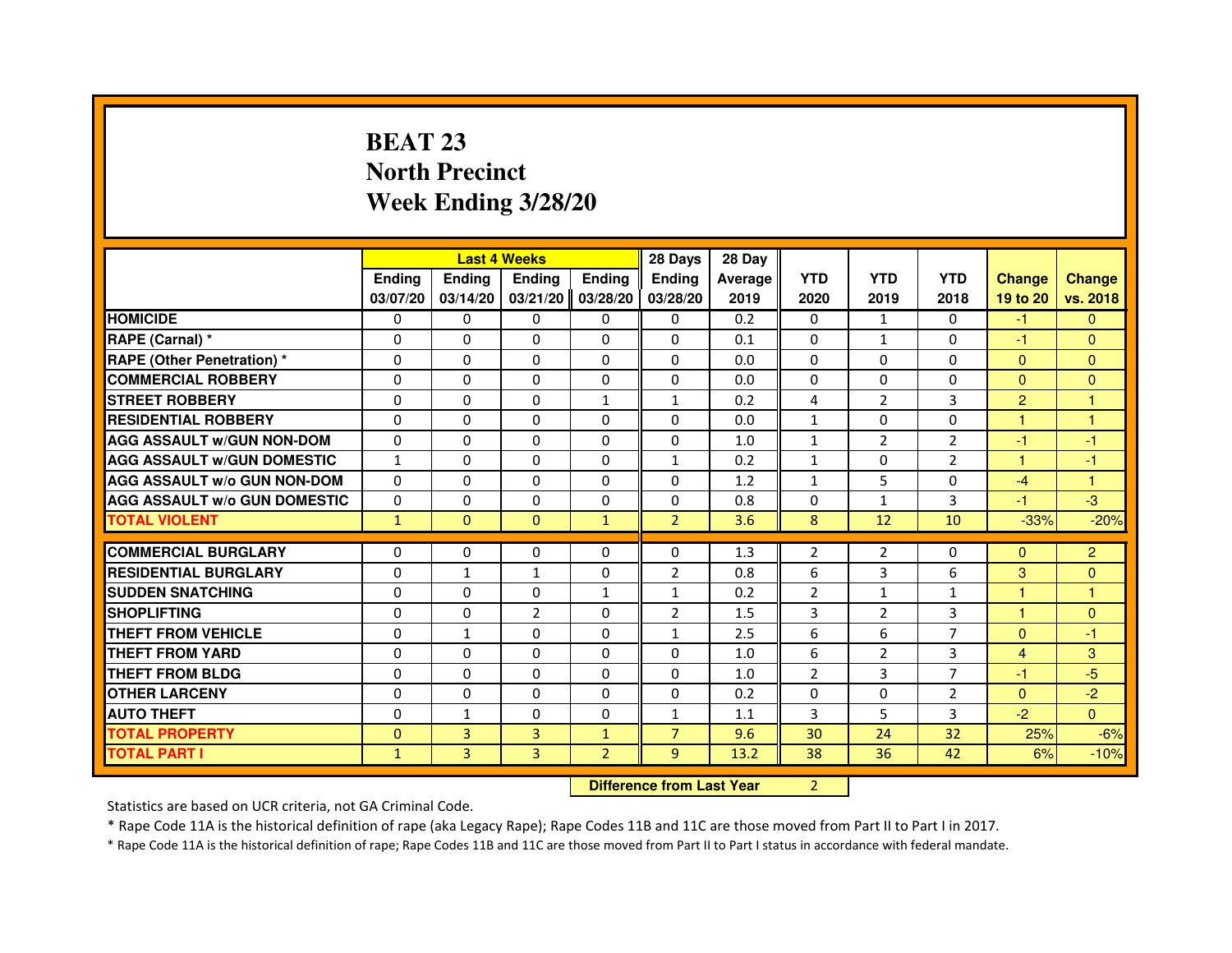## **BEAT 24 North PrecinctWeek Ending 3/28/20**

|                                     |               | <b>Last 4 Weeks</b> |                                  |                | 28 Days        | 28 Day  |                |                |                |                |                |
|-------------------------------------|---------------|---------------------|----------------------------------|----------------|----------------|---------|----------------|----------------|----------------|----------------|----------------|
|                                     | <b>Ending</b> | <b>Ending</b>       | <b>Ending</b>                    | <b>Ending</b>  | <b>Ending</b>  | Average | <b>YTD</b>     | <b>YTD</b>     | <b>YTD</b>     | <b>Change</b>  | <b>Change</b>  |
|                                     | 03/07/20      | 03/14/20            | 03/21/20                         | 03/28/20       | 03/28/20       | 2019    | 2020           | 2019           | 2018           | 19 to 20       | vs. 2018       |
| <b>HOMICIDE</b>                     | 0             | $\Omega$            | $\Omega$                         | $\mathbf{1}$   | $\mathbf{1}$   | 0.0     | $\mathbf{1}$   | $\Omega$       | $\Omega$       | 1.             | $\mathbf{1}$   |
| RAPE (Carnal) *                     | 0             | $\mathbf{0}$        | 0                                | 0              | 0              | 0.2     | 0              | 0              | 0              | $\mathbf{0}$   | $\mathbf{0}$   |
| RAPE (Other Penetration) *          | $\Omega$      | 0                   | $\Omega$                         | $\Omega$       | $\Omega$       | 0.2     | $\Omega$       | $\mathbf{0}$   | $\Omega$       | $\mathbf{0}$   | $\overline{0}$ |
| <b>COMMERCIAL ROBBERY</b>           | $\Omega$      | $\Omega$            | $\Omega$                         | $\Omega$       | $\Omega$       | 0.2     | $\mathbf{1}$   | $\mathbf{0}$   | $\mathbf{0}$   | $\mathbf{1}$   | 1              |
| <b>STREET ROBBERY</b>               | $\Omega$      | $\Omega$            | $\Omega$                         | $\Omega$       | $\Omega$       | 0.8     | $\Omega$       | $\Omega$       | $\overline{2}$ | $\Omega$       | $-2$           |
| <b>RESIDENTIAL ROBBERY</b>          | 0             | 0                   | 0                                | 0              | 0              | 0.1     | 0              | $\mathbf{0}$   | $\Omega$       | $\mathbf{0}$   | $\overline{0}$ |
| <b>AGG ASSAULT w/GUN NON-DOM</b>    | $\Omega$      | $\Omega$            | $\Omega$                         | $\Omega$       | $\Omega$       | 0.3     | $\overline{2}$ | $\Omega$       | $\mathbf{1}$   | $\overline{2}$ | 1              |
| <b>AGG ASSAULT W/GUN DOMESTIC</b>   | $\Omega$      | $\Omega$            | $\Omega$                         | $\Omega$       | $\Omega$       | 0.0     | $\Omega$       | $\Omega$       | $\Omega$       | $\Omega$       | $\mathbf{0}$   |
| <b>AGG ASSAULT W/o GUN NON-DOM</b>  | $\Omega$      | $\Omega$            | $\Omega$                         | $\Omega$       | $\Omega$       | 0.4     | $\overline{2}$ | $\Omega$       | $\mathbf{1}$   | $\overline{2}$ | $\mathbf{1}$   |
| <b>AGG ASSAULT w/o GUN DOMESTIC</b> | $\Omega$      | $\Omega$            | 0                                | $\Omega$       | $\Omega$       | 0.5     | $\mathbf{1}$   | $\mathbf{0}$   | $\mathbf{1}$   |                | $\Omega$       |
| <b>TOTAL VIOLENT</b>                | $\mathbf 0$   | $\mathbf{0}$        | $\mathbf{0}$                     | $\mathbf{1}$   | $\mathbf{1}$   | 2.7     | $\overline{7}$ | $\mathbf{0}$   | 5              | #DIV/0!        | 40%            |
| <b>COMMERCIAL BURGLARY</b>          | 0             | 0                   | 0                                | 0              | 0              | 0.4     | 1              | $\mathbf{1}$   | 0              | $\mathbf{0}$   | 1              |
| <b>RESIDENTIAL BURGLARY</b>         | 0             | 1                   | $\Omega$                         | $\Omega$       | $\mathbf{1}$   | 1.2     | 3              | $\mathbf{0}$   | 1              | 3              | $\overline{c}$ |
| <b>SUDDEN SNATCHING</b>             | $\Omega$      | $\Omega$            | $\Omega$                         | $\Omega$       | $\Omega$       | 0.2     | $\mathbf{1}$   | $\Omega$       | $\mathbf{1}$   | $\mathbf{1}$   | $\Omega$       |
| <b>SHOPLIFTING</b>                  | 0             | $\Omega$            | 0                                | 1              | $\mathbf{1}$   | 2.1     | 4              | 12             | 40             | $-8$           | $-36$          |
| <b>THEFT FROM VEHICLE</b>           | 0             | 0                   | 0                                | 0              | 0              | 3.6     | 4              | 11             | 6              | $-7$           | $-2$           |
| <b>THEFT FROM YARD</b>              | $\Omega$      | $\Omega$            | $\Omega$                         | $\mathbf{1}$   | $\mathbf{1}$   | 4.1     | 5              | 13             | 4              | $-8$           | $\mathbf{1}$   |
| <b>THEFT FROM BLDG</b>              | $\Omega$      | $\Omega$            | $\Omega$                         | $\Omega$       | $\Omega$       | 1.1     | $\overline{3}$ | $\overline{3}$ | 8              | $\Omega$       | $-5$           |
| <b>OTHER LARCENY</b>                | 1             | $\mathbf{0}$        | 1                                | 0              | $\overline{2}$ | 1.4     | 5              | 6              | $\overline{2}$ | $-1$           | 3              |
| <b>AUTO THEFT</b>                   | $\Omega$      | $\Omega$            | $\Omega$                         | $\Omega$       | $\Omega$       | 0.7     | $\overline{2}$ | $\mathbf{1}$   | $\Omega$       | $\mathbf{1}$   | $\overline{2}$ |
| <b>TOTAL PROPERTY</b>               | $\mathbf{1}$  | $\mathbf{1}$        | $\mathbf{1}$                     | $\overline{2}$ | 5              | 14.8    | 28             | 47             | 62             | $-40%$         | $-55%$         |
| <b>TOTAL PART I</b>                 | $\mathbf{1}$  | $\mathbf{1}$        | $\mathbf{1}$                     | 3              | 6              | 17.5    | 35             | 47             | 67             | $-26%$         | $-48%$         |
|                                     |               |                     | <b>Difference from Last Year</b> |                | $-12$          |         |                |                |                |                |                |

 **Difference from Last Year**

Statistics are based on UCR criteria, not GA Criminal Code.

\* Rape Code 11A is the historical definition of rape (aka Legacy Rape); Rape Codes 11B and 11C are those moved from Part II to Part I in 2017.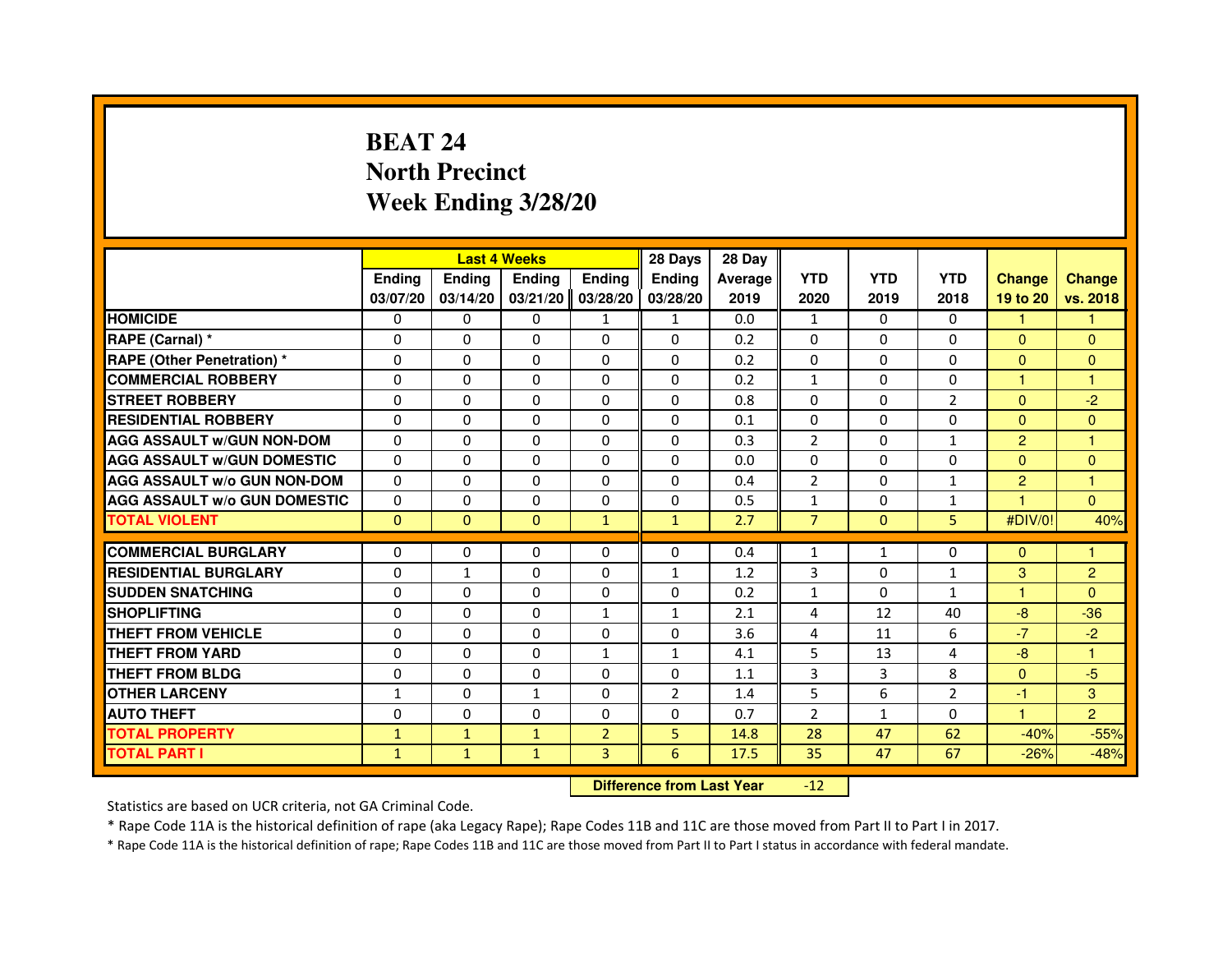## **BEAT 25 North PrecinctWeek Ending 3/28/20**

|                                     |               |               | <b>Last 4 Weeks</b>              |               | 28 Days        | 28 Day  |                |                |                |                |                |
|-------------------------------------|---------------|---------------|----------------------------------|---------------|----------------|---------|----------------|----------------|----------------|----------------|----------------|
|                                     | <b>Ending</b> | <b>Ending</b> | <b>Ending</b>                    | <b>Ending</b> | <b>Ending</b>  | Average | <b>YTD</b>     | <b>YTD</b>     | <b>YTD</b>     | <b>Change</b>  | <b>Change</b>  |
|                                     | 03/07/20      | 03/14/20      | 03/21/20                         | 03/28/20      | 03/28/20       | 2019    | 2020           | 2019           | 2018           | 19 to 20       | vs. 2018       |
| <b>HOMICIDE</b>                     | 0             | $\mathbf{0}$  | $\Omega$                         | 0             | 0              | 0.0     | 0              | $\Omega$       | $\Omega$       | $\Omega$       | $\Omega$       |
| RAPE (Carnal) *                     | 0             | $\Omega$      | $\Omega$                         | $\Omega$      | 0              | 0.1     | $\mathbf{1}$   | $\mathbf{1}$   | 0              | $\Omega$       |                |
| <b>RAPE (Other Penetration) *</b>   | $\Omega$      | $\Omega$      | $\Omega$                         | $\Omega$      | $\Omega$       | 0.0     | $\Omega$       | $\Omega$       | $\Omega$       | $\Omega$       | $\overline{0}$ |
| <b>COMMERCIAL ROBBERY</b>           | 0             | $\Omega$      | $\Omega$                         | $\Omega$      | $\Omega$       | 0.1     | $\Omega$       | $\mathbf{1}$   | $\Omega$       | $-1$           | $\mathbf{0}$   |
| <b>STREET ROBBERY</b>               | 0             | $\Omega$      | $\Omega$                         | $\Omega$      | $\Omega$       | 0.5     | $\Omega$       | $\mathbf{1}$   | $\overline{7}$ | $-1$           | $-7$           |
| <b>RESIDENTIAL ROBBERY</b>          | 0             | $\Omega$      | 0                                | $\Omega$      | $\Omega$       | 0.0     | $\Omega$       | $\mathbf{0}$   | 0              | $\mathbf{0}$   | $\Omega$       |
| <b>AGG ASSAULT W/GUN NON-DOM</b>    | $\Omega$      | $\Omega$      | $\Omega$                         | $\Omega$      | $\Omega$       | 0.2     | $\Omega$       | $\Omega$       | $\Omega$       | $\Omega$       | $\overline{0}$ |
| <b>AGG ASSAULT W/GUN DOMESTIC</b>   | $\Omega$      | $\Omega$      | $\Omega$                         | $\Omega$      | $\Omega$       | 0.0     | $\Omega$       | $\Omega$       | $\mathbf{1}$   | $\Omega$       | $-1$           |
| <b>AGG ASSAULT W/o GUN NON-DOM</b>  | 0             | 0             | $\mathbf{0}$                     | 0             | 0              | 0.2     | 3              | $\mathbf{1}$   | 0              | $\overline{2}$ | 3              |
| <b>AGG ASSAULT W/o GUN DOMESTIC</b> | $\mathbf{1}$  | 0             | 0                                | 0             | $\mathbf{1}$   | 0.2     | $\overline{2}$ | 0              | $\mathbf{1}$   | $\overline{2}$ | 1              |
| <b>TOTAL VIOLENT</b>                | $\mathbf{1}$  | $\mathbf{0}$  | $\mathbf{0}$                     | $\mathbf{0}$  | $\mathbf{1}$   | 1.2     | $6\phantom{1}$ | $\overline{4}$ | 9              | 50%            | $-33%$         |
| <b>COMMERCIAL BURGLARY</b>          | 0             | $\Omega$      | 0                                | $\Omega$      | 0              | 0.8     | $\overline{2}$ | 0              | 0              | $\overline{2}$ | $\overline{c}$ |
| <b>RESIDENTIAL BURGLARY</b>         | $\Omega$      | $\Omega$      | $\Omega$                         | $\Omega$      | $\Omega$       | 1.4     | 3              | $\Omega$       | $\Omega$       | 3              | 3              |
| <b>SUDDEN SNATCHING</b>             | $\Omega$      | $\Omega$      | $\Omega$                         | $\Omega$      | $\Omega$       | 0.1     | $\mathbf{1}$   | $\Omega$       | $\Omega$       | 1              | 1              |
| <b>SHOPLIFTING</b>                  | 0             | 0             | $\mathbf{0}$                     | 0             | 0              | 1.5     | 4              | 5              | 2              | $-1$           | $\overline{c}$ |
| <b>THEFT FROM VEHICLE</b>           | $\Omega$      | $\Omega$      | $\mathbf{1}$                     | $\Omega$      | 1              | 5.0     | 3              | 11             | 12             | $-8$           | $-9$           |
| <b>THEFT FROM YARD</b>              | 0             | 0             | $\Omega$                         | $\Omega$      | 0              | 1.8     | 3              | 6              | $\overline{7}$ | $-3$           | $-4$           |
| <b>THEFT FROM BLDG</b>              | $\Omega$      | $\Omega$      | $\Omega$                         | $\Omega$      | $\Omega$       | 2.0     | 4              | 5              | 10             | $-1$           | $-6$           |
| <b>OTHER LARCENY</b>                | 0             | $\Omega$      | $\Omega$                         | $\Omega$      | 0              | 0.5     | 2              | $\overline{2}$ | 3              | $\mathbf{0}$   | $-1$           |
| <b>AUTO THEFT</b>                   | $\Omega$      | 3             | $\Omega$                         | $\Omega$      | 3              | 1.3     | 4              | $\mathbf{1}$   | $\mathbf{1}$   | 3              | 3              |
| <b>TOTAL PROPERTY</b>               | $\Omega$      | 3             | $\mathbf{1}$                     | $\Omega$      | $\overline{4}$ | 14.3    | 26             | 30             | 35             | $-13%$         | $-26%$         |
| <b>TOTAL PART I</b>                 | $\mathbf{1}$  | 3             | $\mathbf{1}$                     | $\mathbf{0}$  | 5              | 15.4    | 32             | 34             | 44             | $-6%$          | $-27%$         |
|                                     |               |               | <b>Difference from Last Year</b> |               | $-2$           |         |                |                |                |                |                |

 **Difference from Last Year**

Statistics are based on UCR criteria, not GA Criminal Code.

\* Rape Code 11A is the historical definition of rape (aka Legacy Rape); Rape Codes 11B and 11C are those moved from Part II to Part I in 2017.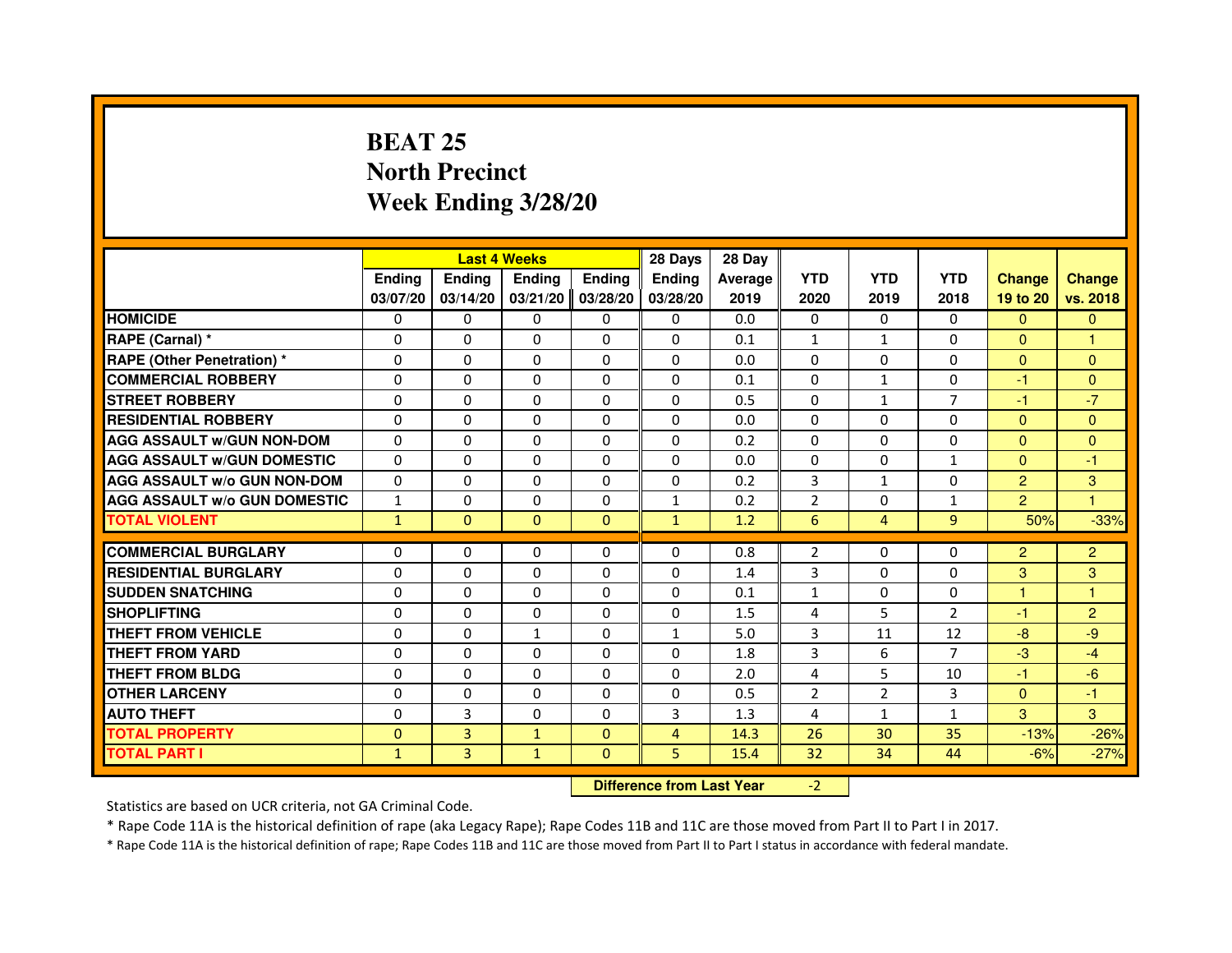# **BEAT 26 North PrecinctWeek Ending 3/28/20**

|                                     |                | <b>Last 4 Weeks</b> |                                  |               | 28 Days        | 28 Day  |                |                |                |                      |                |
|-------------------------------------|----------------|---------------------|----------------------------------|---------------|----------------|---------|----------------|----------------|----------------|----------------------|----------------|
|                                     | <b>Ending</b>  | Ending              | <b>Ending</b>                    | <b>Ending</b> | Ending         | Average | <b>YTD</b>     | <b>YTD</b>     | <b>YTD</b>     | <b>Change</b>        | <b>Change</b>  |
|                                     | 03/07/20       | 03/14/20            | 03/21/20                         | 03/28/20      | 03/28/20       | 2019    | 2020           | 2019           | 2018           | 19 to 20             | vs. 2018       |
| <b>HOMICIDE</b>                     | 0              | $\Omega$            | 0                                | 0             | $\mathbf{0}$   | 0.1     | $\mathbf{0}$   | $\Omega$       | $\Omega$       | $\mathbf{0}$         | $\mathbf{0}$   |
| RAPE (Carnal) *                     | 0              | 0                   | $\mathbf{1}$                     | 0             | $\mathbf{1}$   | 0.2     | 2              | $\mathbf{1}$   | $\mathbf{1}$   | 1                    | 1              |
| RAPE (Other Penetration) *          | $\Omega$       | 0                   | $\Omega$                         | $\Omega$      | $\Omega$       | 0.0     | $\Omega$       | $\Omega$       | $\Omega$       | $\Omega$             | $\mathbf{0}$   |
| <b>COMMERCIAL ROBBERY</b>           | 0              | $\Omega$            | $\Omega$                         | $\Omega$      | $\Omega$       | 0.1     | $\mathbf{1}$   | $\Omega$       | $\Omega$       | $\mathbf{1}$         | $\mathbf{1}$   |
| <b>STREET ROBBERY</b>               | $\Omega$       | $\Omega$            | $\Omega$                         | $\Omega$      | $\Omega$       | 1.2     | 3              | $\overline{3}$ | 6              | $\Omega$             | $-3$           |
| <b>RESIDENTIAL ROBBERY</b>          | 0              | 0                   | 0                                | 0             | 0              | 0.0     | 0              | 0              | $\Omega$       | $\Omega$             | $\overline{0}$ |
| <b>AGG ASSAULT w/GUN NON-DOM</b>    | $\Omega$       | $\Omega$            | $\Omega$                         | $\Omega$      | $\Omega$       | 0.4     | $\Omega$       | $\mathbf{1}$   | 0              | -1                   | $\Omega$       |
| <b>AGG ASSAULT W/GUN DOMESTIC</b>   | $\Omega$       | $\Omega$            | $\Omega$                         | $\Omega$      | $\Omega$       | 0.0     | $\Omega$       | $\Omega$       | $\Omega$       | $\Omega$             | $\Omega$       |
| <b>AGG ASSAULT W/o GUN NON-DOM</b>  | $\Omega$       | $\mathbf{1}$        | $\mathbf{1}$                     | $\Omega$      | $\overline{2}$ | 1.2     | 6              | 3              | $\overline{7}$ | 3                    | -1             |
| <b>AGG ASSAULT w/o GUN DOMESTIC</b> | $\Omega$       | $\Omega$            | $\Omega$                         | $\Omega$      | $\Omega$       | 0.2     | $\Omega$       | $\overline{2}$ | $\Omega$       | $-2$                 | $\Omega$       |
| <b>TOTAL VIOLENT</b>                | $\mathbf{0}$   | $\mathbf{1}$        | $\overline{2}$                   | $\mathbf{0}$  | 3              | 3.4     | 12             | 10             | 14             | 20%                  | $-14%$         |
| <b>COMMERCIAL BURGLARY</b>          | 0              | 0                   | 0                                | 0             | 0              | 0.5     | $\mathbf{1}$   | $\overline{2}$ | $\mathbf{1}$   | -1                   | $\mathbf{0}$   |
| <b>RESIDENTIAL BURGLARY</b>         | 0              | $\Omega$            | $\Omega$                         | $\Omega$      | 0              | 0.2     | 0              | $\Omega$       | 0              | $\mathbf{0}$         | $\mathbf{0}$   |
| <b>SUDDEN SNATCHING</b>             | $\Omega$       | $\Omega$            | $\Omega$                         | $\Omega$      | $\Omega$       | 0.5     | $\Omega$       | $\overline{2}$ | 3              | $-2$                 | $-3$           |
| <b>SHOPLIFTING</b>                  | 0              | $\Omega$            | 4                                | 1             | 5              | 2.6     | 11             | 9              | 3              | $\overline{2}$       | 8              |
| <b>THEFT FROM VEHICLE</b>           | 1              | $\mathbf{1}$        | $\Omega$                         | $\Omega$      | $\overline{2}$ | 2.9     | 6              | 5              | $\overline{2}$ | $\blacktriangleleft$ | $\overline{4}$ |
| <b>THEFT FROM YARD</b>              | $\mathbf{1}$   | $\Omega$            | $\mathbf{1}$                     | $\Omega$      | $\overline{2}$ | 1.7     | 5              | $\overline{7}$ | 6              | $-2$                 | $-1$           |
| <b>THEFT FROM BLDG</b>              | $\mathbf{1}$   | $\Omega$            | $\Omega$                         | $\Omega$      | $\mathbf{1}$   | 2.5     | $\overline{2}$ | $\overline{2}$ | 9              | $\Omega$             | $-7$           |
| <b>OTHER LARCENY</b>                | $\Omega$       | $\Omega$            | $\Omega$                         | $\Omega$      | $\Omega$       | 0.4     | $\Omega$       | $\overline{2}$ | 1              | $-2$                 | $-1$           |
| <b>AUTO THEFT</b>                   | $\Omega$       | $\mathbf{1}$        | $\Omega$                         | $\Omega$      | $\mathbf{1}$   | 0.7     | $\overline{2}$ | $\mathbf{1}$   | 5              | $\mathbf{1}$         | $-3$           |
| <b>TOTAL PROPERTY</b>               | $\overline{3}$ | $\overline{2}$      | 5                                | $\mathbf{1}$  | 11             | 11.9    | 27             | 30             | 30             | $-10%$               | $-10%$         |
| <b>TOTAL PART I</b>                 | $\overline{3}$ | $\overline{3}$      | $\overline{7}$                   | $\mathbf{1}$  | 14             | 15.3    | 39             | 40             | 44             | $-3%$                | $-11%$         |
|                                     |                |                     | <b>Difference from Last Year</b> |               | $-1$           |         |                |                |                |                      |                |

 **Difference from Last Year**

Statistics are based on UCR criteria, not GA Criminal Code.

\* Rape Code 11A is the historical definition of rape (aka Legacy Rape); Rape Codes 11B and 11C are those moved from Part II to Part I in 2017.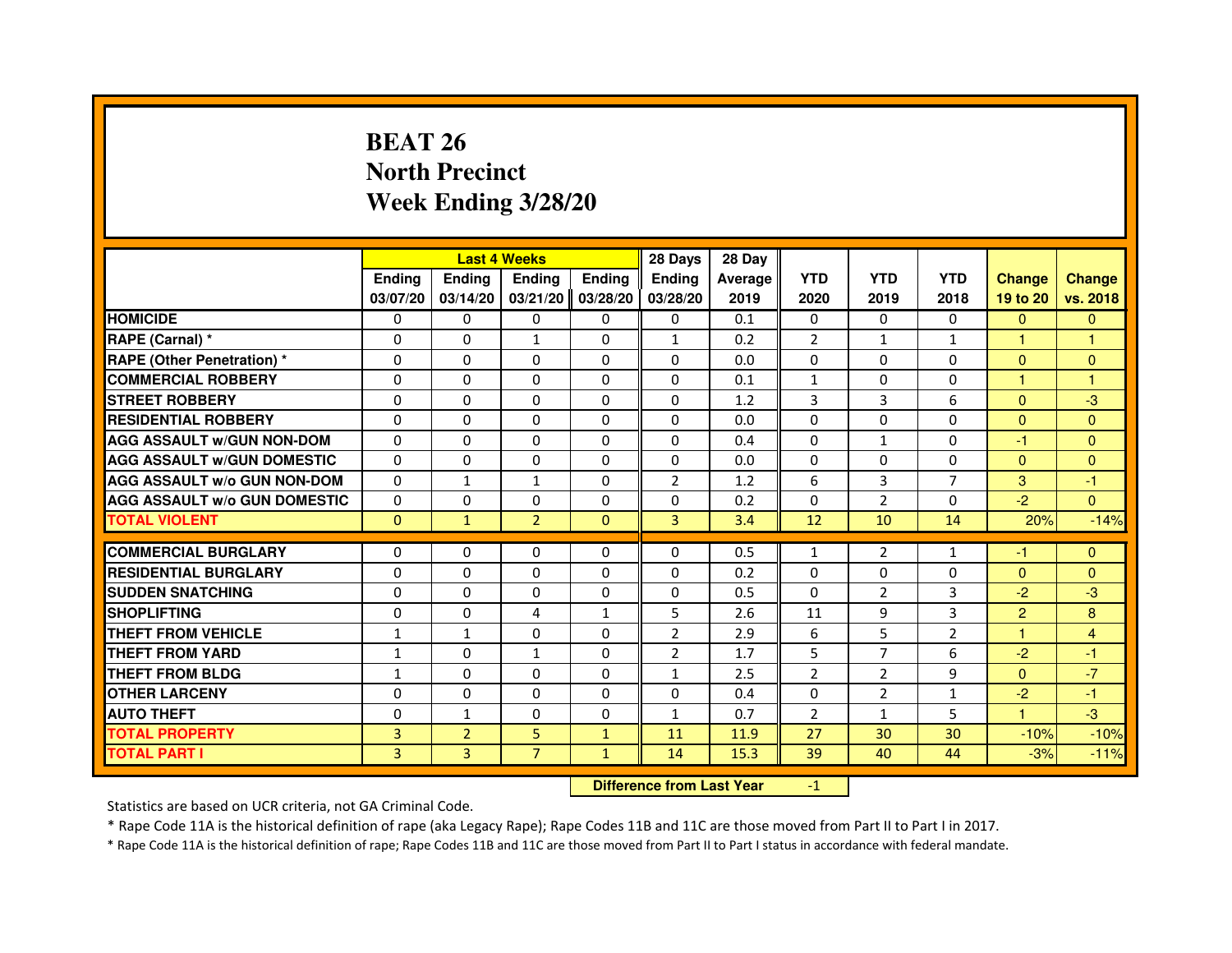# **BEAT 27 North PrecinctWeek Ending 3/28/20**

|                                     |                |                | <b>Last 4 Weeks</b> |               | 28 Days        | 28 Day  |                |                |                |                |                |
|-------------------------------------|----------------|----------------|---------------------|---------------|----------------|---------|----------------|----------------|----------------|----------------|----------------|
|                                     | <b>Ending</b>  | <b>Endina</b>  | <b>Ending</b>       | <b>Ending</b> | <b>Ending</b>  | Average | <b>YTD</b>     | <b>YTD</b>     | <b>YTD</b>     | <b>Change</b>  | <b>Change</b>  |
|                                     | 03/07/20       | 03/14/20       | 03/21/20            | 03/28/20      | 03/28/20       | 2019    | 2020           | 2019           | 2018           | 19 to 20       | vs. 2018       |
| <b>HOMICIDE</b>                     | 0              | 0              | $\mathbf{0}$        | 0             | $\mathbf{0}$   | 0.1     | $\mathbf{0}$   | $\Omega$       | $\Omega$       | $\mathbf{0}$   | $\mathbf{0}$   |
| RAPE (Carnal) *                     | $\Omega$       | $\Omega$       | $\Omega$            | $\Omega$      | $\Omega$       | 0.3     | $\mathbf{1}$   | $\Omega$       | $\Omega$       | $\mathbf{1}$   | $\mathbf{1}$   |
| <b>RAPE (Other Penetration)*</b>    | 0              | 0              | 0                   | 0             | 0              | 0.2     | $\Omega$       | $\mathbf{0}$   | $\mathbf{1}$   | $\Omega$       | $-1$           |
| <b>COMMERCIAL ROBBERY</b>           | $\Omega$       | $\Omega$       | $\Omega$            | $\Omega$      | 0              | 0.1     | $\Omega$       | $\mathbf{0}$   | $\overline{2}$ | $\Omega$       | $-2$           |
| <b>STREET ROBBERY</b>               | $\Omega$       | 0              | $\Omega$            | 0             | 0              | 1.4     | $\mathbf{1}$   | 3              | $\overline{2}$ | $-2$           | $-1$           |
| <b>RESIDENTIAL ROBBERY</b>          | $\Omega$       | $\Omega$       | $\Omega$            | $\Omega$      | $\Omega$       | 0.1     | $\Omega$       | $\Omega$       | $\mathbf{1}$   | $\Omega$       | $-1$           |
| <b>AGG ASSAULT w/GUN NON-GUN</b>    | $\Omega$       | $\mathbf{1}$   | $\overline{2}$      | $\Omega$      | 3              | 1.0     | 6              | $\mathbf{1}$   | $\overline{2}$ | 5              | $\overline{4}$ |
| <b>AGG ASSAULT W/GUN DOMESTIC</b>   | 0              | $\Omega$       | 0                   | 0             | 0              | 0.2     | $\mathbf{1}$   | $\mathbf{1}$   | $\Omega$       | $\Omega$       | 1              |
| <b>AGG ASSAULT W/o GUN NON-DOM</b>  | $\Omega$       | 0              | $\Omega$            | $\Omega$      | 0              | 1.5     | 4              | 5              | $\overline{2}$ | $-1$           | $\overline{2}$ |
| <b>AGG ASSAULT W/o GUN DOMESTIC</b> | $\Omega$       | 0              | $\Omega$            | 0             | 0              | 1.3     | $\overline{2}$ | 4              | $\Omega$       | $-2$           | $\overline{2}$ |
| <b>TOTAL VIOLENT</b>                | $\Omega$       | $\mathbf{1}$   | $\overline{2}$      | $\mathbf{0}$  | $\overline{3}$ | 6.2     | 15             | 14             | 10             | 7%             | 50%            |
|                                     |                |                |                     |               |                |         |                |                |                |                |                |
| <b>COMMERCIAL BURGLARY</b>          | 0              | 0              | 0                   | 0             | 0              | 0.7     | 0              | $\overline{2}$ | 2              | $-2$           | $-2$           |
| <b>RESIDENTIAL BURGLARY</b>         | $\overline{2}$ | 0              | $\Omega$            | 0             | $\overline{2}$ | 0.5     | 4              | 0              | 4              | $\overline{4}$ | $\Omega$       |
| <b>SUDDEN SNATCHING</b>             | 0              | 0              | $\mathbf{1}$        | 0             | $\mathbf{1}$   | 0.3     | $\overline{2}$ | 2              | 4              | $\Omega$       | $-2$           |
| <b>SHOPLIFTING</b>                  | $\Omega$       | $\Omega$       | $\mathbf 0$         | $\mathbf{1}$  | $\mathbf{1}$   | 3.1     | 6              | 9              | 8              | $-3$           | $-2$           |
| THEFT FROM VEHICLE                  | 0              | $\Omega$       | $\mathbf{1}$        | $\mathbf{1}$  | $\overline{2}$ | 3.1     | 4              | 11             | 3              | $-7$           | 1              |
| <b>THEFT FROM YARD</b>              | $\Omega$       | $\mathbf{1}$   | $\mathbf{1}$        | $\Omega$      | $\overline{2}$ | 0.8     | 3              | $\mathbf{1}$   | 6              | $\overline{2}$ | -3             |
| <b>THEFT FROM BLDG</b>              | $\mathbf{1}$   | $\mathbf{1}$   | $\Omega$            | $\mathbf{1}$  | 3              | 2.4     | 5              | 9              | 6              | $-4$           | $-1$           |
| <b>OTHER LARCENY</b>                | $\Omega$       | $\Omega$       | $\Omega$            | $\Omega$      | 0              | 0.2     | 0              | $\mathbf{0}$   | 0              | $\Omega$       | $\Omega$       |
| <b>AUTO THEFT</b>                   | $\mathbf{1}$   | $\overline{2}$ | $\Omega$            | $\Omega$      | 3              | 0.9     | 6              | $\mathbf{1}$   | $\overline{2}$ | 5              | $\overline{4}$ |
| <b>TOTAL PROPERTY</b>               | 4              | 4              | 3                   | 3             | 14             | 12.0    | 30             | 35             | 35             | $-14%$         | $-14%$         |
| <b>TOTAL PART I</b>                 | 4              | 5              | 5                   | 3             | 17             | 18.3    | 45             | 49             | 45             | $-8%$          | 0%             |

 **Difference from Last Year**

-4

Statistics are based on UCR criteria, not GA Criminal Code.

\* Rape Code 11A is the historical definition of rape (aka Legacy Rape); Rape Codes 11B and 11C are those moved from Part II to Part I in 2017.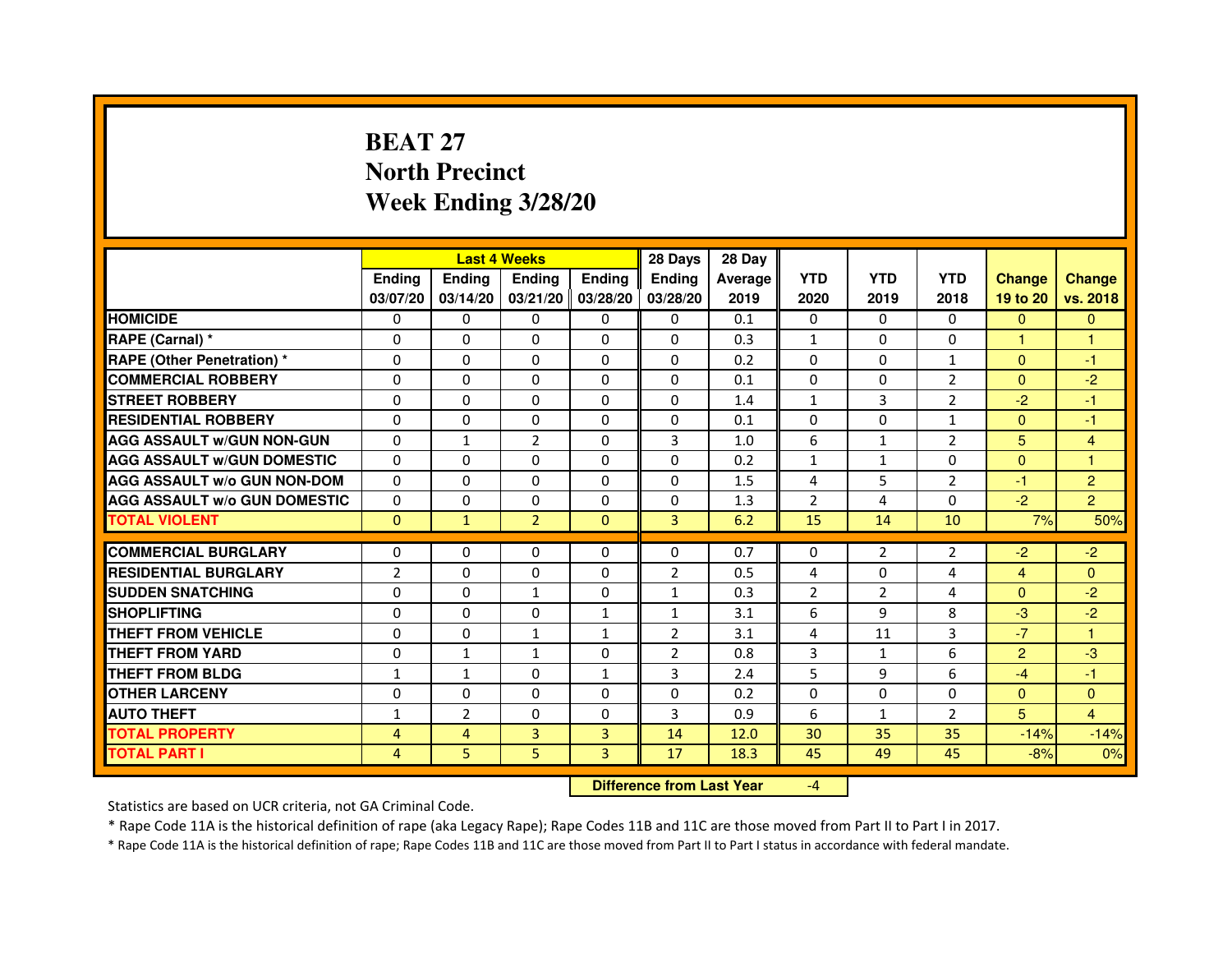# **BEAT 31 Central PrecinctWeek Ending 3/28/20**

|                                     |                | <b>Last 4 Weeks</b> |                                  |                | 28 Days        | 28 Day  |                |                |                |                |                |
|-------------------------------------|----------------|---------------------|----------------------------------|----------------|----------------|---------|----------------|----------------|----------------|----------------|----------------|
|                                     | <b>Ending</b>  | Ending              | <b>Ending</b>                    | <b>Ending</b>  | <b>Ending</b>  | Average | <b>YTD</b>     | <b>YTD</b>     | <b>YTD</b>     | <b>Change</b>  | <b>Change</b>  |
|                                     | 03/07/20       | 03/14/20            | 03/21/20 03/28/20                |                | 03/28/20       | 2019    | 2020           | 2019           | 2018           | 19 to 20       | vs. 2018       |
| <b>HOMICIDE</b>                     | 0              | $\Omega$            | $\Omega$                         | $\Omega$       | 0              | 0.1     | $\mathbf{1}$   | $\Omega$       | $\Omega$       | 1.             | 1.             |
| RAPE (Carnal) *                     | 0              | 0                   | 0                                | 0              | 0              | 0.3     | 3              | $\mathbf{1}$   | 0              | $\overline{2}$ | 3              |
| <b>RAPE (Other Penetration)*</b>    | 0              | 0                   | $\Omega$                         | 0              | $\Omega$       | 0.2     | $\Omega$       | $\Omega$       | $\mathbf{1}$   | $\Omega$       | $-1$           |
| <b>COMMERCIAL ROBBERY</b>           | $\Omega$       | $\Omega$            | $\Omega$                         | $\Omega$       | $\Omega$       | 0.0     | $\Omega$       | $\Omega$       | $\Omega$       | $\Omega$       | $\Omega$       |
| <b>STREET ROBBERY</b>               | $\Omega$       | $\mathbf{1}$        | $\Omega$                         | $\Omega$       | $\mathbf{1}$   | 0.7     | $\mathbf{1}$   | $\Omega$       | 5              | $\mathbf{1}$   | $-4$           |
| <b>RESIDENTIAL ROBBERY</b>          | $\Omega$       | $\Omega$            | $\Omega$                         | $\Omega$       | 0              | 0.0     | $\Omega$       | $\mathbf{0}$   | 0              | $\Omega$       | $\Omega$       |
| <b>AGG ASSAULT w/GUN NON-DOM</b>    | $\Omega$       | $\Omega$            | $\mathbf 0$                      | $\overline{2}$ | $\overline{2}$ | 1.1     | 5              | $\overline{2}$ | $\overline{2}$ | 3              | 3              |
| <b>AGG ASSAULT w/GUN DOMESTIC</b>   | $\Omega$       | $\Omega$            | $\Omega$                         | 0              | $\Omega$       | 0.2     | $\Omega$       | $\Omega$       | $\mathbf{1}$   | $\Omega$       | $-1$           |
| <b>AGG ASSAULT W/o GUN NON-DOM</b>  | 0              | 0                   | 0                                | 0              | 0              | 0.7     | $\mathbf{1}$   | 3              | 2              | $-2$           | $-1$           |
| <b>AGG ASSAULT w/o GUN DOMESTIC</b> | $\Omega$       | $\mathbf 0$         | $\mathbf{1}$                     | 0              | $\mathbf{1}$   | 0.9     | 3              | 3              | $\mathbf{1}$   | $\Omega$       | $\overline{2}$ |
| <b>TOTAL VIOLENT</b>                | $\mathbf 0$    | $\mathbf{1}$        | $\mathbf{1}$                     | $\overline{2}$ | $\overline{4}$ | 4.1     | 14             | 9              | 12             | 56%            | 17%            |
| <b>COMMERCIAL BURGLARY</b>          | $\Omega$       | $\Omega$            | 0                                | $\Omega$       | 0              | 1.2     | 3              | 3              | 6              | $\Omega$       | $-3$           |
| <b>RESIDENTIAL BURGLARY</b>         | $\mathbf{1}$   | $\Omega$            | 3                                | $\overline{2}$ | 6              | 3.5     | 16             | 5              | 4              | 11             | 12             |
| <b>SUDDEN SNATCHING</b>             | $\Omega$       | $\Omega$            | $\Omega$                         | $\Omega$       | $\Omega$       | 0.3     | $\Omega$       | $\mathbf{1}$   | $\Omega$       | $-1$           | $\Omega$       |
| <b>SHOPLIFTING</b>                  | 0              | 0                   | $\mathbf{1}$                     | $\mathbf{1}$   | $\overline{2}$ | 0.4     | 3              | $\mathbf{1}$   | $\Omega$       | $\overline{2}$ | 3              |
| <b>THEFT FROM VEHICLE</b>           | $\Omega$       | $\mathbf 0$         | $\overline{2}$                   | $\Omega$       | $\overline{2}$ | 4.3     | $\overline{7}$ | 9              | 16             | $-2$           | -9             |
| <b>THEFT FROM YARD</b>              | $\mathbf{1}$   | $\mathbf{1}$        | 3                                | $\mathbf{1}$   | 6              | 4.4     | 11             | 5              | 10             | 6              | $\mathbf{1}$   |
| <b>THEFT FROM BLDG</b>              | $\mathbf{1}$   | $\mathbf{1}$        | 0                                | $\Omega$       | $\overline{2}$ | 1.5     | 3              | 5              | 6              | $-2$           | $-3$           |
| <b>OTHER LARCENY</b>                | $\mathbf 0$    | $\Omega$            | $\mathbf 0$                      | $\Omega$       | $\Omega$       | 1.9     | $\overline{2}$ | 5              | $\Omega$       | $-3$           | $\overline{2}$ |
| <b>AUTO THEFT</b>                   | $\Omega$       | $\Omega$            | $\Omega$                         | $\mathbf{1}$   | $\mathbf{1}$   | 1.1     | $\overline{7}$ | 4              | 5              | 3              | $\overline{2}$ |
| <b>TOTAL PROPERTY</b>               | 3              | $\overline{2}$      | 9                                | 5              | 19             | 18.6    | 52             | 38             | 47             | 37%            | 11%            |
| <b>TOTAL PART I</b>                 | $\overline{3}$ | 3                   | 10                               | $\overline{7}$ | 23             | 22.7    | 66             | 47             | 59             | 40%            | 12%            |
|                                     |                |                     | <b>Difference from Last Year</b> |                | 19             |         |                |                |                |                |                |

 **Difference from Last Year**

Statistics are based on UCR criteria, not GA Criminal Code.

\* Rape Code 11A is the historical definition of rape (aka Legacy Rape); Rape Codes 11B and 11C are those moved from Part II to Part I in 2017.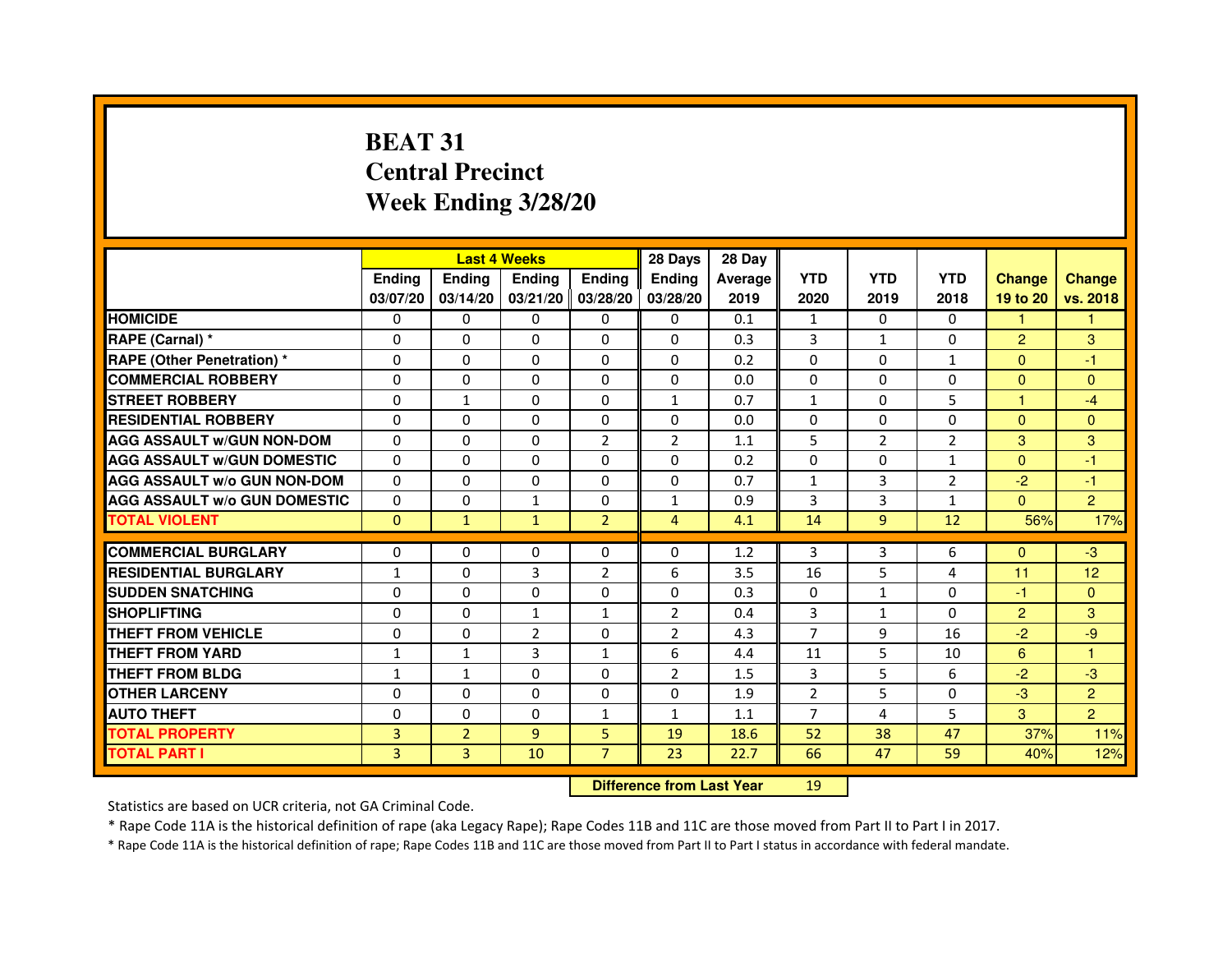## **BEAT 32 Central PrecinctWeek Ending 3/28/20**

|                                     |                | <b>Last 4 Weeks</b> |                                  |                | 28 Days      | 28 Day  |                |                |                |                |                |
|-------------------------------------|----------------|---------------------|----------------------------------|----------------|--------------|---------|----------------|----------------|----------------|----------------|----------------|
|                                     | <b>Ending</b>  | Ending              | <b>Ending</b>                    | <b>Ending</b>  | Ending       | Average | <b>YTD</b>     | <b>YTD</b>     | <b>YTD</b>     | <b>Change</b>  | <b>Change</b>  |
|                                     | 03/07/20       | 03/14/20            | 03/21/20                         | 03/28/20       | 03/28/20     | 2019    | 2020           | 2019           | 2018           | 19 to 20       | vs. 2018       |
| <b>HOMICIDE</b>                     | 0              | $\Omega$            | 0                                | 0              | $\mathbf{0}$ | 0.1     | $\mathbf{0}$   | $\Omega$       | $\Omega$       | $\mathbf{0}$   | $\mathbf{0}$   |
| RAPE (Carnal) *                     | 0              | 0                   | 0                                | 0              | 0            | 0.2     | 0              | $\mathbf{1}$   | $\mathbf{1}$   | $-1$           | -1             |
| RAPE (Other Penetration) *          | $\Omega$       | $\Omega$            | $\Omega$                         | $\Omega$       | $\Omega$     | 0.1     | $\Omega$       | $\Omega$       | $\Omega$       | $\Omega$       | $\overline{0}$ |
| <b>COMMERCIAL ROBBERY</b>           | 0              | $\Omega$            | $\Omega$                         | $\Omega$       | $\Omega$     | 0.9     | $\overline{2}$ | $\mathbf{1}$   | $\Omega$       | $\mathbf{1}$   | $\overline{2}$ |
| <b>STREET ROBBERY</b>               | $\Omega$       | $\Omega$            | $\Omega$                         | $\Omega$       | $\Omega$     | 0.2     | $\Omega$       | $\Omega$       | $\mathbf{1}$   | $\Omega$       | $-1$           |
| <b>RESIDENTIAL ROBBERY</b>          | 0              | 0                   | 0                                | 0              | 0            | 0.0     | 0              | 0              | $\Omega$       | $\Omega$       | $\mathbf{0}$   |
| <b>AGG ASSAULT w/GUN NON-DOM</b>    | $\Omega$       | $\Omega$            | $\Omega$                         | $\Omega$       | $\Omega$     | 0.2     | $\overline{2}$ | $\overline{2}$ | 0              | $\Omega$       | $\overline{2}$ |
| <b>AGG ASSAULT W/GUN DOMESTIC</b>   | $\Omega$       | $\Omega$            | $\Omega$                         | $\Omega$       | $\Omega$     | 0.0     | $\mathbf{1}$   | $\Omega$       | $\Omega$       | $\mathbf{1}$   | $\mathbf{1}$   |
| <b>AGG ASSAULT W/o GUN NON-DOM</b>  | $\Omega$       | $\Omega$            | $\Omega$                         | $\Omega$       | $\Omega$     | 0.3     | $\Omega$       | $\Omega$       | $\mathbf{1}$   | $\Omega$       | $-1$           |
| <b>AGG ASSAULT w/o GUN DOMESTIC</b> | $\Omega$       | $\Omega$            | $\Omega$                         | $\Omega$       | $\Omega$     | 0.4     | $\Omega$       | $\Omega$       | $\Omega$       | $\Omega$       | $\Omega$       |
| <b>TOTAL VIOLENT</b>                | $\mathbf{0}$   | $\mathbf{0}$        | $\mathbf{0}$                     | $\overline{0}$ | $\mathbf{0}$ | 2.5     | 5              | $\overline{4}$ | $\overline{3}$ | 25%            | 67%            |
| <b>COMMERCIAL BURGLARY</b>          | 0              | 0                   | 0                                | 0              | 0            | 0.3     | $\mathbf{1}$   | 0              | 0              | 1              | 1              |
| <b>RESIDENTIAL BURGLARY</b>         | 0              | $\Omega$            | $\Omega$                         | $\Omega$       | 0            | 1.8     | 6              | 6              | 5              | $\mathbf{0}$   | $\mathbf{1}$   |
| <b>SUDDEN SNATCHING</b>             | $\Omega$       | $\Omega$            | $\Omega$                         | $\Omega$       | $\Omega$     | 0.2     | $\Omega$       | $\Omega$       | $\Omega$       | $\Omega$       | $\mathbf{0}$   |
| <b>SHOPLIFTING</b>                  | 0              | $\Omega$            | $\mathbf{1}$                     | 0              | $\mathbf{1}$ | 3.1     | $\overline{7}$ | 11             | 15             | $-4$           | $-8$           |
| <b>THEFT FROM VEHICLE</b>           | 3              | $\mathbf{1}$        | $\mathbf{1}$                     | $\Omega$       | 5            | 4.9     | 9              | 15             | 22             | $-6$           | $-13$          |
| <b>THEFT FROM YARD</b>              | $\mathbf 0$    | $\Omega$            | $\Omega$                         | $\Omega$       | $\Omega$     | 2.6     | $\overline{4}$ | 5              | 9              | $-1$           | $-5$           |
| <b>THEFT FROM BLDG</b>              | $\Omega$       | $\mathbf{1}$        | $\Omega$                         | $\Omega$       | $\mathbf{1}$ | 2.5     | 5              | $\overline{7}$ | 9              | $-2$           | $-4$           |
| <b>OTHER LARCENY</b>                | $\overline{2}$ | $\Omega$            | $\mathbf{1}$                     | $\Omega$       | 3            | 0.8     | 8              | $\mathbf{1}$   | $\mathbf{1}$   | $\overline{7}$ | $\overline{7}$ |
| <b>AUTO THEFT</b>                   | $\Omega$       | $\Omega$            | $\mathbf{1}$                     | $\Omega$       | $\mathbf{1}$ | 1.2     | $\overline{2}$ | $\overline{7}$ | 8              | $-5$           | $-6$           |
| <b>TOTAL PROPERTY</b>               | 5              | $\overline{2}$      | $\overline{4}$                   | $\mathbf{0}$   | 11           | 17.3    | 42             | 52             | 69             | $-19%$         | $-39%$         |
| <b>TOTAL PART I</b>                 | 5              | $\overline{2}$      | $\overline{4}$                   | $\mathbf{0}$   | 11           | 19.8    | 47             | 56             | 72             | $-16%$         | $-35%$         |
|                                     |                |                     | <b>Difference from Last Year</b> |                | $-9$         |         |                |                |                |                |                |

 **Difference from Last Year**

Statistics are based on UCR criteria, not GA Criminal Code.

\* Rape Code 11A is the historical definition of rape (aka Legacy Rape); Rape Codes 11B and 11C are those moved from Part II to Part I in 2017.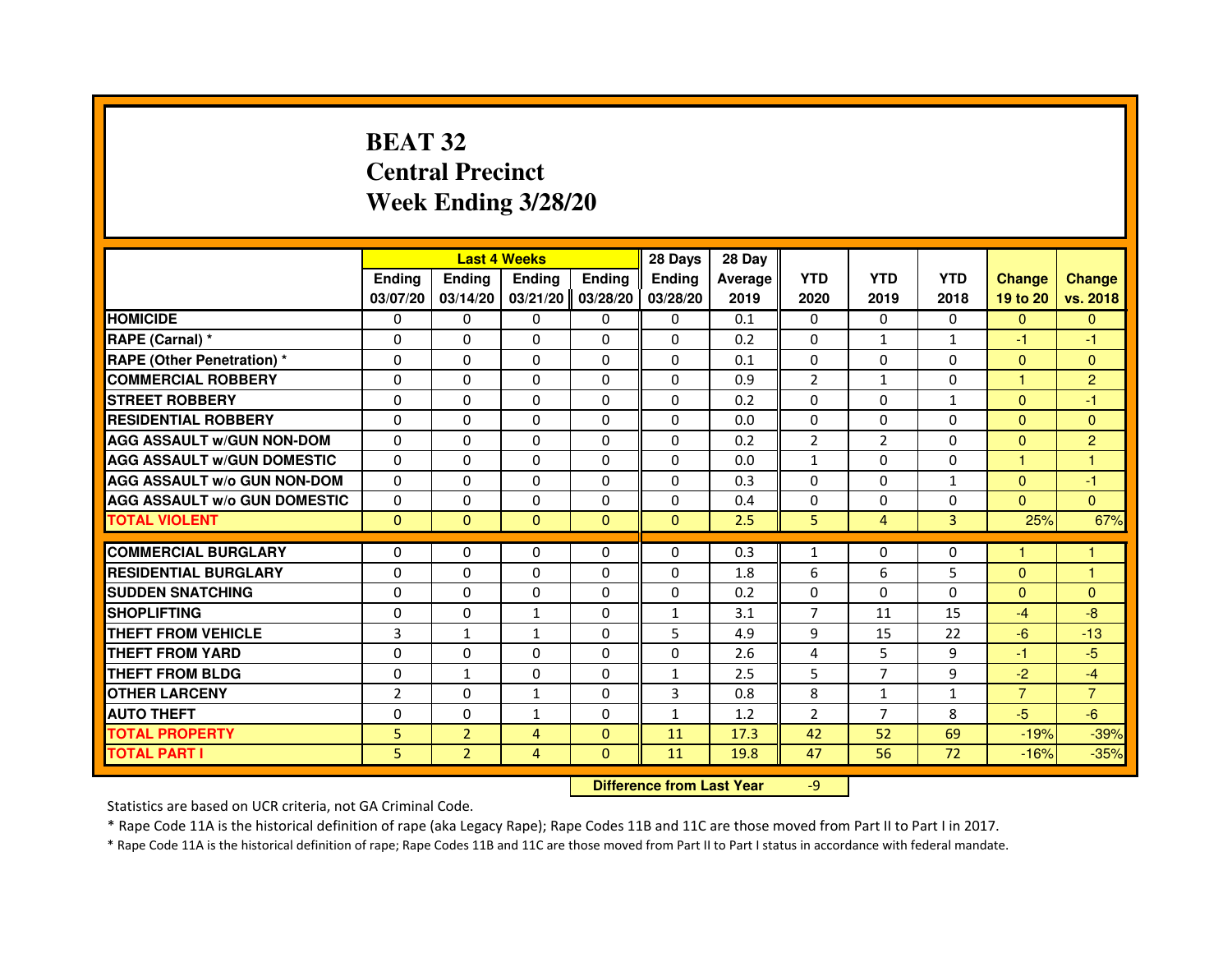## **BEAT 33 Central PrecinctWeek Ending 3/28/20**

|                                     |                | <b>Last 4 Weeks</b> |                |                   | 28 Days       | 28 Day  |                |                |                |                |                |
|-------------------------------------|----------------|---------------------|----------------|-------------------|---------------|---------|----------------|----------------|----------------|----------------|----------------|
|                                     | <b>Ending</b>  | <b>Endina</b>       | <b>Ending</b>  | <b>Ending</b>     | <b>Endina</b> | Average | <b>YTD</b>     | <b>YTD</b>     | <b>YTD</b>     | <b>Change</b>  | <b>Change</b>  |
|                                     | 03/07/20       | 03/14/20            |                | 03/21/20 03/28/20 | 03/28/20      | 2019    | 2020           | 2019           | 2018           | 19 to 20       | vs. 2018       |
| <b>HOMICIDE</b>                     | 0              | $\mathbf{0}$        | $\Omega$       | $\Omega$          | $\Omega$      | 0.2     | $\Omega$       | $\mathbf{1}$   | $\mathbf{0}$   | $-1$           | $\mathbf{0}$   |
| RAPE (Carnal) *                     | $\Omega$       | $\Omega$            | $\Omega$       | 0                 | $\Omega$      | 0.0     | $\Omega$       | $\Omega$       | $\Omega$       | $\Omega$       | $\Omega$       |
| <b>RAPE (Other Penetration) *</b>   | $\Omega$       | 0                   | 0              | $\mathbf{0}$      | 0             | 0.1     | $\Omega$       | $\mathbf{0}$   | $\mathbf{1}$   | $\mathbf{0}$   | $-1$           |
| <b>COMMERCIAL ROBBERY</b>           | 0              | $\Omega$            | 0              | 0                 | $\Omega$      | 0.3     | $\Omega$       | 0              | 0              | $\mathbf{0}$   | $\mathbf{0}$   |
| <b>STREET ROBBERY</b>               | $\Omega$       | $\Omega$            | 0              | 0                 | $\Omega$      | 1.3     | $\overline{2}$ | $\overline{2}$ | 3              | $\Omega$       | -1             |
| <b>RESIDENTIAL ROBBERY</b>          | $\Omega$       | $\Omega$            | 0              | $\Omega$          | 0             | 0.0     | $\Omega$       | $\mathbf{0}$   | 0              | $\mathbf{0}$   | $\Omega$       |
| <b>AGG ASSAULT W/GUN NON-DOM</b>    | $\Omega$       | $\Omega$            | $\Omega$       | $\mathbf{0}$      | $\Omega$      | 1.0     | 3              | 3              | $\overline{2}$ | $\Omega$       | $\overline{1}$ |
| <b>AGG ASSAULT W/GUN DOMESTIC</b>   | $\Omega$       | 0                   | $\Omega$       | 0                 | $\Omega$      | 0.2     | $\Omega$       | $\Omega$       | $\Omega$       | $\Omega$       | $\Omega$       |
| <b>AGG ASSAULT W/o GUN NON-DOM</b>  | $\Omega$       | $\Omega$            | 0              | 0                 | $\Omega$      | 0.9     | $\overline{2}$ | 3              | 3              | -1             | -1             |
| <b>AGG ASSAULT w/o GUN DOMESTIC</b> | $\mathbf{1}$   | 0                   | 0              | 0                 | $\mathbf{1}$  | 0.7     | 2              | 5              | $\mathbf{1}$   | $-3$           | $\overline{1}$ |
| <b>TOTAL VIOLENT</b>                | $\mathbf{1}$   | $\mathbf{0}$        | $\mathbf{0}$   | $\mathbf{0}$      | $\mathbf{1}$  | 4.7     | 9              | 14             | 10             | $-36%$         | $-10%$         |
|                                     |                |                     |                |                   |               |         |                |                |                |                |                |
| <b>COMMERCIAL BURGLARY</b>          | 0              | $\Omega$            | 0              | 0                 | $\Omega$      | 1.3     | 4              | $\overline{2}$ | $\mathbf{1}$   | $\overline{2}$ | 3              |
| <b>RESIDENTIAL BURGLARY</b>         | 0              | 0                   | 0              | 0                 | 0             | 1.8     | $\overline{2}$ | 8              | 0              | $-6$           | $\overline{2}$ |
| <b>SUDDEN SNATCHING</b>             | $\Omega$       | $\Omega$            | $\Omega$       | $\Omega$          | $\Omega$      | 0.1     | $\Omega$       | $\Omega$       | 0              | $\Omega$       | $\Omega$       |
| <b>SHOPLIFTING</b>                  | $\mathbf{1}$   | $\Omega$            | $\overline{2}$ | $\Omega$          | 3             | 7.9     | 10             | 26             | 6              | $-16$          | $\overline{4}$ |
| <b>THEFT FROM VEHICLE</b>           | $\Omega$       | 3                   | $\mathbf{1}$   | $\mathbf{1}$      | 5             | 3.4     | 10             | $\overline{7}$ | 13             | 3              | $-3$           |
| <b>THEFT FROM YARD</b>              | $\Omega$       | $\Omega$            | $\mathbf{1}$   | 0                 | $\mathbf{1}$  | 3.6     | 11             | 20             | 6              | -9             | 5              |
| THEFT FROM BLDG                     | 1              | $\Omega$            | 0              | 0                 | 1             | 1.7     | $\overline{2}$ | 4              | 8              | $-2$           | $-6$           |
| <b>OTHER LARCENY</b>                | 0              | $\Omega$            | 0              | 0                 | 0             | 2.0     | $\Omega$       | 8              | $\overline{2}$ | $-8$           | $-2$           |
| <b>AUTO THEFT</b>                   | $\Omega$       | $\mathbf 0$         | $\Omega$       | $\Omega$          | $\Omega$      | 1.4     | 5              | 6              | 11             | $-1$           | $-6$           |
| <b>TOTAL PROPERTY</b>               | $\overline{2}$ | 3                   | 4              | $\mathbf{1}$      | 10            | 23.2    | 44             | 81             | 47             | $-46%$         | $-6%$          |
| <b>TOTAL PART I</b>                 | $\overline{3}$ | 3                   | $\overline{4}$ | $\mathbf{1}$      | 11            | 27.8    | 53             | 95             | 57             | $-44%$         | $-7%$          |

 **Difference from Last Year**-42

Statistics are based on UCR criteria, not GA Criminal Code.

\* Rape Code 11A is the historical definition of rape (aka Legacy Rape); Rape Codes 11B and 11C are those moved from Part II to Part I in 2017.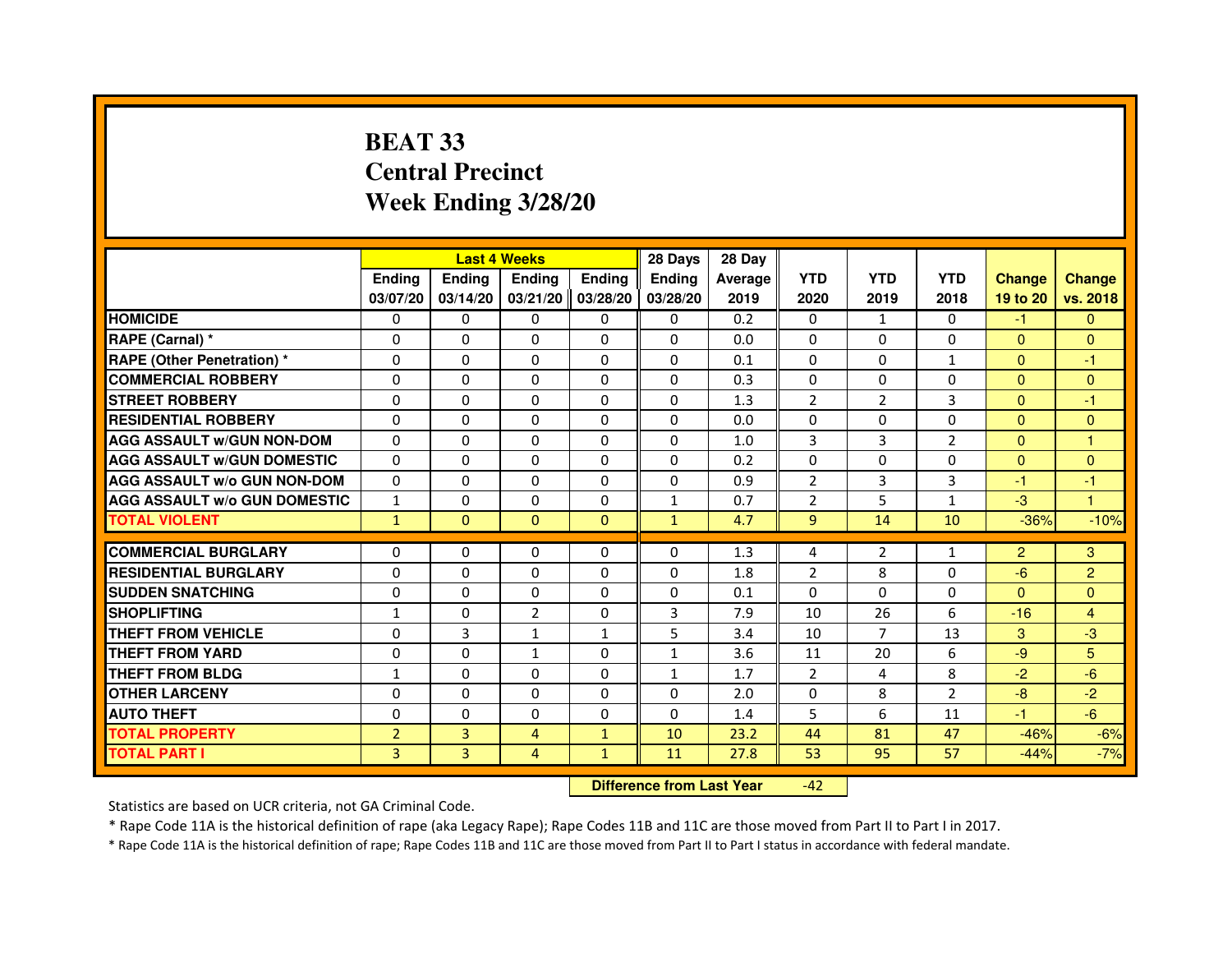# **BEAT 34 Central PrecinctWeek Ending 3/28/20**

|                                     |                | <b>Last 4 Weeks</b> |                                  |                   | 28 Days        | 28 Day  |                |                |                |                |                |
|-------------------------------------|----------------|---------------------|----------------------------------|-------------------|----------------|---------|----------------|----------------|----------------|----------------|----------------|
|                                     | <b>Ending</b>  | Ending              | <b>Ending</b>                    | <b>Ending</b>     | <b>Ending</b>  | Average | <b>YTD</b>     | <b>YTD</b>     | <b>YTD</b>     | <b>Change</b>  | <b>Change</b>  |
|                                     | 03/07/20       | 03/14/20            |                                  | 03/21/20 03/28/20 | 03/28/20       | 2019    | 2020           | 2019           | 2018           | 19 to 20       | vs. 2018       |
| <b>HOMICIDE</b>                     | 0              | 0                   | $\mathbf{0}$                     | 0                 | 0              | 0.1     | $\overline{2}$ | $\Omega$       | 0              | $\overline{2}$ | $\overline{2}$ |
| RAPE (Carnal) *                     | 0              | $\mathbf{0}$        | 0                                | 0                 | $\Omega$       | 0.2     | $\mathbf{1}$   | 0              | $\Omega$       | 1              | 1              |
| <b>RAPE (Other Penetration) *</b>   | 0              | 0                   | 0                                | $\mathbf{0}$      | $\Omega$       | 0.1     | $\mathbf{1}$   | $\mathbf{1}$   | $\Omega$       | $\mathbf{0}$   | 1              |
| <b>COMMERCIAL ROBBERY</b>           | $\mathbf 0$    | 0                   | $\Omega$                         | $\mathbf{0}$      | $\mathbf{0}$   | 0.0     | $\Omega$       | $\Omega$       | $\Omega$       | $\mathbf{0}$   | $\mathbf{0}$   |
| <b>STREET ROBBERY</b>               | 0              | $\mathbf{1}$        | $\Omega$                         | $\Omega$          | $\mathbf{1}$   | 0.9     | $\overline{4}$ | 3              | $\Omega$       | $\mathbf{1}$   | $\overline{4}$ |
| <b>RESIDENTIAL ROBBERY</b>          | 0              | 0                   | 0                                | 0                 | $\Omega$       | 0.2     | $\Omega$       | $\Omega$       | 1              | $\Omega$       | $-1$           |
| <b>AGG ASSAULT W/GUN NON-DOM</b>    | $\mathbf{1}$   | $\Omega$            | $\mathbf{1}$                     | $\Omega$          | $\overline{2}$ | 1.8     | 5              | 4              | $\Omega$       | 1              | 5              |
| <b>AGG ASSAULT W/GUN DOMESTIC</b>   | $\Omega$       | $\Omega$            | $\Omega$                         | $\Omega$          | $\Omega$       | 0.5     | $\Omega$       | $\overline{3}$ | $\mathbf{1}$   | $-3$           | $-1$           |
| <b>AGG ASSAULT W/o GUN NON-DOM</b>  | $\mathbf{1}$   | $\Omega$            | $\mathbf{1}$                     | $\Omega$          | 2              | 0.9     | 5              | $\Omega$       | 5              | 5              | $\Omega$       |
| <b>AGG ASSAULT W/o GUN DOMESTIC</b> | $\overline{2}$ | 0                   | $\mathbf{1}$                     | $\Omega$          | 3              | 1.6     | 6              | 3              | $\mathbf{1}$   | 3              | 5              |
| <b>TOTAL VIOLENT</b>                | $\overline{4}$ | $\mathbf{1}$        | 3                                | $\mathbf{0}$      | 8              | 6.2     | 24             | 14             | 8              | 71%            | 200%           |
| <b>COMMERCIAL BURGLARY</b>          | 0              | 0                   | 0                                | 0                 | 0              | 0.5     | 0              | 0              | $\mathbf{1}$   | $\mathbf{0}$   | $-1$           |
| <b>RESIDENTIAL BURGLARY</b>         | $\mathbf{1}$   | 0                   | $\Omega$                         | $\mathbf{1}$      | $\overline{2}$ | 3.2     | 5              | 11             | 15             | $-6$           | $-10$          |
| <b>SUDDEN SNATCHING</b>             | 0              | $\Omega$            | $\Omega$                         | $\Omega$          | $\Omega$       | 0.2     | $\mathbf{1}$   | $\mathbf{1}$   | $\mathbf{1}$   | $\Omega$       | $\mathbf{0}$   |
| <b>SHOPLIFTING</b>                  | 1              | $\mathbf{0}$        | 0                                | $\mathbf{0}$      | $\mathbf{1}$   | 1.2     | $\mathbf{1}$   | $\overline{2}$ | 2              | $-1$           | $-1$           |
| THEFT FROM VEHICLE                  | 0              | 0                   | 0                                | $\mathbf{1}$      | $\mathbf{1}$   | 2.3     | 6              | 4              | 10             | $\overline{2}$ | $-4$           |
| <b>THEFT FROM YARD</b>              | $\Omega$       | 0                   | $\mathbf{1}$                     | $\Omega$          | $\mathbf{1}$   | 2.3     | 3              | 11             | 3              | $-8$           | $\overline{0}$ |
| <b>THEFT FROM BLDG</b>              | 0              | $\Omega$            | 0                                | $\mathbf{1}$      | $\mathbf{1}$   | 1.4     | 6              | $\overline{3}$ | $\overline{7}$ | 3              | $-1$           |
| <b>OTHER LARCENY</b>                | 0              | $\Omega$            | $\Omega$                         | $\Omega$          | $\Omega$       | 0.3     | $\Omega$       | $\overline{2}$ | $\Omega$       | $-2$           | $\Omega$       |
| <b>AUTO THEFT</b>                   | $\Omega$       | 1                   | 3                                | $\Omega$          | 4              | 2.0     | 6              | 4              | 10             | $\overline{2}$ | $-4$           |
| <b>TOTAL PROPERTY</b>               | $\overline{2}$ | $\mathbf{1}$        | $\overline{4}$                   | 3                 | 10             | 13.3    | 28             | 38             | 49             | $-26%$         | $-43%$         |
| <b>TOTAL PART I</b>                 | 6              | $\overline{2}$      | $\overline{7}$                   | 3                 | 18             | 19.6    | 52             | 52             | 57             | 0%             | $-9%$          |
|                                     |                |                     | <b>Difference from Last Year</b> |                   | $\Omega$       |         |                |                |                |                |                |

 **Difference from Last Year**

Statistics are based on UCR criteria, not GA Criminal Code.

\* Rape Code 11A is the historical definition of rape (aka Legacy Rape); Rape Codes 11B and 11C are those moved from Part II to Part I in 2017.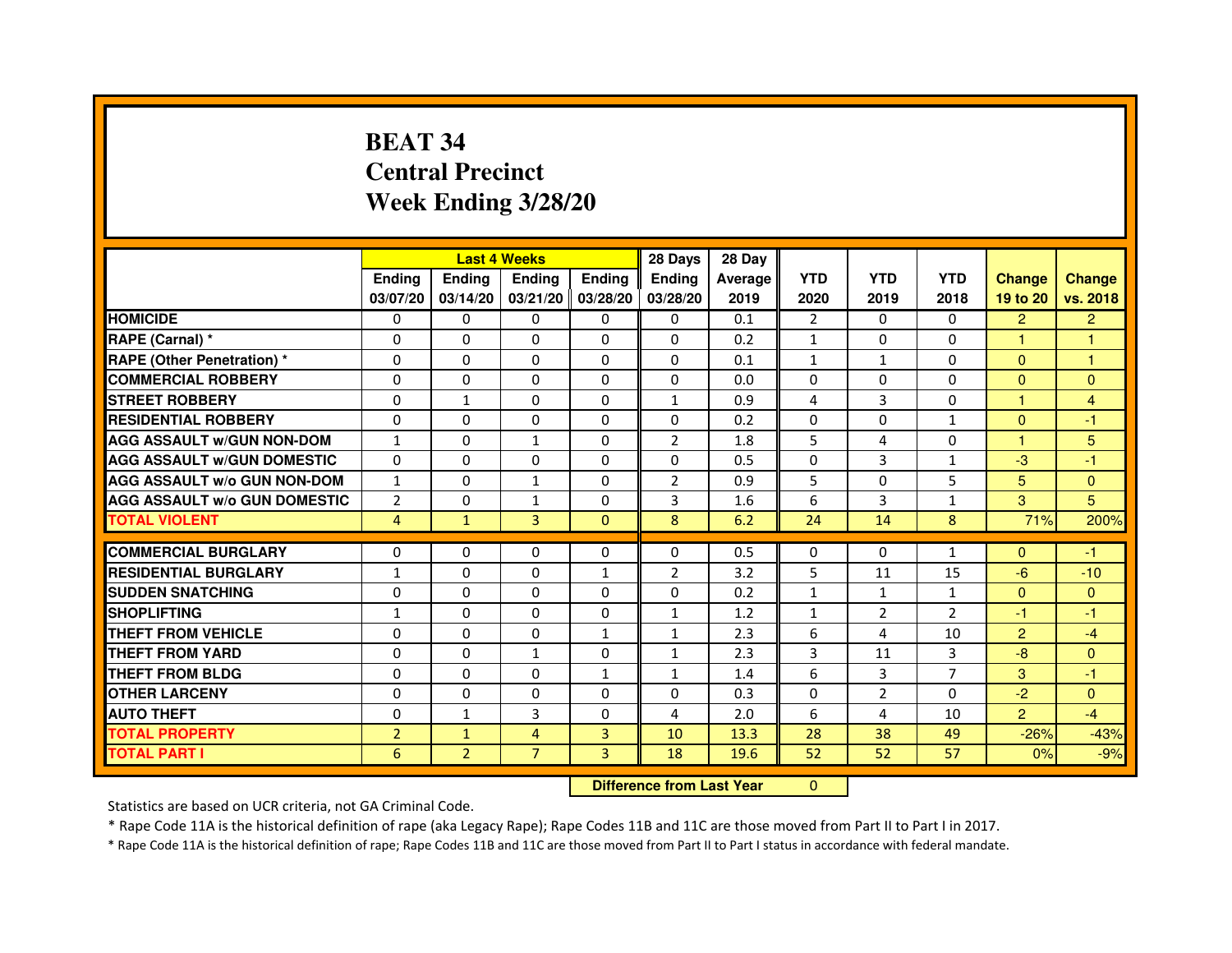# **BEAT 35 Central PrecinctWeek Ending 3/28/20**

|                                     |                | <b>Last 4 Weeks</b> |                |                   | 28 Days        | 28 Day  |                |                |                |                |                |
|-------------------------------------|----------------|---------------------|----------------|-------------------|----------------|---------|----------------|----------------|----------------|----------------|----------------|
|                                     | <b>Ending</b>  | <b>Ending</b>       | <b>Ending</b>  | <b>Endina</b>     | <b>Endina</b>  | Average | <b>YTD</b>     | <b>YTD</b>     | <b>YTD</b>     | <b>Change</b>  | <b>Change</b>  |
|                                     | 03/07/20       | 03/14/20            |                | 03/21/20 03/28/20 | 03/28/20       | 2019    | 2020           | 2019           | 2018           | 19 to 20       | vs. 2018       |
| <b>HOMICIDE</b>                     | 0              | 0                   | 0              | 0                 | 0              | 0.0     | 3              | 0              | $\Omega$       | 3              | 3              |
| RAPE (Carnal) *                     | $\Omega$       | $\Omega$            | $\Omega$       | $\Omega$          | $\Omega$       | 0.0     | $\mathbf{1}$   | $\Omega$       | $\mathbf{1}$   | $\mathbf{1}$   | $\Omega$       |
| <b>RAPE (Other Penetration)*</b>    | $\Omega$       | $\Omega$            | $\Omega$       | $\Omega$          | $\Omega$       | 0.0     | $\Omega$       | $\Omega$       | $\mathbf{1}$   | $\Omega$       | $-1$           |
| <b>COMMERCIAL ROBBERY</b>           | 0              | 0                   | $\Omega$       | 0                 | $\Omega$       | 0.2     | $\Omega$       | 0              | $\Omega$       | $\Omega$       | $\Omega$       |
| <b>STREET ROBBERY</b>               | $\mathbf{1}$   | 0                   | $\Omega$       | 0                 | $\mathbf{1}$   | 1.1     | $\mathbf{1}$   | 3              | $\mathbf{1}$   | $-2$           | $\Omega$       |
| <b>RESIDENTIAL ROBBERY</b>          | $\Omega$       | $\Omega$            | $\mathbf{1}$   | 0                 | $\mathbf{1}$   | 0.0     | $\mathbf{1}$   | $\Omega$       | $\Omega$       | $\mathbf{1}$   | 1              |
| <b>AGG ASSAULT w/GUN NON-DOM</b>    | $\Omega$       | 0                   | $\mathbf 0$    | $\mathbf{1}$      | $\mathbf{1}$   | 2.2     | $\overline{2}$ | 3              | 5              | $-1$           | -3             |
| <b>AGG ASSAULT W/GUN DOMESTIC</b>   | $\Omega$       | 0                   | $\Omega$       | 0                 | 0              | 0.2     | $\mathbf{1}$   | $\mathbf{1}$   | $\overline{2}$ | $\mathbf{0}$   | $-1$           |
| <b>AGG ASSAULT W/o GUN NON-DOM</b>  | $\Omega$       | $\Omega$            | $\Omega$       | $\Omega$          | $\Omega$       | 0.6     | $\mathbf{1}$   | $\mathbf{1}$   | $\overline{2}$ | $\Omega$       | $-1$           |
| <b>AGG ASSAULT W/o GUN DOMESTIC</b> | $\Omega$       | $\Omega$            | $\Omega$       | 0                 | 0              | 0.9     | $\overline{2}$ | 3              | $\Omega$       | $-1$           | $\overline{2}$ |
| <b>TOTAL VIOLENT</b>                | $\mathbf{1}$   | $\Omega$            | $\mathbf{1}$   | $\mathbf{1}$      | 3              | 5.2     | 12             | 11             | 12             | 9%             | 0%             |
|                                     |                |                     |                |                   |                |         |                |                |                |                |                |
| <b>COMMERCIAL BURGLARY</b>          | $\Omega$       | $\mathbf{1}$        | $\Omega$       | $\Omega$          | $\mathbf{1}$   | 1.2     | $\overline{2}$ | $\overline{2}$ | $\mathbf{1}$   | $\Omega$       | 1              |
| <b>RESIDENTIAL BURGLARY</b>         | $\Omega$       | $\Omega$            | $\Omega$       | 0                 | 0              | 2.9     | 13             | $\overline{7}$ | 8              | 6              | 5              |
| <b>SUDDEN SNATCHING</b>             | $\Omega$       | $\Omega$            | 0              | 0                 | 0              | 0.2     | $\Omega$       | $\Omega$       | $\mathbf{1}$   | $\Omega$       | $-1$           |
| <b>SHOPLIFTING</b>                  | 0              | $\mathbf 0$         | 0              | $\mathbf{1}$      | $\mathbf{1}$   | 2.4     | 8              | 9              | 3              | $-1$           | 5              |
| <b>THEFT FROM VEHICLE</b>           | $\overline{2}$ | $\Omega$            | $\Omega$       | $\Omega$          | $\overline{2}$ | 6.5     | 5              | 13             | 11             | $-8$           | $-6$           |
| <b>THEFT FROM YARD</b>              | 0              | $\Omega$            | $\Omega$       | $\Omega$          | $\Omega$       | 1.4     | $\Omega$       | $\overline{2}$ | 3              | $-2$           | $-3$           |
| <b>THEFT FROM BLDG</b>              | 1              | $\Omega$            | 0              | 0                 | 1              | 1.8     | 3              | $\overline{2}$ | 5              | 1.             | $-2$           |
| <b>OTHER LARCENY</b>                | $\Omega$       | $\Omega$            | 1              | 0                 | 1              | 1.2     | $\mathbf{1}$   | 4              | $\overline{2}$ | $-3$           | $-1$           |
| <b>AUTO THEFT</b>                   | 1              | 1                   | $\overline{2}$ | 0                 | 4              | 2.1     | 11             | 6              | 12             | 5 <sup>5</sup> | $-1$           |
| <b>TOTAL PROPERTY</b>               | 4              | $\overline{2}$      | 3              | $\mathbf{1}$      | 10             | 19.7    | 43             | 45             | 46             | $-4%$          | $-7%$          |
| <b>TOTAL PART I</b>                 | 5              | $\overline{2}$      | 4              | $\overline{2}$    | 13             | 24.9    | 55             | 56             | 58             | $-2%$          | $-5%$          |

 **Difference from Last Year**

-1

Statistics are based on UCR criteria, not GA Criminal Code.

\* Rape Code 11A is the historical definition of rape (aka Legacy Rape); Rape Codes 11B and 11C are those moved from Part II to Part I in 2017.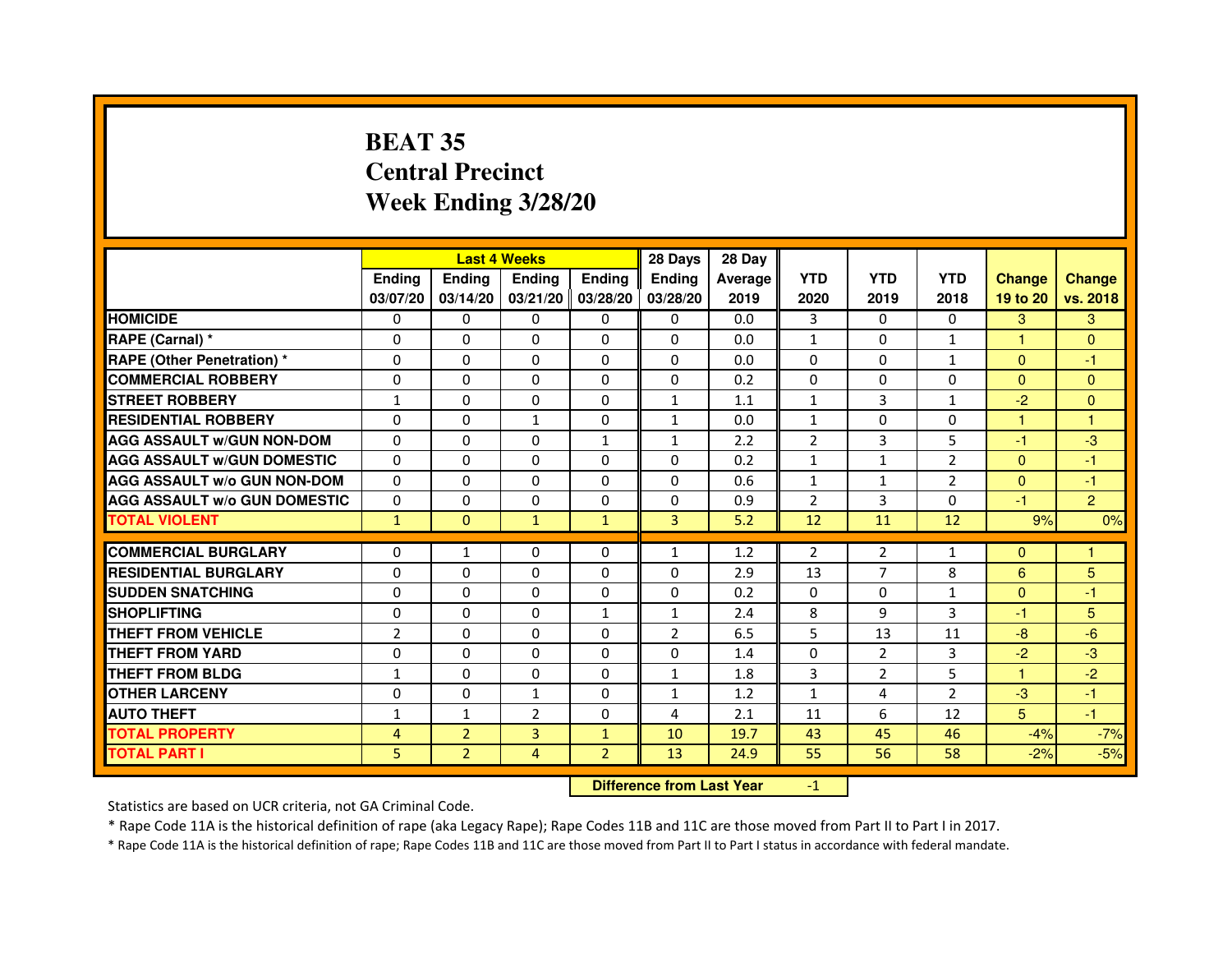#### **BEAT 36 Central PrecinctWeek Ending 3/28/20**

|                                     |                | <b>Last 4 Weeks</b> |                   |                | 28 Days        | 28 Day                           |                |                |                |                |                |
|-------------------------------------|----------------|---------------------|-------------------|----------------|----------------|----------------------------------|----------------|----------------|----------------|----------------|----------------|
|                                     | Ending         | Ending              | Ending            | Ending         | <b>Ending</b>  | Average                          | <b>YTD</b>     | <b>YTD</b>     | <b>YTD</b>     | <b>Change</b>  | <b>Change</b>  |
|                                     | 03/07/20       | 03/14/20            | 03/21/20 03/28/20 |                | 03/28/20       | 2019                             | 2020           | 2019           | 2018           | 19 to 20       | vs. 2018       |
| <b>HOMICIDE</b>                     | 0              | 0                   | 0                 | 0              | 0              | 0.0                              | 0              | 0              | 0              | $\mathbf{0}$   | $\mathbf{0}$   |
| RAPE (Carnal) *                     | $\mathbf{1}$   | $\Omega$            | $\Omega$          | 0              | $\mathbf{1}$   | 0.2                              | $\mathbf{1}$   | $\Omega$       | $\mathbf{1}$   |                | $\Omega$       |
| <b>RAPE (Other Penetration) *</b>   | $\Omega$       | 0                   | $\Omega$          | $\Omega$       | $\Omega$       | 0.0                              | $\Omega$       | $\Omega$       | $\Omega$       | $\Omega$       | $\Omega$       |
| <b>COMMERCIAL ROBBERY</b>           | $\Omega$       | $\Omega$            | $\Omega$          | $\Omega$       | 0              | 0.2                              | $\Omega$       | $\Omega$       | $\Omega$       | $\Omega$       | $\Omega$       |
| <b>STREET ROBBERY</b>               | 0              | $\Omega$            | $\Omega$          | 0              | 0              | 0.6                              | $\Omega$       | $\mathbf{1}$   | 0              | -1             | $\Omega$       |
| <b>RESIDENTIAL ROBBERY</b>          | $\Omega$       | 0                   | $\mathbf{1}$      | 0              | $\mathbf{1}$   | 0.1                              | $\overline{2}$ | $\mathbf{1}$   | $\Omega$       |                | $\overline{2}$ |
| <b>AGG ASSAULT w/GUN NON-DOM</b>    | 0              | 0                   | 0                 | $\Omega$       | 0              | 0.8                              | $\Omega$       | $\overline{2}$ | 0              | $-2$           | $\Omega$       |
| <b>AGG ASSAULT W/GUN DOMESTIC</b>   | $\Omega$       | $\Omega$            | $\Omega$          | $\Omega$       | $\Omega$       | 0.2                              | $\mathbf{1}$   | $\Omega$       | $\mathbf{1}$   | 1              | $\Omega$       |
| <b>AGG ASSAULT w/o GUN NON-DOM</b>  | $\mathbf{1}$   | $\mathbf{0}$        | 0                 | $\mathbf{1}$   | 2              | 0.5                              | $\mathbf{1}$   | 0              | $\mathbf{1}$   |                | $\Omega$       |
| <b>AGG ASSAULT W/o GUN DOMESTIC</b> | $\Omega$       | $\mathbf{1}$        | $\Omega$          | 0              | $\mathbf{1}$   | 0.3                              | $\overline{4}$ | $\mathbf{1}$   | $\mathbf{1}$   | 3              | 3              |
| <b>TOTAL VIOLENT</b>                | $\overline{2}$ | $\mathbf{1}$        | $\mathbf{1}$      | $\mathbf{1}$   | 5              | 2.9                              | 9              | 5              | $\overline{4}$ | 80%            | 125%           |
| <b>COMMERCIAL BURGLARY</b>          | 0              | 0                   | 0                 | 0              | 0              | 1.1                              | 0              | 3              | $\overline{2}$ | -3             | $-2$           |
| <b>RESIDENTIAL BURGLARY</b>         | $\overline{2}$ | 3                   | $\mathbf{1}$      | $\Omega$       | 6              | 2.3                              | 8              | $\mathbf{1}$   | $\overline{7}$ | $\overline{7}$ | $\overline{1}$ |
| <b>SUDDEN SNATCHING</b>             | 0              | 0                   | $\Omega$          | $\Omega$       | 0              | 0.1                              | $\Omega$       | $\Omega$       | $\Omega$       | $\Omega$       | $\Omega$       |
| <b>SHOPLIFTING</b>                  | 4              | $\overline{2}$      | 0                 | $\mathbf{1}$   | 7              | 3.7                              | 15             | 10             | 9              | 5              | 6              |
| THEFT FROM VEHICLE                  | 0              | $\mathbf{1}$        | $\overline{2}$    | $\Omega$       | 3              | 3.3                              | 10             | 8              | 10             | 2              | $\Omega$       |
| <b>THEFT FROM YARD</b>              | $\Omega$       | $\mathbf{1}$        | $\mathbf 0$       | $\mathbf{1}$   | $\overline{2}$ | 0.7                              | 4              | 3              | 3              | 1              | $\overline{1}$ |
| <b>THEFT FROM BLDG</b>              | 0              | $\mathbf{1}$        | 0                 | 0              | $\mathbf{1}$   | 1.5                              | 4              | 12             | 6              | $-8$           | $-2$           |
| <b>OTHER LARCENY</b>                | $\Omega$       | $\Omega$            | 0                 | $\Omega$       | 0              | 0.3                              | $\overline{2}$ | $\Omega$       | $\Omega$       | 2              | $\overline{2}$ |
| <b>AUTO THEFT</b>                   | $\Omega$       | 0                   | $\mathbf{1}$      | $\mathbf{1}$   | $\overline{2}$ | 1.8                              | 8              | 9              | 4              | -1             | $\overline{4}$ |
| <b>TOTAL PROPERTY</b>               | 6              | 8                   | 4                 | $\overline{3}$ | 21             | 14.8                             | 51             | 46             | 41             | 11%            | 24%            |
| <b>TOTAL PART I</b>                 | 8              | 9                   | 5                 | $\overline{4}$ | 26             | 17.7                             | 60             | 51             | 45             | 18%            | 33%            |
|                                     |                |                     |                   |                |                | <b>Difference from Last Year</b> | $\overline{9}$ |                |                |                |                |

 **Difference from Last Year**

Statistics are based on UCR criteria, not GA Criminal Code.

\* Rape Code 11A is the historical definition of rape (aka Legacy Rape); Rape Codes 11B and 11C are those moved from Part II to Part I in 2017.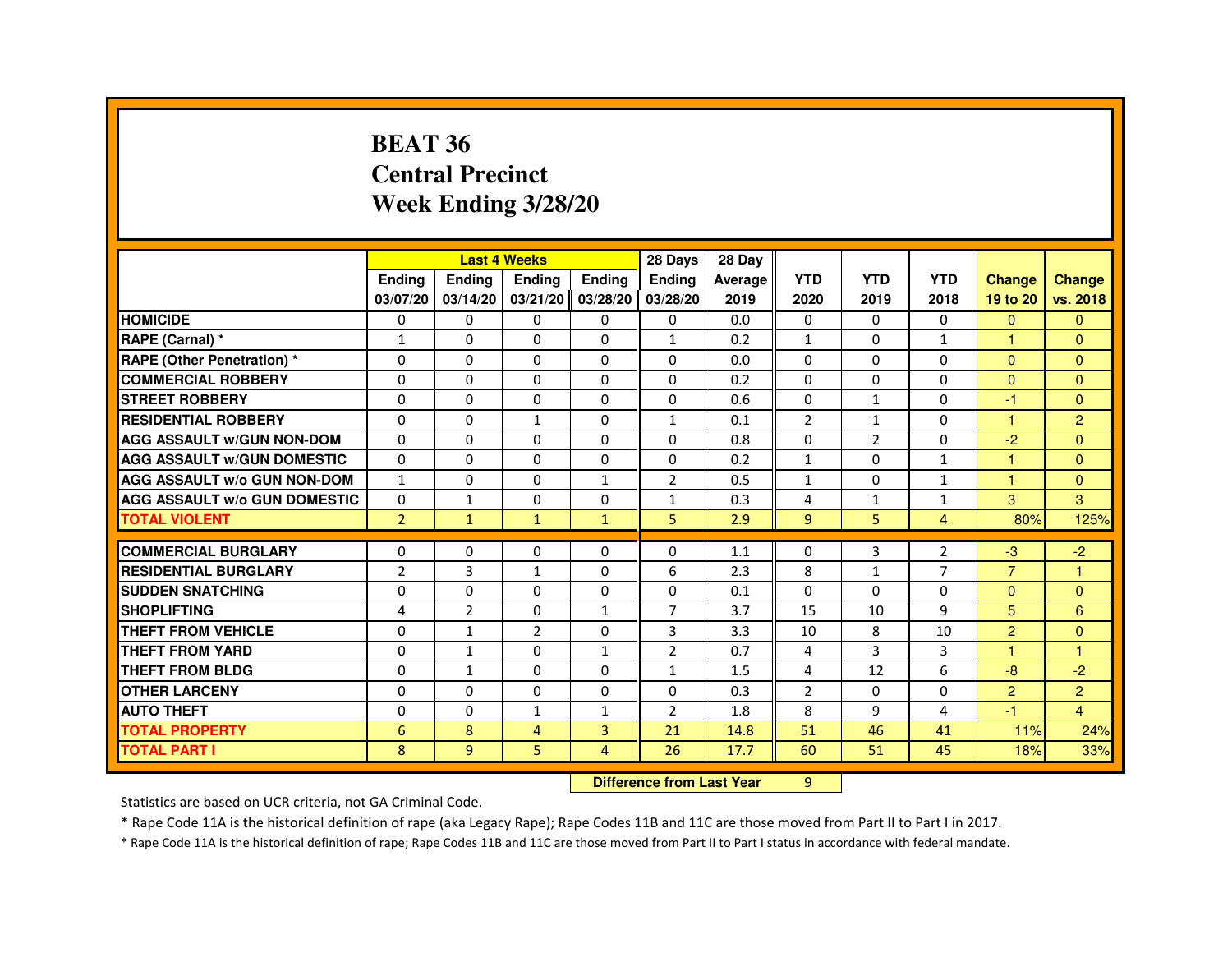# **BEAT 41 South PrecinctWeek Ending 3/28/20**

|                                     |               |                | <b>Last 4 Weeks</b>              |               | 28 Days        | 28 Day  |                |                |                |                |                |
|-------------------------------------|---------------|----------------|----------------------------------|---------------|----------------|---------|----------------|----------------|----------------|----------------|----------------|
|                                     | <b>Ending</b> | Ending         | <b>Ending</b>                    | <b>Ending</b> | <b>Endina</b>  | Average | <b>YTD</b>     | <b>YTD</b>     | <b>YTD</b>     | <b>Change</b>  | <b>Change</b>  |
|                                     | 03/07/20      | 03/14/20       | 03/21/20                         | 03/28/20      | 03/28/20       | 2019    | 2020           | 2019           | 2018           | 19 to 20       | vs. 2018       |
| <b>HOMICIDE</b>                     | $\Omega$      | $\Omega$       | $\mathbf{0}$                     | $\mathbf{0}$  | $\mathbf{0}$   | 0.1     | $\Omega$       | 0              | $\Omega$       | $\Omega$       | $\Omega$       |
| RAPE (Carnal) *                     | 0             | $\Omega$       | $\Omega$                         | $\Omega$      | $\Omega$       | 0.2     | $\Omega$       | $\Omega$       | $\Omega$       | $\Omega$       | $\Omega$       |
| <b>RAPE (Other Penetration) *</b>   | $\Omega$      | $\Omega$       | $\Omega$                         | $\Omega$      | $\Omega$       | 0.0     | $\Omega$       | $\Omega$       | $\Omega$       | $\Omega$       | $\overline{0}$ |
| <b>COMMERCIAL ROBBERY</b>           | 0             | $\Omega$       | $\Omega$                         | $\Omega$      | $\Omega$       | 0.6     | $\Omega$       | $\Omega$       | $\Omega$       | $\mathbf{0}$   | $\mathbf{0}$   |
| <b>STREET ROBBERY</b>               | $\Omega$      | $\Omega$       | $\Omega$                         | $\Omega$      | $\Omega$       | 0.9     | $\mathbf{1}$   | 2              | $\mathbf{1}$   | $-1$           | $\overline{0}$ |
| <b>RESIDENTIAL ROBBERY</b>          | $\Omega$      | $\Omega$       | $\Omega$                         | $\Omega$      | $\Omega$       | 0.1     | $\Omega$       | $\Omega$       | $\Omega$       | $\mathbf{0}$   | $\Omega$       |
| <b>AGG ASSAULT W/GUN NON-DOM</b>    | $\Omega$      | $\Omega$       | $\Omega$                         | $\Omega$      | $\Omega$       | 0.2     | $\Omega$       | $\Omega$       | $\Omega$       | $\Omega$       | $\Omega$       |
| <b>AGG ASSAULT W/GUN DOMESTIC</b>   | $\Omega$      | $\Omega$       | $\Omega$                         | $\Omega$      | $\Omega$       | 0.1     | $\Omega$       | $\Omega$       | $\Omega$       | $\Omega$       | $\Omega$       |
| <b>AGG ASSAULT w/o GUN NON-DOM</b>  | 0             | 0              | 0                                | $\mathbf{0}$  | $\mathbf{0}$   | 0.3     | $\mathbf{1}$   | $\overline{2}$ | $\mathbf{1}$   | $-1$           | $\mathbf{0}$   |
| <b>AGG ASSAULT W/o GUN DOMESTIC</b> | $\Omega$      | 0              | $\Omega$                         | $\Omega$      | $\Omega$       | 0.5     | $\Omega$       | $\mathbf{1}$   | $\Omega$       | $-1$           | $\Omega$       |
| <b>TOTAL VIOLENT</b>                | $\mathbf{0}$  | $\mathbf{0}$   | $\mathbf 0$                      | $\mathbf{0}$  | $\mathbf{0}$   | 3.0     | $\overline{2}$ | 5              | $\overline{2}$ | $-60%$         | 0%             |
| <b>COMMERCIAL BURGLARY</b>          | $\Omega$      | $\Omega$       | 0                                | $\Omega$      | $\Omega$       | 1.1     | $\Omega$       | 3              | $\mathbf{1}$   | $-3$           | $-1$           |
| <b>RESIDENTIAL BURGLARY</b>         | $\Omega$      | $\Omega$       | $\Omega$                         | $\Omega$      | $\Omega$       | 0.8     | $\overline{2}$ | $\Omega$       | 5              | $\overline{2}$ | $-3$           |
| <b>SUDDEN SNATCHING</b>             | $\Omega$      | $\Omega$       | $\Omega$                         | $\Omega$      | $\Omega$       | 0.2     | $\Omega$       | $\Omega$       | $\overline{2}$ | $\Omega$       | $-2$           |
| <b>SHOPLIFTING</b>                  | 0             | $\mathbf{1}$   | 0                                | 0             | 1              | 1.8     | $\mathbf{1}$   | 11             | 5              | $-10$          | $-4$           |
| <b>THEFT FROM VEHICLE</b>           | $\Omega$      | $\Omega$       | $\Omega$                         | $\Omega$      | $\Omega$       | 5.4     | $\overline{7}$ | 20             | 7              | $-13$          | $\Omega$       |
| <b>THEFT FROM YARD</b>              | 0             | 0              | 0                                | 0             | 0              | 0.9     | 0              | 3              | $\mathbf{1}$   | $-3$           | $-1$           |
| <b>THEFT FROM BLDG</b>              | $\Omega$      | $\mathbf{1}$   | $\overline{2}$                   | $\Omega$      | 3              | 3.3     | 4              | 12             | $\overline{7}$ | $-8$           | $-3$           |
| <b>OTHER LARCENY</b>                | $\Omega$      | $\Omega$       | $\Omega$                         | $\Omega$      | $\Omega$       | 0.3     | $\mathbf{1}$   | 0              | $\mathbf{1}$   | $\mathbf{1}$   | $\Omega$       |
| <b>AUTO THEFT</b>                   | $\Omega$      | $\Omega$       | $\overline{2}$                   | $\Omega$      | $\overline{2}$ | 1.5     | 5              | 5              | 4              | $\Omega$       | 1              |
| <b>TOTAL PROPERTY</b>               | $\Omega$      | $\overline{2}$ | $\overline{4}$                   | $\Omega$      | 6              | 15.3    | 20             | 54             | 33             | $-63%$         | $-39%$         |
| <b>TOTAL PART I</b>                 | $\mathbf{0}$  | $\overline{2}$ | $\overline{4}$                   | $\mathbf{0}$  | 6              | 18.3    | 22             | 59             | 35             | $-63%$         | $-37%$         |
|                                     |               |                | <b>Difference from Last Year</b> |               | $-37$          |         |                |                |                |                |                |

Statistics are based on UCR criteria, not GA Criminal Code.

\* Rape Code 11A is the historical definition of rape (aka Legacy Rape); Rape Codes 11B and 11C are those moved from Part II to Part I in 2017.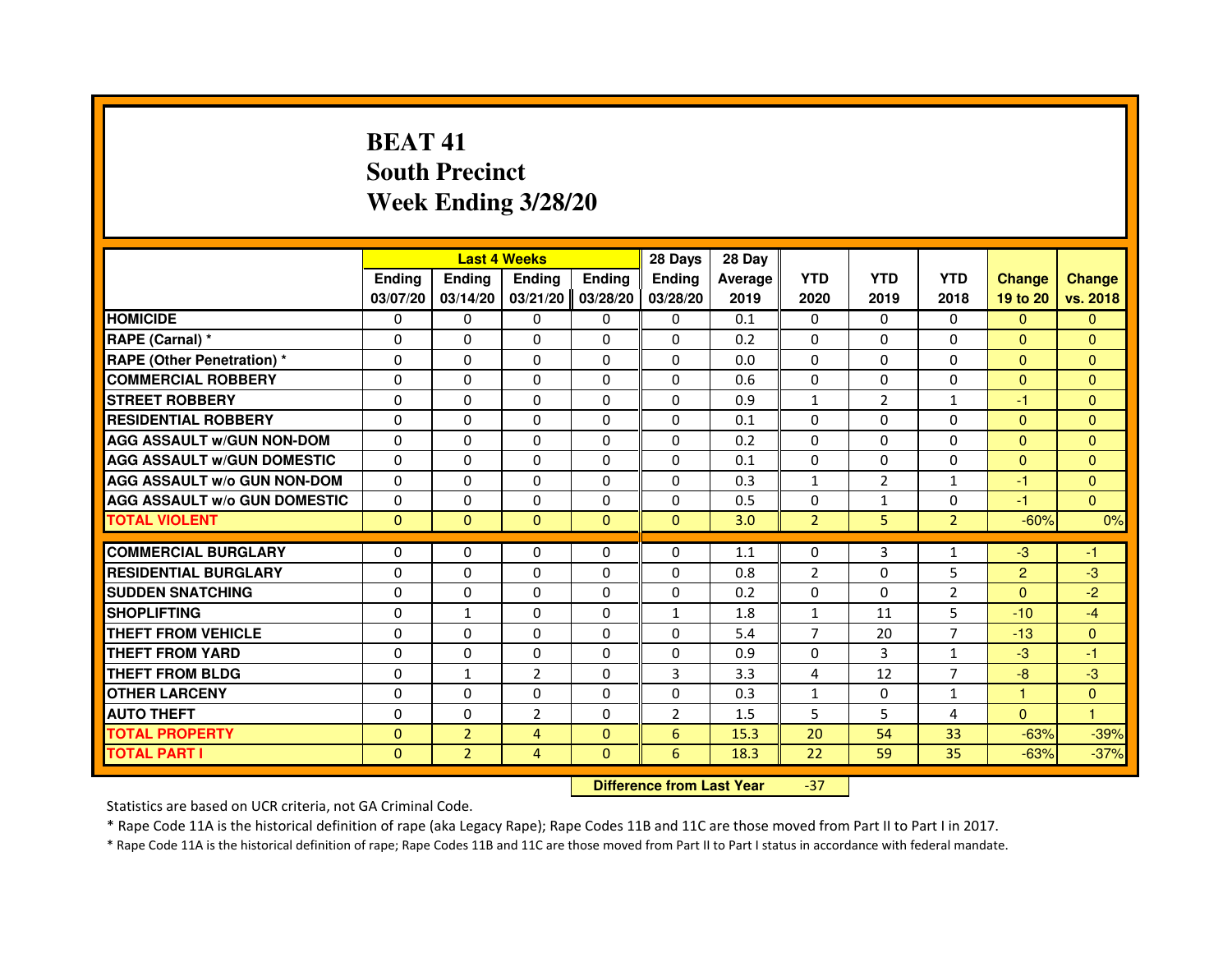## **BEAT 42 South PrecinctWeek Ending 3/28/20**

|                                     |               |               | <b>Last 4 Weeks</b> |                | 28 Days       | 28 Day  |                |                |              |                      |                |
|-------------------------------------|---------------|---------------|---------------------|----------------|---------------|---------|----------------|----------------|--------------|----------------------|----------------|
|                                     | <b>Ending</b> | <b>Ending</b> | <b>Ending</b>       | <b>Ending</b>  | <b>Endina</b> | Average | <b>YTD</b>     | <b>YTD</b>     | <b>YTD</b>   | <b>Change</b>        | <b>Change</b>  |
|                                     | 03/07/20      | 03/14/20      | 03/21/20            | 03/28/20       | 03/28/20      | 2019    | 2020           | 2019           | 2018         | 19 to 20             | vs. 2018       |
| <b>HOMICIDE</b>                     | 0             | $\mathbf{0}$  | 0                   | 0              | $\mathbf{0}$  | 0.1     | $\mathbf{0}$   | $\mathbf{0}$   | $\mathbf{0}$ | $\mathbf{0}$         | $\mathbf{0}$   |
| RAPE (Carnal) *                     | $\Omega$      | $\Omega$      | $\Omega$            | $\Omega$       | $\Omega$      | 0.2     | $\Omega$       | $\Omega$       | $\Omega$     | $\Omega$             | $\mathbf{0}$   |
| <b>RAPE (Other Penetration)*</b>    | 0             | $\mathbf{0}$  | 0                   | $\Omega$       | 0             | 0.1     | $\mathbf{1}$   | 0              | $\mathbf{1}$ | 1.                   | $\mathbf{0}$   |
| <b>COMMERCIAL ROBBERY</b>           | 0             | $\Omega$      | $\Omega$            | $\Omega$       | $\Omega$      | 0.2     | 3              | 2              | $\mathbf{1}$ | $\blacktriangleleft$ | $\overline{2}$ |
| <b>STREET ROBBERY</b>               | $\Omega$      | $\Omega$      | $\Omega$            | $\Omega$       | $\Omega$      | 0.4     | $\Omega$       | $\mathbf{1}$   | 3            | -1                   | $-3$           |
| <b>RESIDENTIAL ROBBERY</b>          | $\Omega$      | $\Omega$      | $\Omega$            | $\Omega$       | $\Omega$      | 0.1     | $\mathbf{1}$   | $\Omega$       | 0            | $\mathbf{1}$         | $\mathbf{1}$   |
| <b>AGG ASSAULT W/GUN NON-DOM</b>    | $\Omega$      | $\Omega$      | $\Omega$            | $\Omega$       | $\Omega$      | 0.4     | $\mathbf{1}$   | $\Omega$       | $\Omega$     | $\mathbf{1}$         | $\mathbf{1}$   |
| <b>AGG ASSAULT W/GUN DOMESTIC</b>   | $\Omega$      | $\Omega$      | $\Omega$            | $\Omega$       | $\Omega$      | 0.1     | $\Omega$       | $\mathbf{1}$   | 0            | $-1$                 | $\mathbf{0}$   |
| <b>AGG ASSAULT W/o GUN NON-DOM</b>  | $\Omega$      | $\Omega$      | $\Omega$            | $\Omega$       | $\Omega$      | 0.2     | $\Omega$       | 2              | $\mathbf{1}$ | $-2$                 | -1             |
| <b>AGG ASSAULT w/o GUN DOMESTIC</b> | $\Omega$      | 0             | $\Omega$            | $\Omega$       | $\Omega$      | 0.3     | $\mathbf{1}$   | $\mathbf{1}$   | 0            | $\Omega$             | 1              |
| <b>TOTAL VIOLENT</b>                | $\mathbf{0}$  | $\mathbf{0}$  | $\mathbf{0}$        | $\mathbf{0}$   | $\mathbf{0}$  | 2.1     | $\overline{7}$ | $\overline{7}$ | 6            | 0%                   | 17%            |
|                                     |               |               |                     |                |               |         |                |                |              |                      |                |
| <b>COMMERCIAL BURGLARY</b>          | 0             | 0             | 0                   | 0              | $\Omega$      | 0.9     | 0              | 3              | $\mathbf{1}$ | -3                   | -1             |
| <b>RESIDENTIAL BURGLARY</b>         | $\Omega$      | $\Omega$      | $\Omega$            | $\Omega$       | $\Omega$      | 0.8     | $\Omega$       | $\mathbf{1}$   | 0            | -1                   | $\overline{0}$ |
| <b>SUDDEN SNATCHING</b>             | 0             | 0             | 0                   | 0              | 0             | 0.2     | $\mathbf{0}$   | 2              | 0            | $-2$                 | $\mathbf{0}$   |
| <b>SHOPLIFTING</b>                  | 8             | 8             | $\mathbf{1}$        | $\mathbf{1}$   | 18            | 18.6    | 59             | 87             | 64           | $-28$                | $-5$           |
| <b>THEFT FROM VEHICLE</b>           | $\mathbf{1}$  | $\Omega$      | $\overline{2}$      | $\overline{2}$ | 5             | 3.2     | 10             | 10             | 11           | $\Omega$             | $-1$           |
| <b>THEFT FROM YARD</b>              | 0             | $\Omega$      | $\Omega$            | 0              | $\Omega$      | 0.7     | 2              | 2              | 5            | $\Omega$             | -3             |
| THEFT FROM BLDG                     | $\mathbf{1}$  | $\mathbf{1}$  | $\mathbf{1}$        | $\Omega$       | 3             | 2.3     | 11             | 8              | $\Omega$     | 3                    | 11             |
| <b>OTHER LARCENY</b>                | $\Omega$      | $\Omega$      | $\Omega$            | $\Omega$       | $\Omega$      | 0.8     | $\Omega$       | $\mathbf{1}$   | 0            | $-1$                 | $\mathbf{0}$   |
| <b>AUTO THEFT</b>                   | $\Omega$      | $\Omega$      | $\Omega$            | $\Omega$       | $\Omega$      | 2.0     | 3              | 5              | 6            | $-2$                 | $-3$           |
| <b>TOTAL PROPERTY</b>               | 10            | 9             | 4                   | 3              | 26            | 29.5    | 85             | 119            | 87           | $-29%$               | $-2%$          |
| TOTAL PART I                        | 10            | 9             | 4                   | 3              | 26            | 31.5    | 92             | 126            | 93           | $-27%$               | $-1%$          |

 **Difference from Last Year**-34

Statistics are based on UCR criteria, not GA Criminal Code.

\* Rape Code 11A is the historical definition of rape (aka Legacy Rape); Rape Codes 11B and 11C are those moved from Part II to Part I in 2017.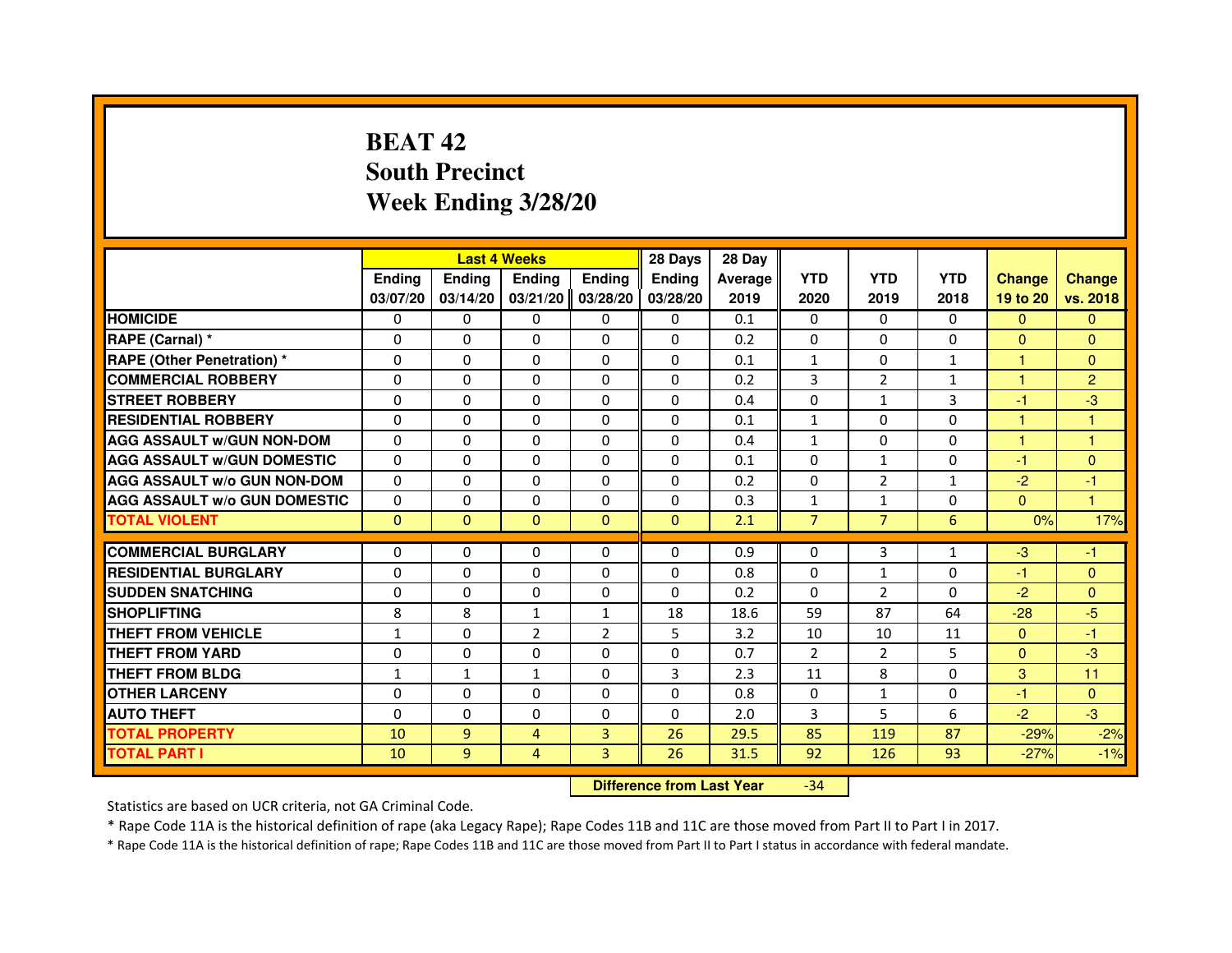# **BEAT 43 South PrecinctWeek Ending 3/28/20**

|                                     |                |                | <b>Last 4 Weeks</b>              |                | 28 Days        | 28 Day  |                |                |              |                |                |
|-------------------------------------|----------------|----------------|----------------------------------|----------------|----------------|---------|----------------|----------------|--------------|----------------|----------------|
|                                     | <b>Endina</b>  | <b>Ending</b>  | <b>Endina</b>                    | <b>Ending</b>  | <b>Endina</b>  | Average | <b>YTD</b>     | <b>YTD</b>     | <b>YTD</b>   | <b>Change</b>  | <b>Change</b>  |
|                                     | 03/07/20       | 03/14/20       | 03/21/20 03/28/20                |                | 03/28/20       | 2019    | 2020           | 2019           | 2018         | 19 to 20       | vs. 2018       |
| <b>HOMICIDE</b>                     | 0              | $\Omega$       | $\mathbf{0}$                     | $\Omega$       | 0              | 0.2     | $\Omega$       | $\mathbf{1}$   | $\mathbf{1}$ | $-1$           | $-1$           |
| RAPE (Carnal) *                     | 0              | 0              | 0                                | 0              | 0              | 0.2     | $\mathbf{0}$   | $\mathbf{0}$   | $\mathbf{1}$ | $\mathbf{0}$   | $-1$           |
| <b>RAPE (Other Penetration) *</b>   | $\mathbf 0$    | 0              | 0                                | $\mathbf 0$    | 0              | 0.1     | $\Omega$       | $\mathbf{0}$   | $\Omega$     | $\Omega$       | $\mathbf{0}$   |
| <b>COMMERCIAL ROBBERY</b>           | $\Omega$       | $\Omega$       | $\Omega$                         | 0              | $\Omega$       | 0.3     | $\overline{2}$ | $\mathbf{0}$   | $\Omega$     | $\overline{2}$ | $\overline{2}$ |
| <b>STREET ROBBERY</b>               | 0              | 0              | 0                                | 0              | $\Omega$       | 0.7     | $\Omega$       | $\overline{2}$ | $\mathbf{1}$ | $-2$           | $-1$           |
| <b>RESIDENTIAL ROBBERY</b>          | 0              | $\Omega$       | $\Omega$                         | 0              | 0              | 0.1     | 0              | $\mathbf{0}$   | 0            | $\mathbf{0}$   | $\Omega$       |
| <b>AGG ASSAULT w/GUN ON-DOM</b>     | $\Omega$       | 0              | $\Omega$                         | 0              | $\Omega$       | 0.6     | 4              | $\overline{2}$ | $\Omega$     | $\overline{2}$ | 4              |
| <b>AGG ASSAULT W/GUN DOMESTIC</b>   | $\Omega$       | $\Omega$       | $\Omega$                         | $\Omega$       | $\Omega$       | 0.2     | $\Omega$       | $\Omega$       | $\Omega$     | $\Omega$       | $\Omega$       |
| <b>AGG ASSAULT w/o GUN NON-DOM</b>  | 0              | 1              | 0                                | $\mathbf{1}$   | $\overline{2}$ | 0.6     | $\overline{2}$ | $\overline{2}$ | 1            | $\mathbf{0}$   | 1              |
| <b>AGG ASSAULT w/o GUN DOMESTIC</b> | $\Omega$       | $\mathbf 0$    | 0                                | $\mathbf{1}$   | $\mathbf{1}$   | 0.6     | 8              | $\mathbf{1}$   | $\mathbf{1}$ | $\overline{7}$ | $\overline{7}$ |
| <b>TOTAL VIOLENT</b>                | $\mathbf{0}$   | $\mathbf{1}$   | $\mathbf{0}$                     | $\overline{2}$ | 3              | 3.5     | 16             | 8              | 5            | 100%           | 220%           |
| <b>COMMERCIAL BURGLARY</b>          | 0              | 0              | 0                                | 0              | 0              | 1.2     | 0              | 3              | 4            | $-3$           | $-4$           |
| <b>RESIDENTIAL BURGLARY</b>         | $\Omega$       | $\Omega$       | $\mathbf 0$                      | $\mathbf{1}$   | $\mathbf{1}$   | 2.1     | $\overline{7}$ | 4              | 13           | 3              | $-6$           |
| <b>SUDDEN SNATCHING</b>             | 0              | $\Omega$       | $\Omega$                         | 0              | $\Omega$       | 0.2     | $\Omega$       | $\Omega$       | $\Omega$     | $\Omega$       | $\Omega$       |
| <b>SHOPLIFTING</b>                  | $\mathbf{1}$   | $\Omega$       | $\mathbf{1}$                     | $\mathbf{1}$   | 3              | 6.8     | 10             | 26             | 13           | $-16$          | $-3$           |
| <b>THEFT FROM VEHICLE</b>           | $\Omega$       | $\Omega$       | $\Omega$                         | 3              | 3              | 2.7     | 14             | $\overline{7}$ | 10           | $\overline{7}$ | $\overline{4}$ |
| <b>THEFT FROM YARD</b>              | $\Omega$       | $\Omega$       | $\Omega$                         | 0              | $\Omega$       | 1.2     | 3              | $\overline{2}$ | $\mathbf{1}$ | $\mathbf{1}$   | $\overline{2}$ |
| <b>THEFT FROM BLDG</b>              | $\mathbf{1}$   | $\Omega$       | $\Omega$                         | $\Omega$       | $\mathbf{1}$   | 2.1     | $\overline{2}$ | 8              | 10           | $-6$           | $-8$           |
| <b>OTHER LARCENY</b>                | 0              | $\mathbf{1}$   | $\Omega$                         | 0              | $\mathbf{1}$   | 0.5     | $\mathbf{1}$   | $\mathbf{1}$   | $\mathbf{1}$ | $\mathbf{0}$   | $\Omega$       |
| <b>AUTO THEFT</b>                   | $\mathbf{1}$   | 0              | $\mathbf 0$                      | 0              | $\mathbf{1}$   | 1.8     | $\overline{2}$ | $\overline{2}$ | 3            | $\Omega$       | $-1$           |
| <b>TOTAL PROPERTY</b>               | 3              | $\mathbf{1}$   | $\mathbf{1}$                     | 5              | 10             | 18.6    | 39             | 53             | 55           | $-26%$         | $-29%$         |
|                                     |                |                |                                  | $\overline{7}$ |                |         |                |                |              |                |                |
| <b>TOTAL PART I</b>                 | $\overline{3}$ | $\overline{2}$ | $\mathbf{1}$                     |                | 13             | 22.1    | 55             | 61             | 60           | $-10%$         | $-8%$          |
|                                     |                |                | <b>Difference from Last Year</b> |                | $-6$           |         |                |                |              |                |                |

 **Difference from Last Year**

Statistics are based on UCR criteria, not GA Criminal Code.

\* Rape Code 11A is the historical definition of rape (aka Legacy Rape); Rape Codes 11B and 11C are those moved from Part II to Part I in 2017.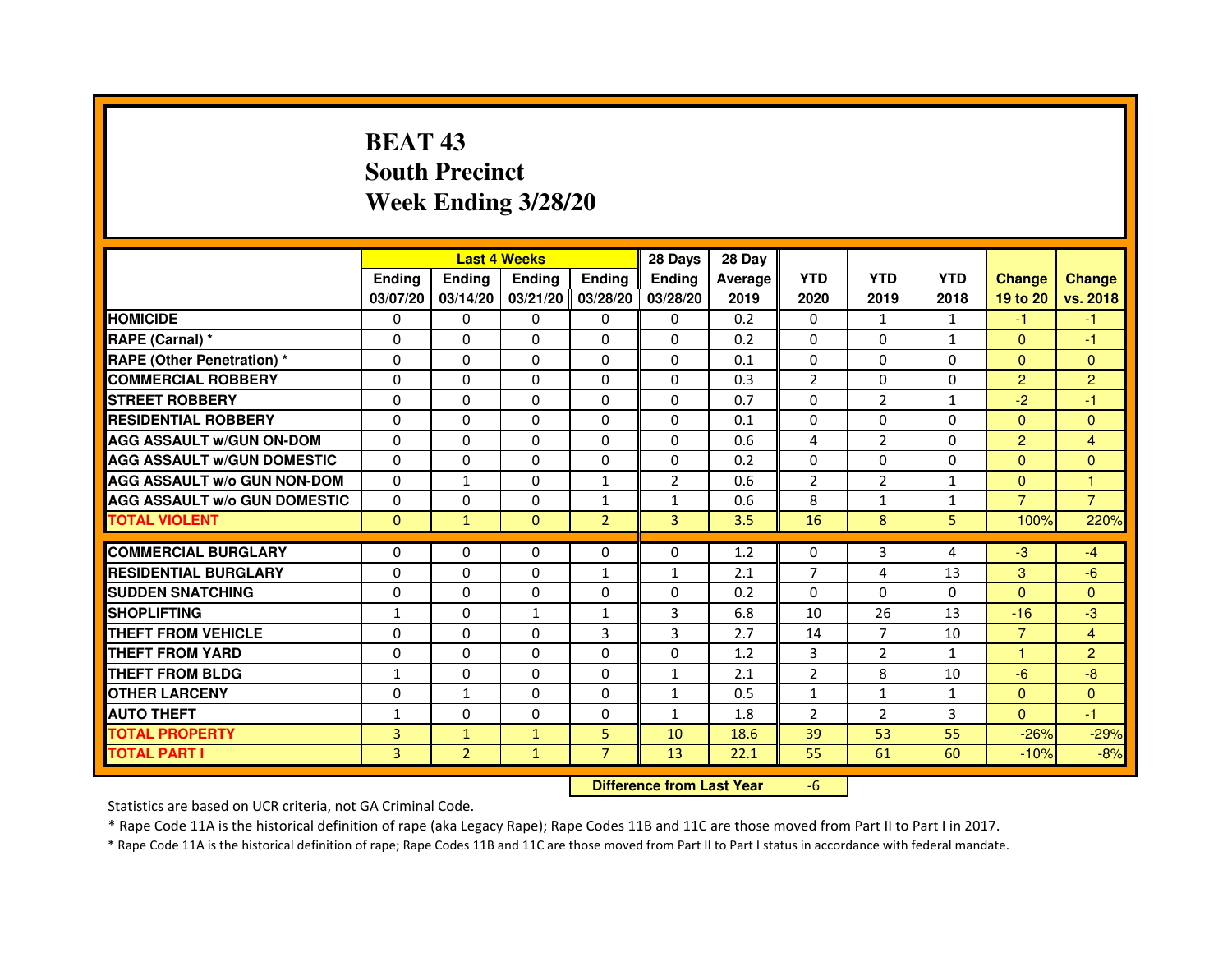# **BEAT 44 South PrecinctWeek Ending 3/28/20**

|                                     |                | <b>Last 4 Weeks</b> |                   |                | 28 Days        | 28 Day  |                |                |                |                |                |
|-------------------------------------|----------------|---------------------|-------------------|----------------|----------------|---------|----------------|----------------|----------------|----------------|----------------|
|                                     | <b>Endina</b>  | <b>Ending</b>       | <b>Endina</b>     | Ending         | <b>Endina</b>  | Average | <b>YTD</b>     | <b>YTD</b>     | <b>YTD</b>     | <b>Change</b>  | <b>Change</b>  |
|                                     | 03/07/20       | 03/14/20            | 03/21/20 03/28/20 |                | 03/28/20       | 2019    | 2020           | 2019           | 2018           | 19 to 20       | vs. 2018       |
| <b>HOMICIDE</b>                     | 0              | 0                   | $\mathbf{0}$      | 0              | 0              | 0.1     | $\mathbf{0}$   | $\mathbf{1}$   | $\Omega$       | $-1$           | $\mathbf{0}$   |
| RAPE (Carnal) *                     | $\Omega$       | $\Omega$            | $\Omega$          | $\Omega$       | $\Omega$       | 0.2     | $\Omega$       | $\mathbf{1}$   | $\Omega$       | $-1$           | $\Omega$       |
| <b>RAPE (Other Penetration) *</b>   | $\Omega$       | $\Omega$            | $\Omega$          | $\Omega$       | $\Omega$       | 0.0     | $\overline{2}$ | $\Omega$       | $\mathbf{1}$   | $\overline{2}$ | $\mathbf{1}$   |
| <b>COMMERCIAL ROBBERY</b>           | 0              | $\Omega$            | 0                 | 0              | 0              | 0.0     | 0              | 0              | $\Omega$       | $\Omega$       | $\Omega$       |
| <b>STREET ROBBERY</b>               | $\Omega$       | $\Omega$            | $\mathbf{1}$      | 0              | $\mathbf{1}$   | 0.5     | 3              | $\mathbf{1}$   | 0              | $\overline{2}$ | 3              |
| <b>RESIDENTIAL ROBBERY</b>          | $\Omega$       | $\Omega$            | $\Omega$          | $\Omega$       | 0              | 0.0     | $\mathbf{1}$   | $\Omega$       | $\mathbf{1}$   | 1              | $\Omega$       |
| <b>AGG ASSAULT w/GUN NON-DOM</b>    | $\Omega$       | $\Omega$            | $\mathbf 0$       | $\Omega$       | $\Omega$       | 0.8     | 3              | 4              | $\mathbf{1}$   | $-1$           | $\overline{2}$ |
| <b>AGG ASSAULT W/GUN DOMESTIC</b>   | $\Omega$       | $\Omega$            | $\Omega$          | $\Omega$       | $\Omega$       | 0.2     | $\Omega$       | $\mathbf{1}$   | $\mathbf{1}$   | $-1$           | $-1$           |
| <b>AGG ASSAULT W/o GUN NON-DOM</b>  | $\Omega$       | $\mathbf{1}$        | 0                 | 0              | 1              | 0.4     | 3              | 2              | 2              | 1              | 1              |
| <b>AGG ASSAULT W/o GUN DOMESTIC</b> | 0              | 1                   | 0                 | 0              | $\mathbf{1}$   | 1.2     | 3              | 3              | $\mathbf{1}$   | $\mathbf{0}$   | $\overline{2}$ |
| <b>TOTAL VIOLENT</b>                | $\Omega$       | $\overline{2}$      | $\mathbf{1}$      | $\Omega$       | 3              | 3.3     | 15             | 13             | $\overline{7}$ | 15%            | 114%           |
|                                     |                |                     |                   |                |                |         |                |                |                |                |                |
| <b>COMMERCIAL BURGLARY</b>          | 0              | 0                   | 0                 | 0              | 0              | 0.8     | $\overline{2}$ | 5              | $\Omega$       | $-3$           | $\overline{2}$ |
| <b>RESIDENTIAL BURGLARY</b>         | $\mathbf{1}$   | $\mathbf{1}$        | 0                 | $\mathbf{1}$   | 3              | 1.5     | 10             | $\overline{2}$ | 6              | 8              | 4              |
| <b>SUDDEN SNATCHING</b>             | $\Omega$       | $\Omega$            | $\Omega$          | $\Omega$       | $\Omega$       | 0.2     | $\Omega$       | $\overline{2}$ | $\Omega$       | $-2$           | $\Omega$       |
| <b>SHOPLIFTING</b>                  | $\overline{2}$ | $\Omega$            | $\mathbf{1}$      | $\Omega$       | 3              | 2.7     | $\overline{7}$ | $\overline{7}$ | 15             | $\mathbf{0}$   | -8             |
| <b>THEFT FROM VEHICLE</b>           | $\mathbf{1}$   | $\overline{2}$      | 0                 | $\overline{2}$ | 5              | 6.5     | 14             | 20             | 17             | $-6$           | $-3$           |
| <b>THEFT FROM YARD</b>              | $\Omega$       | $\mathbf{1}$        | $\Omega$          | $\Omega$       | 1              | 0.7     | $\mathbf{1}$   | 4              | 3              | $-3$           | $-2$           |
| <b>THEFT FROM BLDG</b>              | $\mathbf{1}$   | 1                   | $\Omega$          | $\Omega$       | $\overline{2}$ | 1.4     | 3              | 5              | 3              | $-2$           | $\Omega$       |
| <b>OTHER LARCENY</b>                | 0              | $\Omega$            | 0                 | 0              | 0              | 0.8     | $\mathbf{1}$   | 3              | 3              | $-2$           | $-2$           |
| <b>AUTO THEFT</b>                   | 0              | $\mathbf 0$         | 0                 | 0              | 0              | 2.7     | $\overline{2}$ | 6              | 4              | $-4$           | $-2$           |
| <b>TOTAL PROPERTY</b>               | 5              | 5                   | $\mathbf{1}$      | 3              | 14             | 17.3    | 40             | 54             | 51             | $-26%$         | $-22%$         |
| <b>TOTAL PART I</b>                 | 5              | $\overline{7}$      | $\overline{2}$    | 3              | 17             | 20.6    | 55             | 67             | 58             | $-18%$         | $-5%$          |

 **Difference from Last Year**-12

Statistics are based on UCR criteria, not GA Criminal Code.

\* Rape Code 11A is the historical definition of rape (aka Legacy Rape); Rape Codes 11B and 11C are those moved from Part II to Part I in 2017.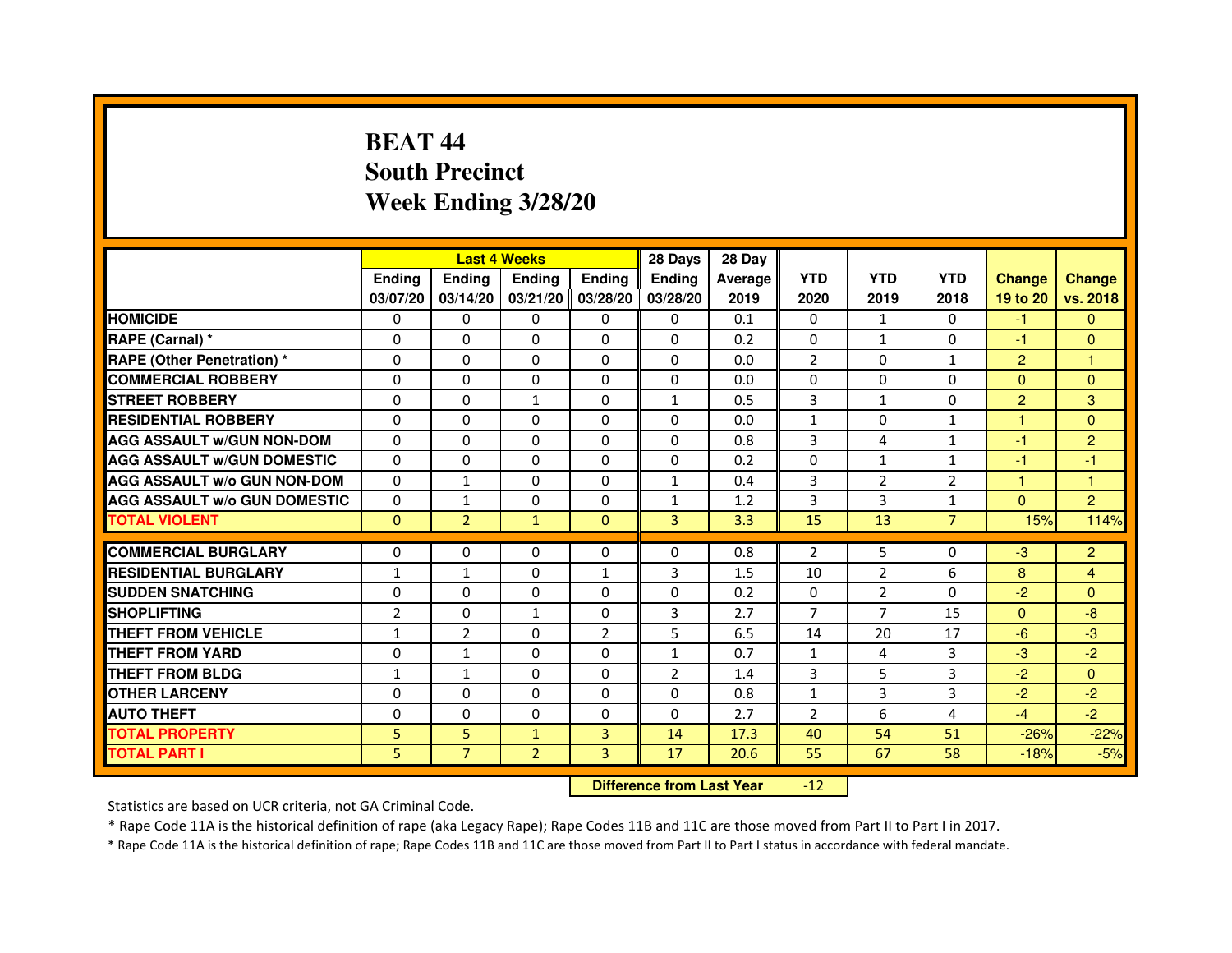# **BEAT 45 South PrecinctWeek Ending 3/28/20**

|                                     |               |                | <b>Last 4 Weeks</b> |                | 28 Days        | 28 Day  |                |                |                |                |                |
|-------------------------------------|---------------|----------------|---------------------|----------------|----------------|---------|----------------|----------------|----------------|----------------|----------------|
|                                     | <b>Endina</b> | Ending         | <b>Endina</b>       | <b>Ending</b>  | <b>Endina</b>  | Average | <b>YTD</b>     | <b>YTD</b>     | <b>YTD</b>     | <b>Change</b>  | <b>Change</b>  |
|                                     | 03/07/20      | 03/14/20       | 03/21/20 03/28/20   |                | 03/28/20       | 2019    | 2020           | 2019           | 2018           | 19 to 20       | vs. 2018       |
| <b>HOMICIDE</b>                     | 0             | 0              | 0                   | 0              | 0              | 0.0     | $\mathbf{1}$   | 0              | $\mathbf{0}$   | 1              |                |
| RAPE (Carnal) *                     | $\Omega$      | $\Omega$       | $\Omega$            | $\mathbf{1}$   | $\mathbf{1}$   | 0.1     | $\overline{2}$ | $\Omega$       | $\mathbf{1}$   | $\overline{2}$ | $\mathbf{1}$   |
| <b>RAPE (Other Penetration)*</b>    | $\Omega$      | $\Omega$       | $\Omega$            | $\Omega$       | 0              | 0.0     | $\mathbf{1}$   | $\Omega$       | $\Omega$       | 1              | $\mathbf{1}$   |
| <b>COMMERCIAL ROBBERY</b>           | 0             | 0              | 0                   | 0              | 0              | 0.2     | $\mathbf{1}$   | 0              | 1              | 1              | $\Omega$       |
| <b>STREET ROBBERY</b>               | $\Omega$      | 0              | $\Omega$            | 0              | 0              | 0.3     | 0              | $\overline{2}$ | 0              | $-2$           | $\Omega$       |
| <b>RESIDENTIAL ROBBERY</b>          | 0             | $\Omega$       | 0                   | 0              | 0              | 0.1     | $\Omega$       | $\Omega$       | $\Omega$       | $\Omega$       | $\Omega$       |
| <b>AGG ASSAULT w/GUN NON-DOM</b>    | $\Omega$      | $\Omega$       | $\mathbf 0$         | 0              | $\mathbf 0$    | 0.5     | $\mathbf{1}$   | $\overline{2}$ | $\Omega$       | $-1$           | 1              |
| <b>AGG ASSAULT W/GUN DOMESTIC</b>   | $\mathbf{1}$  | 0              | 0                   | 0              | $\mathbf{1}$   | 0.2     | $\mathbf{1}$   | $\mathbf{1}$   | $\Omega$       | $\mathbf{0}$   | 1              |
| <b>AGG ASSAULT W/o GUN NON-DOM</b>  | $\Omega$      | $\Omega$       | $\Omega$            | $\Omega$       | $\Omega$       | 0.2     | $\Omega$       | $\Omega$       | $\overline{2}$ | $\Omega$       | $-2$           |
| <b>AGG ASSAULT W/o GUN DOMESTIC</b> | $\Omega$      | $\mathbf{1}$   | $\Omega$            | 0              | $\mathbf{1}$   | 0.5     | $\mathbf{1}$   | $\overline{2}$ | 0              | $-1$           | 1              |
| <b>TOTAL VIOLENT</b>                | $\mathbf{1}$  | $\mathbf{1}$   | $\Omega$            | $\mathbf{1}$   | 3              | 1.9     | 8              | $\overline{7}$ | $\overline{4}$ | 14%            | 100%           |
|                                     |               |                |                     |                |                |         |                |                |                |                |                |
| <b>COMMERCIAL BURGLARY</b>          | 0             | 0              | 0                   | 0              | 0              | 0.2     | 0              | $\mathbf{1}$   | $\Omega$       | -1             | $\Omega$       |
| <b>RESIDENTIAL BURGLARY</b>         | $\mathbf{1}$  | 0              | 0                   | 0              | 1              | 1.2     | 3              | 2              | 14             | 1              | $-11$          |
| <b>SUDDEN SNATCHING</b>             | 0             | $\Omega$       | 0                   | 0              | 0              | 0.1     | 0              | $\Omega$       | $\Omega$       | $\Omega$       | $\Omega$       |
| <b>SHOPLIFTING</b>                  | $\mathbf{1}$  | $\mathbf{1}$   | $\Omega$            | $\Omega$       | $\overline{2}$ | 8.0     | 5              | 33             | 10             | $-28$          | $-5$           |
| <b>THEFT FROM VEHICLE</b>           | $\mathbf{1}$  | $\mathbf{1}$   | $\Omega$            | 5              | $\overline{7}$ | 3.1     | 12             | $\overline{7}$ | 14             | 5              | $-2$           |
| <b>THEFT FROM YARD</b>              | $\mathbf{1}$  | 0              | $\Omega$            | $\Omega$       | 1              | 1.2     | $\overline{2}$ | 6              | $\mathcal{P}$  | $-4$           | $\Omega$       |
| <b>THEFT FROM BLDG</b>              | $\mathbf{1}$  | 0              | 0                   | $\overline{2}$ | 3              | 1.2     | 6              | 4              | $\overline{2}$ | $\overline{2}$ | $\overline{4}$ |
| <b>OTHER LARCENY</b>                | 0             | $\Omega$       | $\Omega$            | $\mathbf{1}$   | $\mathbf{1}$   | 0.5     | $\overline{2}$ | $\Omega$       | $\mathbf{1}$   | $\overline{2}$ | 1              |
| <b>AUTO THEFT</b>                   | $\mathbf 0$   | $\mathbf 0$    | $\Omega$            | 0              | $\Omega$       | 1.0     | $\overline{2}$ | $\overline{2}$ | 4              | $\Omega$       | $-2$           |
| <b>TOTAL PROPERTY</b>               | 5             | $\overline{2}$ | $\Omega$            | 8              | 15             | 16.3    | 32             | 55             | 47             | $-42%$         | $-32%$         |
| <b>TOTAL PART I</b>                 | 6             | $\overline{3}$ | $\Omega$            | 9              | 18             | 18.2    | 40             | 62             | 51             | $-35%$         | $-22%$         |

 **Difference from Last Year**-22

Statistics are based on UCR criteria, not GA Criminal Code.

\* Rape Code 11A is the historical definition of rape (aka Legacy Rape); Rape Codes 11B and 11C are those moved from Part II to Part I in 2017.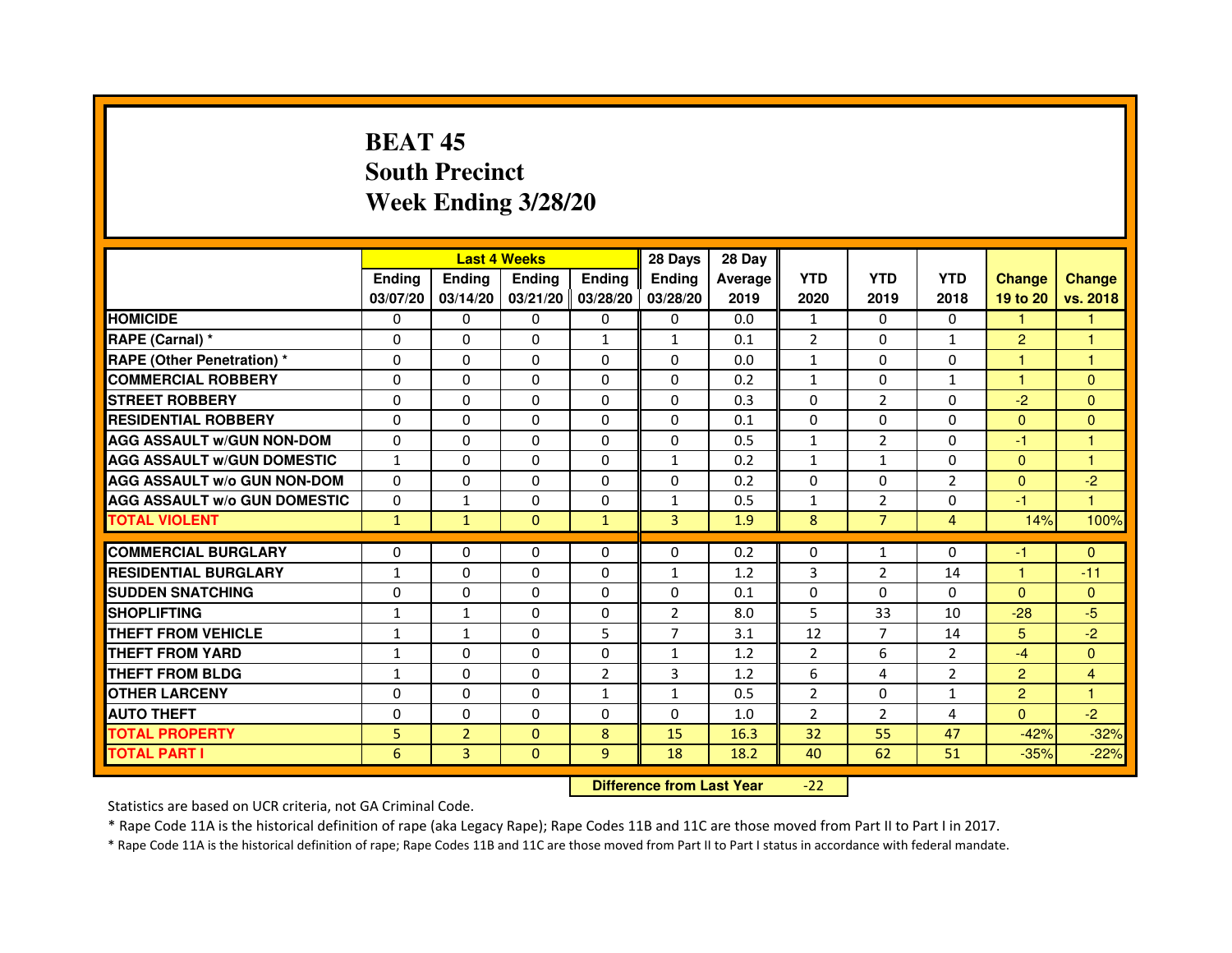## **BEAT 46 South PrecinctWeek Ending 3/28/20**

|                                     |               |                                  | <b>Last 4 Weeks</b> |                | 28 Days        | 28 Day  |                |                |                |                |               |
|-------------------------------------|---------------|----------------------------------|---------------------|----------------|----------------|---------|----------------|----------------|----------------|----------------|---------------|
|                                     | <b>Ending</b> | Ending                           | <b>Ending</b>       | <b>Ending</b>  | Ending         | Average | <b>YTD</b>     | <b>YTD</b>     | <b>YTD</b>     | <b>Change</b>  | <b>Change</b> |
|                                     | 03/07/20      | 03/14/20                         | 03/21/20            | 03/28/20       | 03/28/20       | 2019    | 2020           | 2019           | 2018           | 19 to 20       | vs. 2019      |
| <b>HOMICIDE</b>                     | 0             | $\Omega$                         | 0                   | 0              | $\mathbf{0}$   | 0.2     | $\mathbf{0}$   | $\mathcal{P}$  | $\Omega$       | $-2$           | $\mathbf{0}$  |
| RAPE (Carnal) *                     | 0             | 0                                | $\mathbf{1}$        | 0              | $\mathbf{1}$   | 0.2     | 2              | 0              | $\mathbf{1}$   | $\overline{2}$ | 1             |
| RAPE (Other Penetration) *          | $\Omega$      | $\Omega$                         | $\Omega$            | $\Omega$       | $\Omega$       | 0.0     | $\Omega$       | $\Omega$       | $\overline{2}$ | $\Omega$       | $-2$          |
| <b>COMMERCIAL ROBBERY</b>           | 0             | $\Omega$                         | $\Omega$            | $\Omega$       | $\Omega$       | 0.2     | $\mathbf 0$    | $\mathbf{1}$   | $\overline{2}$ | $-1$           | $-2$          |
| <b>STREET ROBBERY</b>               | $\Omega$      | $\Omega$                         | $\mathbf{1}$        | $\Omega$       | $\mathbf{1}$   | 0.2     | 3              | $\Omega$       | $\Omega$       | 3              | 3             |
| <b>RESIDENTIAL ROBBERY</b>          | 0             | 0                                | 0                   | 0              | 0              | 0.0     | 0              | 0              | 0              | $\Omega$       | $\mathbf{0}$  |
| <b>AGG ASSAULT w/GUN NON-DOM</b>    | $\Omega$      | $\Omega$                         | $\Omega$            | $\mathbf{1}$   | $\mathbf{1}$   | 0.3     | 3              | $\mathbf{1}$   | 0              | $\overline{2}$ | 3             |
| <b>AGG ASSAULT W/GUN DOMESTIC</b>   | $\Omega$      | $\Omega$                         | $\mathbf{1}$        | $\Omega$       | $\mathbf{1}$   | 0.2     | $\mathbf{1}$   | $\Omega$       | $\Omega$       | $\mathbf{1}$   | $\mathbf{1}$  |
| <b>AGG ASSAULT W/o GUN NON-DOM</b>  | $\Omega$      | $\Omega$                         | $\Omega$            | $\Omega$       | $\Omega$       | 0.4     | $\mathbf{1}$   | $\Omega$       | $\Omega$       | $\mathbf{1}$   | $\mathbf{1}$  |
| <b>AGG ASSAULT w/o GUN DOMESTIC</b> | $\Omega$      | $\Omega$                         | $\Omega$            | $\Omega$       | $\Omega$       | 0.9     | $\Omega$       | 2              | $\mathbf{1}$   | $-2$           | $-1$          |
| <b>TOTAL VIOLENT</b>                | $\mathbf{0}$  | $\mathbf{0}$                     | 3                   | $\mathbf{1}$   | $\overline{4}$ | 2.5     | 10             | $6\phantom{1}$ | 6              | 67%            | 67%           |
| <b>COMMERCIAL BURGLARY</b>          | 0             | 0                                | 0                   | $\overline{2}$ | $\overline{2}$ | 0.8     | $\overline{2}$ | 4              | 4              | $-2$           | $-2$          |
| <b>RESIDENTIAL BURGLARY</b>         | 0             | $\mathbf{1}$                     | $\mathbf{1}$        | 0              | $\overline{2}$ | 2.2     | 4              | 3              | 14             | $\mathbf{1}$   | $-10$         |
| <b>SUDDEN SNATCHING</b>             | $\Omega$      | $\Omega$                         | $\Omega$            | $\Omega$       | $\Omega$       | 0.3     | $\mathbf{1}$   | $\Omega$       | $\mathbf{1}$   | $\mathbf{1}$   | $\Omega$      |
| <b>SHOPLIFTING</b>                  | 4             | 1                                | 3                   | $\overline{2}$ | 10             | 9.6     | 24             | 31             | 30             | $-7$           | $-6$          |
| <b>THEFT FROM VEHICLE</b>           | 1             | $\mathbf{1}$                     | $\overline{4}$      | $\mathbf{1}$   | $\overline{7}$ | 4.1     | 10             | 10             | 9              | $\overline{0}$ | 1             |
| <b>THEFT FROM YARD</b>              | $\Omega$      | $\Omega$                         | $\mathbf{1}$        | $\Omega$       | $\mathbf{1}$   | 0.6     | $\overline{2}$ | $\mathbf{1}$   | $\mathbf{1}$   | $\mathbf{1}$   | $\mathbf{1}$  |
| <b>THEFT FROM BLDG</b>              | $\mathbf{1}$  | $\Omega$                         | $\Omega$            | $\Omega$       | $\mathbf{1}$   | 2.1     | 6              | $\overline{3}$ | 5              | 3              | $\mathbf{1}$  |
| <b>OTHER LARCENY</b>                | $\Omega$      | $\Omega$                         | $\Omega$            | $\Omega$       | $\Omega$       | 0.8     | $\mathbf{1}$   | $\mathbf{0}$   | $\mathbf{1}$   | $\mathbf{1}$   | $\Omega$      |
| <b>AUTO THEFT</b>                   | $\Omega$      | $\Omega$                         | $\Omega$            | $\mathbf{1}$   | $\mathbf{1}$   | 1.9     | $\overline{2}$ | 9              | 14             | $-7$           | $-12$         |
| <b>TOTAL PROPERTY</b>               | 6             | 3                                | $\overline{9}$      | 6              | 24             | 22.3    | 52             | 61             | 79             | $-15%$         | $-34%$        |
| <b>TOTAL PART I</b>                 | 6             | $\overline{3}$                   | 12                  | $\overline{7}$ | 28             | 24.8    | 62             | 67             | 85             | $-7%$          | $-27%$        |
|                                     |               | <b>Difference from Last Year</b> |                     | $-5$           |                |         |                |                |                |                |               |

 **Difference from Last Year**

Statistics are based on UCR criteria, not GA Criminal Code.

\* Rape Code 11A is the historical definition of rape (aka Legacy Rape); Rape Codes 11B and 11C are those moved from Part II to Part I in 2017.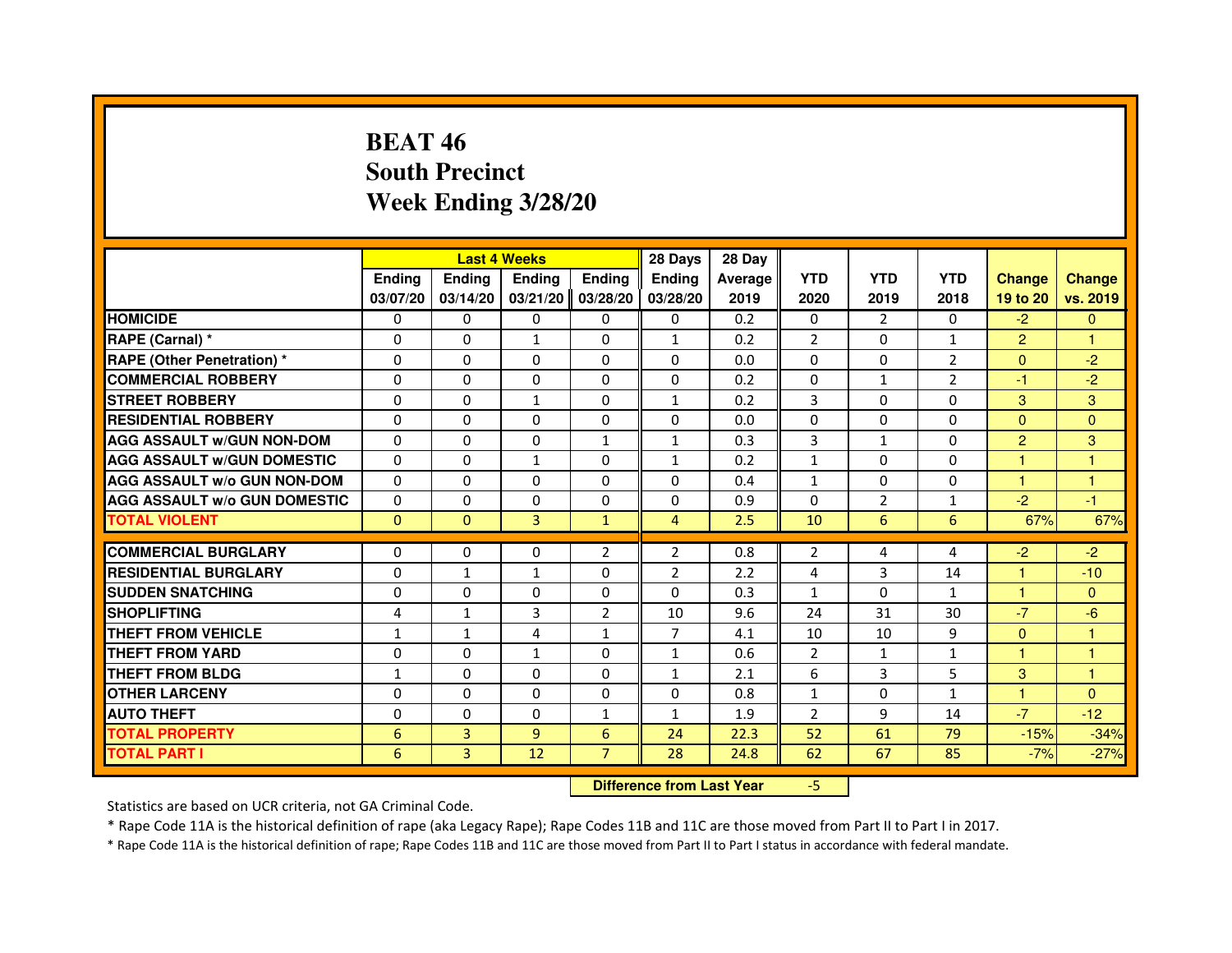# **BEAT 47 South PrecinctWeek Ending 3/28/20**

|                                     |               | <b>Last 4 Weeks</b>              |               |               | 28 Days      | 28 Day  |                |                |                |                |                |
|-------------------------------------|---------------|----------------------------------|---------------|---------------|--------------|---------|----------------|----------------|----------------|----------------|----------------|
|                                     | <b>Ending</b> | Ending                           | <b>Ending</b> | <b>Ending</b> | Ending       | Average | <b>YTD</b>     | <b>YTD</b>     | <b>YTD</b>     | <b>Change</b>  | <b>Change</b>  |
|                                     | 03/07/20      | 03/14/20                         | 03/21/20      | 03/28/20      | 03/28/20     | 2019    | 2020           | 2019           | 2018           | 19 to 20       | vs. 2018       |
| <b>HOMICIDE</b>                     | 0             | $\Omega$                         | 0             | 0             | $\mathbf{0}$ | 0.0     | $\mathbf{0}$   | $\Omega$       | $\Omega$       | $\mathbf{0}$   | $\mathbf{0}$   |
| RAPE (Carnal) *                     | 0             | 0                                | 0             | 0             | 0            | 0.0     | 0              | 0              | 0              | $\Omega$       | $\mathbf{0}$   |
| RAPE (Other Penetration) *          | $\Omega$      | 0                                | $\Omega$      | $\Omega$      | $\Omega$     | 0.0     | $\Omega$       | $\Omega$       | $\Omega$       | $\Omega$       | $\overline{0}$ |
| <b>COMMERCIAL ROBBERY</b>           | 0             | $\Omega$                         | $\Omega$      | $\Omega$      | $\Omega$     | 0.0     | $\Omega$       | $\Omega$       | $\Omega$       | $\Omega$       | $\mathbf{0}$   |
| <b>STREET ROBBERY</b>               | $\Omega$      | $\Omega$                         | $\Omega$      | $\Omega$      | $\Omega$     | 0.1     | $\Omega$       | $\Omega$       | $\Omega$       | $\Omega$       | $\mathbf{0}$   |
| <b>RESIDENTIAL ROBBERY</b>          | 0             | 0                                | 0             | 0             | 0            | 0.0     | $\mathbf{1}$   | 0              | 0              | $\mathbf{1}$   | $\mathbf{1}$   |
| <b>AGG ASSAULT w/GUN NON-GUN</b>    | $\Omega$      | $\Omega$                         | $\Omega$      | $\Omega$      | $\Omega$     | 0.2     | $\Omega$       | $\Omega$       | 0              | $\Omega$       | $\Omega$       |
| <b>AGG ASSAULT W/GUN DOMESTIC</b>   | $\Omega$      | $\Omega$                         | $\Omega$      | $\Omega$      | $\Omega$     | 0.1     | $\Omega$       | $\Omega$       | 0              | $\Omega$       | $\Omega$       |
| <b>AGG ASSAULT W/o GUN NON-DOM</b>  | $\Omega$      | $\Omega$                         | $\Omega$      | $\Omega$      | $\Omega$     | 0.3     | $\Omega$       | $\Omega$       | $\Omega$       | $\Omega$       | $\mathbf{0}$   |
| <b>AGG ASSAULT w/o GUN DOMESTIC</b> | $\Omega$      | $\Omega$                         | $\Omega$      | $\Omega$      | $\Omega$     | 0.4     | $\Omega$       | $\mathbf{1}$   | $\Omega$       | -1             | $\Omega$       |
| <b>TOTAL VIOLENT</b>                | $\mathbf{0}$  | $\mathbf{0}$                     | $\mathbf{0}$  | $\mathbf{0}$  | $\mathbf{0}$ | 1.1     | $\mathbf{1}$   | $\mathbf{1}$   | $\mathbf{0}$   | 0%             | #DIV/0!        |
| <b>COMMERCIAL BURGLARY</b>          | 0             | 0                                | 0             | 0             | 0            | 0.1     | 0              | 0              | 0              | $\mathbf{0}$   | $\mathbf{0}$   |
| <b>RESIDENTIAL BURGLARY</b>         | 0             | $\Omega$                         | $\Omega$      | $\Omega$      | 0            | 0.3     | $\mathbf{1}$   | $\mathbf{1}$   | 5              | $\mathbf{0}$   | $-4$           |
| <b>SUDDEN SNATCHING</b>             | $\Omega$      | $\Omega$                         | $\Omega$      | $\Omega$      | $\Omega$     | 0.0     | $\Omega$       | $\Omega$       | 0              | $\Omega$       | $\overline{0}$ |
| <b>SHOPLIFTING</b>                  | 0             | $\Omega$                         | $\Omega$      | $\Omega$      | $\Omega$     | 0.1     | $\Omega$       | 0              | $\mathbf{1}$   | $\Omega$       | -1             |
| <b>THEFT FROM VEHICLE</b>           | 0             | 0                                | $\Omega$      | $\Omega$      | 0            | 1.3     | 2              | 8              | 8              | $-6$           | $-6$           |
| <b>THEFT FROM YARD</b>              | $\Omega$      | $\Omega$                         | $\Omega$      | $\Omega$      | $\Omega$     | 0.7     | $\overline{2}$ | $\overline{2}$ | $\overline{2}$ | $\overline{0}$ | $\overline{0}$ |
| <b>THEFT FROM BLDG</b>              | $\Omega$      | $\Omega$                         | $\Omega$      | $\Omega$      | $\Omega$     | 0.5     | $\mathbf{1}$   | $\Omega$       | $\overline{2}$ | $\mathbf{1}$   | $-1$           |
| <b>OTHER LARCENY</b>                | 0             | $\Omega$                         | $\Omega$      | $\Omega$      | $\Omega$     | 0.8     | $\Omega$       | $\overline{2}$ | $\Omega$       | $-2$           | $\overline{0}$ |
| <b>AUTO THEFT</b>                   | $\Omega$      | $\mathbf{1}$                     | $\Omega$      | $\Omega$      | $\mathbf{1}$ | 0.5     | $\mathbf{1}$   | $\overline{2}$ | $\mathbf{1}$   | $-1$           | $\Omega$       |
| <b>TOTAL PROPERTY</b>               | $\Omega$      | $\mathbf{1}$                     | $\Omega$      | $\Omega$      | $\mathbf{1}$ | 4.2     | $\overline{7}$ | 15             | 19             | $-53%$         | $-63%$         |
| <b>TOTAL PART I</b>                 | $\mathbf{0}$  | $\mathbf{1}$                     | $\mathbf{0}$  | $\mathbf{0}$  | $\mathbf{1}$ | 5.3     | 8              | 16             | 19             | $-50%$         | $-58%$         |
|                                     |               | <b>Difference from Last Year</b> |               | $-8$          |              |         |                |                |                |                |                |

 **Difference from Last Year**

Statistics are based on UCR criteria, not GA Criminal Code.

\* Rape Code 11A is the historical definition of rape (aka Legacy Rape); Rape Codes 11B and 11C are those moved from Part II to Part I in 2017.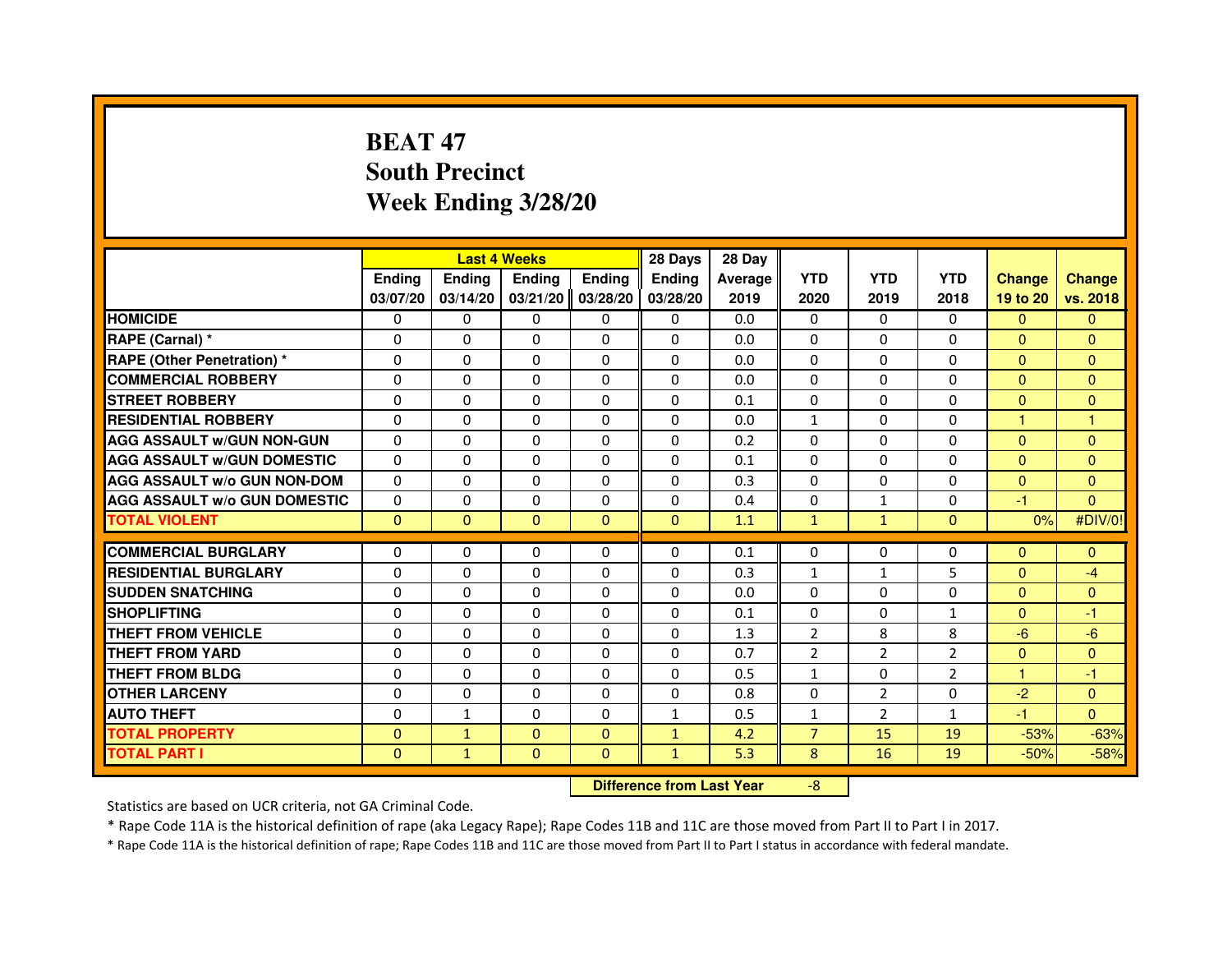#### **BEAT 51 East PrecinctWeek Ending 3/28/20**

|                                     |               | <b>Last 4 Weeks</b> |                |                   | 28 Days        | 28 Day  |                |                |                |                      |                |
|-------------------------------------|---------------|---------------------|----------------|-------------------|----------------|---------|----------------|----------------|----------------|----------------------|----------------|
|                                     | <b>Ending</b> | <b>Endina</b>       | <b>Endina</b>  | <b>Ending</b>     | <b>Endina</b>  | Average | <b>YTD</b>     | <b>YTD</b>     | <b>YTD</b>     | <b>Change</b>        | <b>Change</b>  |
|                                     | 03/07/20      | 03/14/20            | 03/21/20       | 03/28/20          | 03/28/20       | 2019    | 2020           | 2019           | 2018           | 19 to 20             | vs. 2018       |
| <b>HOMICIDE</b>                     | $\mathbf{0}$  | $\mathbf{0}$        | $\mathbf{0}$   | 0                 | 0              | 0.2     | $\Omega$       | $\mathbf{1}$   | $\mathbf{0}$   | $-1$                 | $\mathbf{0}$   |
| RAPE (Carnal) *                     | $\Omega$      | 0                   | $\Omega$       | $\Omega$          | $\Omega$       | 0.2     | $\Omega$       | $\mathbf{1}$   | $\mathbf{1}$   | $-1$                 | $-1$           |
| <b>RAPE (Other Penetration) *</b>   | $\Omega$      | 0                   | $\Omega$       | $\Omega$          | $\Omega$       | 0.1     | 0              | $\Omega$       | 1              | $\Omega$             | $-1$           |
| <b>COMMERCIAL ROBBERY</b>           | 0             | $\Omega$            | $\Omega$       | $\Omega$          | $\Omega$       | 0.1     | 0              | $\Omega$       | 0              | $\Omega$             | $\Omega$       |
| <b>STREET ROBBERY</b>               | $\Omega$      | $\Omega$            | $\Omega$       | $\Omega$          | $\Omega$       | 1.2     | $\Omega$       | $\Omega$       | 3              | $\Omega$             | $-3$           |
| <b>RESIDENTIAL ROBBERY</b>          | $\Omega$      | 0                   | 0              | $\Omega$          | $\Omega$       | 0.2     | $\Omega$       | $\Omega$       | 0              | $\Omega$             | $\Omega$       |
| <b>AGG ASSAULT W/GUN NON-DOM</b>    | $\Omega$      | $\Omega$            | $\Omega$       | $\overline{2}$    | $\overline{2}$ | 1.7     | 4              | 4              | 4              | $\Omega$             | $\Omega$       |
| <b>AGG ASSAULT W/GUN DOMESTIC</b>   | $\Omega$      | 0                   | 0              | $\Omega$          | 0              | 0.5     | 0              | 0              | 0              | $\Omega$             | $\mathbf{0}$   |
| <b>AGG ASSAULT W/o GUN NON-DOM</b>  | $\Omega$      | $\Omega$            | $\Omega$       | $\Omega$          | $\Omega$       | 1.5     | 2              | 4              | $\mathbf{1}$   | $-2$                 | $\overline{1}$ |
| <b>AGG ASSAULT W/o GUN DOMESTIC</b> | $\Omega$      | $\Omega$            | $\Omega$       | $\Omega$          | $\Omega$       | 0.8     | 3              | $\overline{2}$ | $\mathbf{1}$   | $\blacktriangleleft$ | $\overline{2}$ |
| <b>TOTAL VIOLENT</b>                | $\Omega$      | $\Omega$            | $\Omega$       | $\overline{2}$    | $\overline{2}$ | 6.4     | $\overline{9}$ | 12             | 11             | $-25%$               | $-18%$         |
| <b>COMMERCIAL BURGLARY</b>          | $\Omega$      | 0                   | 0              | $\Omega$          | $\Omega$       | 0.2     | $\overline{2}$ | $\mathbf{1}$   | $\overline{2}$ | $\blacktriangleleft$ | $\mathbf{0}$   |
| <b>RESIDENTIAL BURGLARY</b>         | $\Omega$      | $\mathbf{1}$        | $\Omega$       | $\Omega$          | $\mathbf{1}$   | 2.8     | 6              | 13             | 6              | $-7$                 | $\Omega$       |
| <b>SUDDEN SNATCHING</b>             | $\Omega$      | $\Omega$            | $\Omega$       | $\Omega$          | $\Omega$       | 0.0     | $\Omega$       | $\Omega$       | $\overline{2}$ | $\Omega$             | $-2$           |
| <b>SHOPLIFTING</b>                  | $\Omega$      | $\Omega$            | 3              | $\Omega$          | 3              | 2.0     | 8              | 4              | 5              | $\overline{4}$       | 3              |
| <b>THEFT FROM VEHICLE</b>           | $\mathbf{1}$  | $\Omega$            | $\Omega$       | $\mathbf{1}$      | 2              | 2.2     | 11             | 6              | 12             | 5                    | $-1$           |
| <b>THEFT FROM YARD</b>              | $\Omega$      | $\Omega$            | $\mathbf{1}$   | $\Omega$          | $\mathbf{1}$   | 1.2     | 6              | $\overline{2}$ | 3              | $\overline{4}$       | 3              |
| <b>THEFT FROM BLDG</b>              | $\Omega$      | $\Omega$            | $\Omega$       | $\Omega$          | $\Omega$       | 1.3     | 9              | $\overline{2}$ | 8              | $\overline{7}$       | $\overline{1}$ |
| <b>OTHER LARCENY</b>                | 0             | 0                   | 0              | 1                 | 1              | 1.4     | 3              | 4              | 4              | $-1$                 | -1             |
| <b>AUTO THEFT</b>                   | 0             | 0                   | 0              | $\Omega$          | $\Omega$       | 2.3     | 3              | 6              | 8              | $-3$                 | $-5$           |
| <b>TOTAL PROPERTY</b>               | $\mathbf{1}$  | $\mathbf{1}$        | 4              | $\overline{2}$    | 8              | 13.3    | 48             | 38             | 50             | 26%                  | $-4%$          |
| <b>TOTAL PART I</b>                 | $\mathbf{1}$  | $\mathbf{1}$        | $\overline{4}$ | $\overline{4}$    | 10             | 19.8    | 57             | 50             | 61             | 14%                  | $-7%$          |
|                                     |               | <b>CONTRACTOR</b>   |                | <b>CONTRACTOR</b> | $-$            |         |                |                |                |                      |                |

**Difference from Last Year** 7

Statistics are based on UCR criteria, not GA Criminal Code.

\* Rape Code 11A is the historical definition of rape (aka Legacy Rape); Rape Codes 11B and 11C are those moved from Part II to Part I in 2017.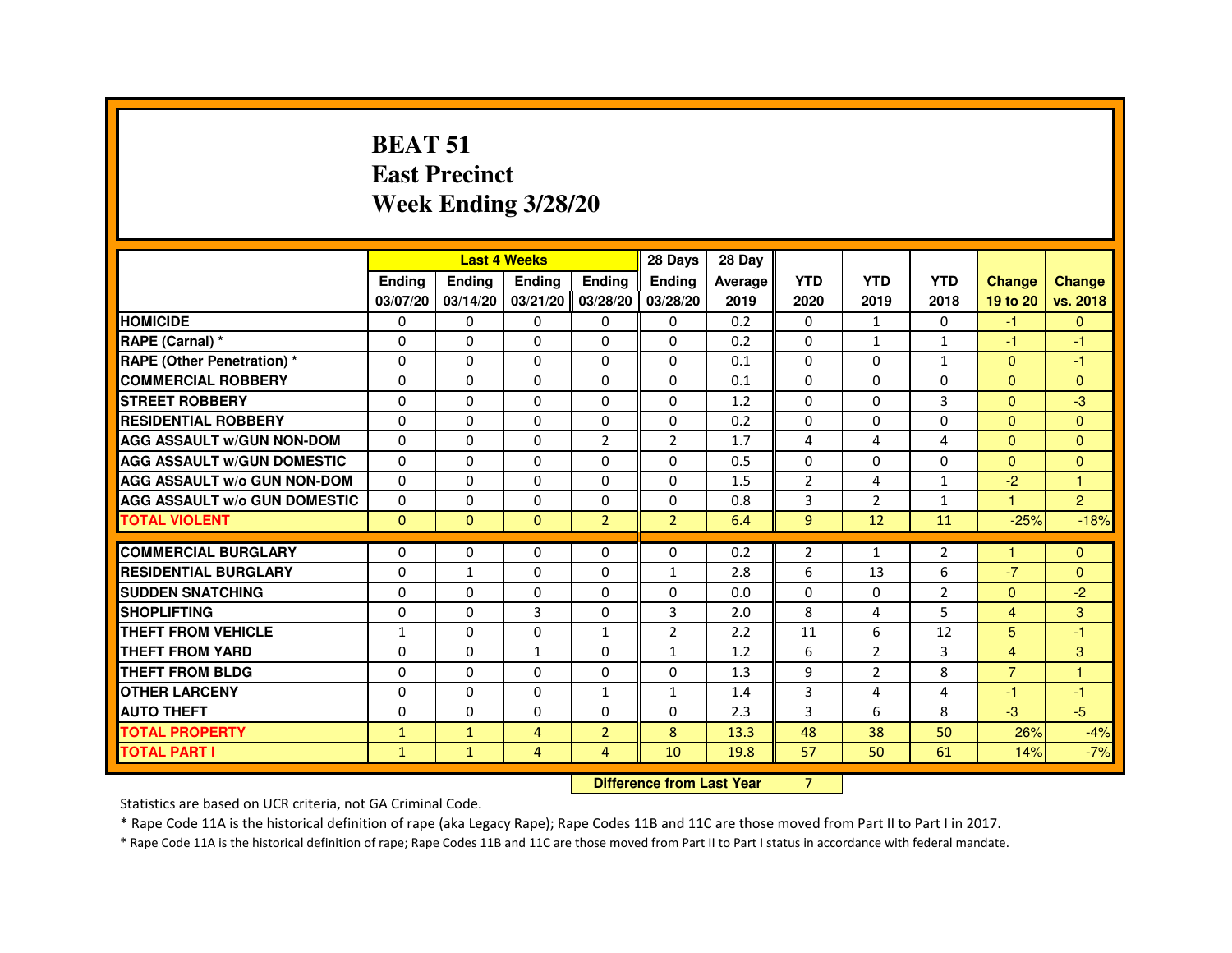# **BEAT 52 East PrecinctWeek Ending 3/28/20**

|                                     |                | <b>Last 4 Weeks</b>              |                   |                | 28 Days        | 28 Day  |                |                |                |                |                |
|-------------------------------------|----------------|----------------------------------|-------------------|----------------|----------------|---------|----------------|----------------|----------------|----------------|----------------|
|                                     | <b>Ending</b>  | Ending                           | <b>Ending</b>     | <b>Ending</b>  | <b>Ending</b>  | Average | <b>YTD</b>     | <b>YTD</b>     | <b>YTD</b>     | <b>Change</b>  | <b>Change</b>  |
|                                     | 03/07/20       | 03/14/20                         | 03/21/20 03/28/20 |                | 03/28/20       | 2019    | 2020           | 2019           | 2018           | 19 to 20       | vs. 2018       |
| <b>HOMICIDE</b>                     | 0              | $\Omega$                         | $\Omega$          | $\Omega$       | 0              | 0.1     | $\Omega$       | $\Omega$       | $\Omega$       | $\Omega$       | $\mathbf{0}$   |
| RAPE (Carnal) *                     | 0              | 0                                | 0                 | 0              | 0              | 0.3     | $\mathbf{0}$   | $\Omega$       | 0              | $\mathbf{0}$   | $\Omega$       |
| <b>RAPE (Other Penetration) *</b>   | 0              | 0                                | $\Omega$          | 0              | $\Omega$       | 0.0     | $\Omega$       | $\mathbf{0}$   | 0              | $\Omega$       | $\Omega$       |
| <b>COMMERCIAL ROBBERY</b>           | $\Omega$       | $\Omega$                         | $\Omega$          | $\Omega$       | $\Omega$       | 0.2     | $\Omega$       | $\mathbf{0}$   | $\mathbf{1}$   | $\Omega$       | $-1$           |
| <b>STREET ROBBERY</b>               | $\Omega$       | $\Omega$                         | $\Omega$          | $\Omega$       | $\Omega$       | 0.9     | $\Omega$       | $\mathbf{1}$   | $\Omega$       | $-1$           | $\mathbf{0}$   |
| <b>RESIDENTIAL ROBBERY</b>          | $\Omega$       | $\Omega$                         | $\Omega$          | $\Omega$       | 0              | 0.2     | $\Omega$       | $\overline{2}$ | 0              | $-2$           | $\Omega$       |
| <b>AGG ASSAULT w/GUN NON-DOM</b>    | $\Omega$       | $\Omega$                         | $\mathbf 0$       | $\Omega$       | $\Omega$       | 1.1     | $\mathbf{1}$   | $\overline{2}$ | 3              | $-1$           | $-2$           |
| <b>AGG ASSAULT w/GUN DOMESTIC</b>   | $\Omega$       | $\Omega$                         | $\Omega$          | $\Omega$       | $\Omega$       | 0.2     | $\mathbf{1}$   | $\mathbf{1}$   | $\mathbf{1}$   | $\Omega$       | $\Omega$       |
| <b>AGG ASSAULT W/o GUN NON-DOM</b>  | $\overline{2}$ | 0                                | 0                 | 0              | 2              | 0.8     | 3              | $\mathbf{1}$   | 2              | $\overline{2}$ | 1              |
| <b>AGG ASSAULT w/o GUN DOMESTIC</b> | $\overline{2}$ | $\mathbf 0$                      | $\Omega$          | 0              | $\overline{2}$ | 0.8     | 6              | 3              | $\overline{2}$ | 3              | 4              |
| <b>TOTAL VIOLENT</b>                | $\overline{4}$ | $\mathbf{0}$                     | $\mathbf{0}$      | $\mathbf{0}$   | $\overline{4}$ | 4.6     | 11             | 10             | 9              | 10%            | 22%            |
| <b>COMMERCIAL BURGLARY</b>          | $\mathbf{1}$   | 0                                | $\mathbf{1}$      | 0              | $\overline{2}$ | 0.1     | $\overline{2}$ | 0              | $\mathbf{1}$   | $\overline{2}$ | 1              |
| <b>RESIDENTIAL BURGLARY</b>         | $\Omega$       | $\Omega$                         | $\mathbf{1}$      | $\overline{2}$ | 3              | 4.4     | 8              | 10             | 17             | $-2$           | -9             |
| <b>SUDDEN SNATCHING</b>             | $\Omega$       | $\Omega$                         | $\Omega$          | $\Omega$       | $\Omega$       | 0.2     | $\mathfrak{p}$ | $\Omega$       | $\Omega$       | $\overline{2}$ | $\overline{2}$ |
| <b>SHOPLIFTING</b>                  | 0              | 0                                | 0                 | $\mathbf{1}$   | 1              | 0.5     | 4              | $\Omega$       | 0              | $\overline{4}$ | 4              |
| <b>THEFT FROM VEHICLE</b>           | $\overline{2}$ | $\overline{4}$                   | 0                 | $\mathbf{1}$   | $\overline{7}$ | 4.9     | 18             | 15             | 9              | 3              | 9              |
| <b>THEFT FROM YARD</b>              | $\mathbf{1}$   | $\mathbf{1}$                     | $\overline{2}$    | $\mathbf{1}$   | 5              | 2.5     | $\overline{7}$ | 4              | 3              | 3              | $\overline{4}$ |
| <b>THEFT FROM BLDG</b>              | $\overline{2}$ | $\mathbf{1}$                     | $\mathbf{1}$      | $\Omega$       | 4              | 2.8     | 11             | 9              | 4              | $\overline{2}$ | $\overline{7}$ |
| <b>OTHER LARCENY</b>                | $\mathbf 0$    | $\Omega$                         | $\mathbf 0$       | $\Omega$       | $\Omega$       | 0.8     | $\overline{2}$ | $\mathbf{1}$   | 5              | 1.             | $-3$           |
| <b>AUTO THEFT</b>                   | $\mathbf{1}$   | $\Omega$                         | $\Omega$          | $\Omega$       | $\mathbf{1}$   | 2.0     | 3              | 6              | 12             | $-3$           | $-9$           |
| <b>TOTAL PROPERTY</b>               | $\overline{7}$ | 6                                | 5                 | 5              | 23             | 18.3    | 57             | 45             | 51             | 27%            | 12%            |
| <b>TOTAL PART I</b>                 | 11             | 6                                | 5                 | 5              | 27             | 22.9    | 68             | 55             | 60             | 24%            | 13%            |
|                                     |                | <b>Difference from Last Year</b> |                   | 13             |                |         |                |                |                |                |                |

 **Difference from Last Year**

Statistics are based on UCR criteria, not GA Criminal Code.

\* Rape Code 11A is the historical definition of rape (aka Legacy Rape); Rape Codes 11B and 11C are those moved from Part II to Part I in 2017.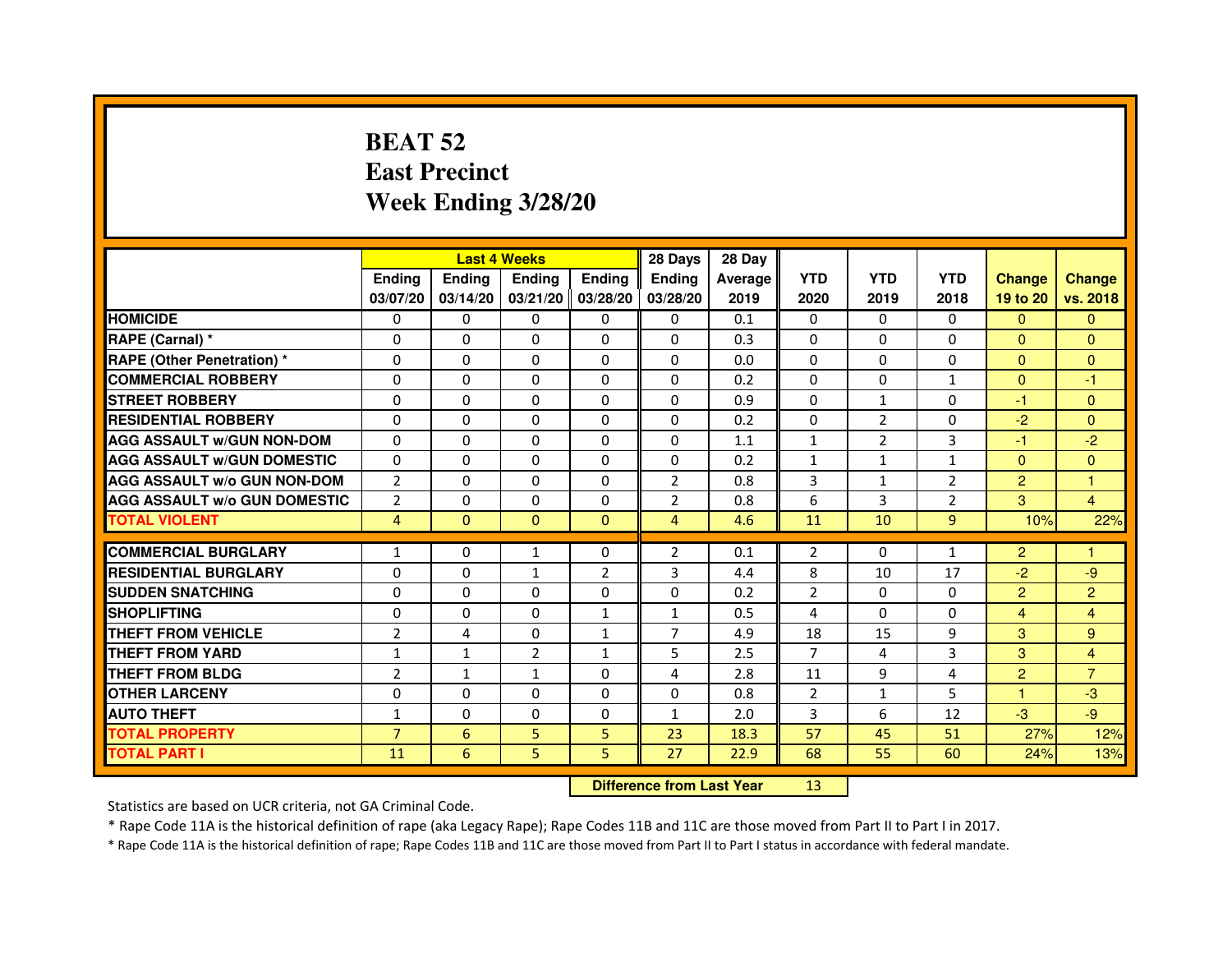# **BEAT 53 East PrecinctWeek Ending 3/28/20**

|                                     |               |                                  | <b>Last 4 Weeks</b> |                | 28 Days        | 28 Day  |                |                |                |                |                |
|-------------------------------------|---------------|----------------------------------|---------------------|----------------|----------------|---------|----------------|----------------|----------------|----------------|----------------|
|                                     | <b>Ending</b> | Ending                           | <b>Ending</b>       | <b>Ending</b>  | <b>Endina</b>  | Average | <b>YTD</b>     | <b>YTD</b>     | <b>YTD</b>     | <b>Change</b>  | <b>Change</b>  |
|                                     | 03/07/20      | 03/14/20                         | 03/21/20            | 03/28/20       | 03/28/20       | 2019    | 2020           | 2019           | 2018           | 19 to 20       | vs. 2018       |
| <b>HOMICIDE</b>                     | $\Omega$      | $\Omega$                         | $\mathbf{0}$        | $\mathbf{0}$   | $\mathbf{0}$   | 0.0     | $\Omega$       | 0              | $\Omega$       | $\Omega$       | $\mathbf{0}$   |
| RAPE (Carnal) *                     | 0             | $\Omega$                         | $\Omega$            | $\Omega$       | $\Omega$       | 0.0     | $\Omega$       | $\Omega$       | $\mathbf{1}$   | $\Omega$       | $-1$           |
| <b>RAPE (Other Penetration) *</b>   | $\Omega$      | $\Omega$                         | $\Omega$            | $\Omega$       | $\Omega$       | 0.1     | $\mathbf{1}$   | $\Omega$       | $\Omega$       | $\mathbf{1}$   | 1              |
| <b>COMMERCIAL ROBBERY</b>           | 0             | $\Omega$                         | $\Omega$            | $\Omega$       | $\Omega$       | 0.0     | $\Omega$       | $\Omega$       | $\Omega$       | $\mathbf{0}$   | $\overline{0}$ |
| <b>STREET ROBBERY</b>               | $\Omega$      | $\Omega$                         | $\Omega$            | $\Omega$       | $\Omega$       | 0.8     | $\mathbf{1}$   | 2              | 2              | $-1$           | $-1$           |
| <b>RESIDENTIAL ROBBERY</b>          | $\Omega$      | $\Omega$                         | $\Omega$            | $\Omega$       | $\Omega$       | 0.0     | $\mathbf{1}$   | $\Omega$       | $\Omega$       | 1              | 1              |
| <b>AGG ASSAULT W/GUN NON-DOM</b>    | $\Omega$      | $\Omega$                         | $\Omega$            | $\mathbf{1}$   | $\mathbf{1}$   | 1.3     | $\overline{3}$ | $\overline{2}$ | $\mathbf{1}$   | $\mathbf{1}$   | $\overline{2}$ |
| <b>AGG ASSAULT W/GUN DOMESTIC</b>   | $\Omega$      | $\Omega$                         | $\Omega$            | $\Omega$       | $\Omega$       | 0.2     | $\mathbf{1}$   | $\mathbf{1}$   | $\Omega$       | $\Omega$       | 1              |
| <b>AGG ASSAULT w/o GUN NON-DOM</b>  | 0             | 0                                | 0                   | $\mathbf{0}$   | $\mathbf{0}$   | 0.6     | 4              | $\mathbf{1}$   | 2              | 3              | $\overline{c}$ |
| <b>AGG ASSAULT W/o GUN DOMESTIC</b> | $\Omega$      | 0                                | $\Omega$            | $\Omega$       | 0              | 1.7     | $\mathbf{1}$   | 3              | 4              | $-2$           | $-3$           |
| <b>TOTAL VIOLENT</b>                | $\mathbf{0}$  | $\mathbf{0}$                     | $\mathbf 0$         | $\mathbf{1}$   | $\mathbf{1}$   | 4.7     | 12             | 9              | 10             | 33%            | 20%            |
| <b>COMMERCIAL BURGLARY</b>          | $\Omega$      | $\Omega$                         | $\mathbf{1}$        | $\Omega$       | $\mathbf{1}$   | 0.2     | $\overline{2}$ | 0              | $\mathbf{1}$   | $\overline{2}$ | 1              |
| <b>RESIDENTIAL BURGLARY</b>         | $\Omega$      | $\Omega$                         | 1                   | $\Omega$       | $\mathbf{1}$   | 3.8     | 6              | 16             | 13             | $-10$          | $-7$           |
| <b>SUDDEN SNATCHING</b>             | $\Omega$      | $\Omega$                         | $\Omega$            | $\Omega$       | $\Omega$       | 0.2     | $\Omega$       | $\Omega$       | $\mathbf{1}$   | $\Omega$       | $-1$           |
| <b>SHOPLIFTING</b>                  | 0             | 0                                | 0                   | 0              | $\mathbf{0}$   | 0.3     | 0              | 0              | 2              | $\mathbf{0}$   | $-2$           |
| <b>THEFT FROM VEHICLE</b>           | 1             | $\mathbf{1}$                     | $\Omega$            | $\mathbf{1}$   | 3              | 3.7     | 12             | 14             | 15             | $-2$           | $-3$           |
| <b>THEFT FROM YARD</b>              | 0             | 0                                | 0                   | 0              | 0              | 1.4     | 3              | 3              | $\overline{7}$ | $\overline{0}$ | $-4$           |
| <b>THEFT FROM BLDG</b>              | $\Omega$      | $\overline{2}$                   | $\overline{2}$      | $\Omega$       | $\overline{4}$ | 2.7     | 6              | 11             | 8              | $-5$           | $-2$           |
| <b>OTHER LARCENY</b>                | $\Omega$      | $\Omega$                         | $\Omega$            | $\Omega$       | $\Omega$       | 1.1     | 3              | 5              | $\overline{2}$ | $-2$           | 1              |
| <b>AUTO THEFT</b>                   | $\Omega$      | $\Omega$                         | $\Omega$            | $\overline{2}$ | $\overline{2}$ | 1.3     | 4              | $\overline{7}$ | 9              | $-3$           | $-5$           |
| <b>TOTAL PROPERTY</b>               | $\mathbf{1}$  | 3                                | $\overline{4}$      | 3              | 11             | 14.6    | 36             | 56             | 58             | $-36%$         | $-38%$         |
| <b>TOTAL PART I</b>                 | $\mathbf{1}$  | 3                                | $\overline{4}$      | 4              | 12             | 19.3    | 48             | 65             | 68             | $-26%$         | $-29%$         |
|                                     |               | <b>Difference from Last Year</b> |                     | $-17$          |                |         |                |                |                |                |                |

Statistics are based on UCR criteria, not GA Criminal Code.

\* Rape Code 11A is the historical definition of rape (aka Legacy Rape); Rape Codes 11B and 11C are those moved from Part II to Part I in 2017.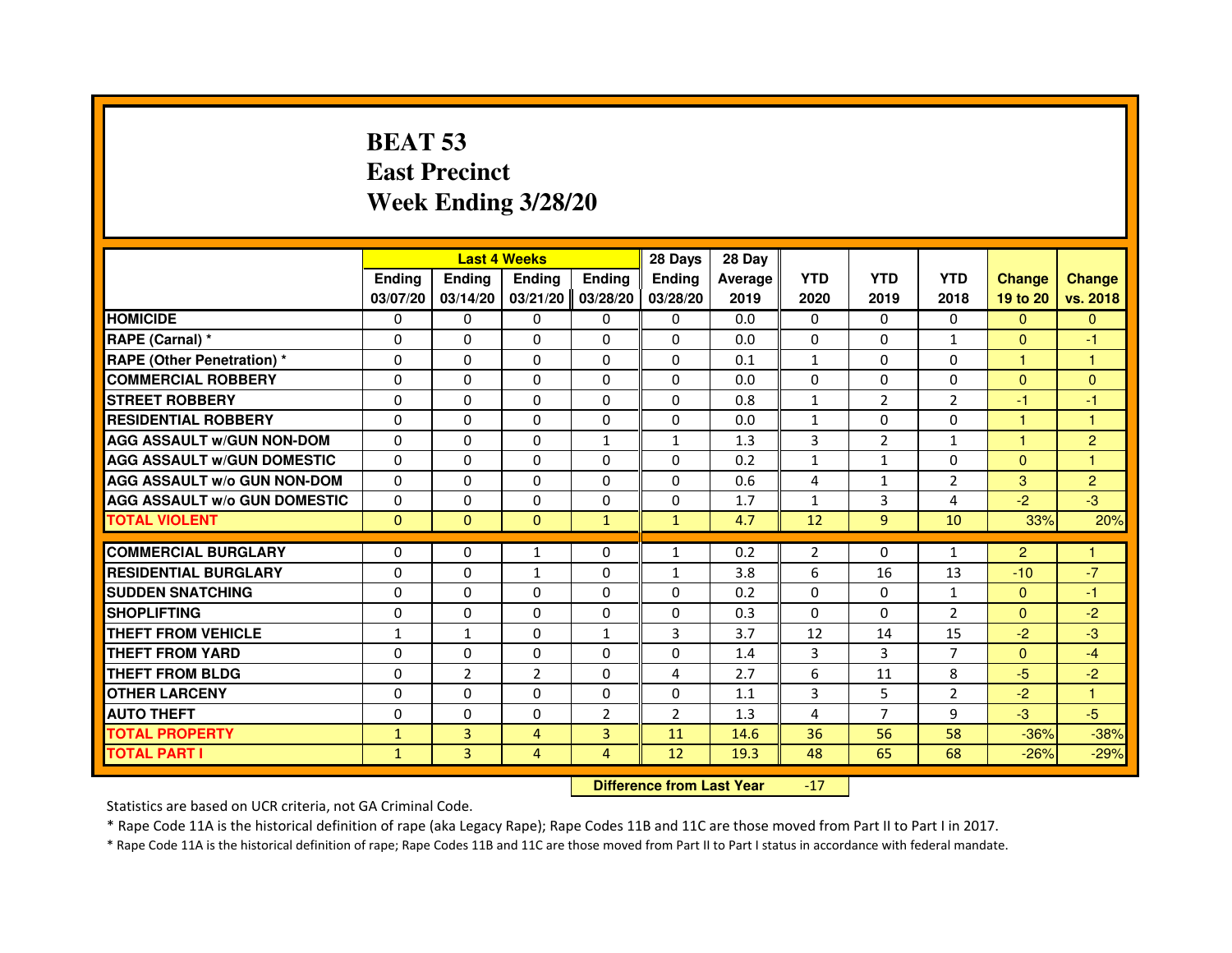# **BEAT 54 East PrecinctWeek Ending 3/28/20**

|                                     |                |                | <b>Last 4 Weeks</b> |                | 28 Days        | 28 Day  |                |                |                |                |                |
|-------------------------------------|----------------|----------------|---------------------|----------------|----------------|---------|----------------|----------------|----------------|----------------|----------------|
|                                     | <b>Endina</b>  | Ending         | <b>Endina</b>       | <b>Ending</b>  | <b>Endina</b>  | Average | <b>YTD</b>     | <b>YTD</b>     | <b>YTD</b>     | <b>Change</b>  | <b>Change</b>  |
|                                     | 03/07/20       | 03/14/20       | 03/21/20 03/28/20   |                | 03/28/20       | 2019    | 2020           | 2019           | 2018           | 19 to 20       | vs. 2018       |
| <b>HOMICIDE</b>                     | 0              | 0              | $\mathbf{0}$        | 0              | 0              | 0.0     | $\mathbf{0}$   | 0              | 2              | $\mathbf{0}$   | $-2$           |
| RAPE (Carnal) *                     | $\Omega$       | $\Omega$       | $\Omega$            | $\Omega$       | $\Omega$       | 0.2     | $\Omega$       | $\mathbf{1}$   | $\Omega$       | $-1$           | $\Omega$       |
| <b>RAPE (Other Penetration) *</b>   | $\Omega$       | $\Omega$       | $\mathbf{1}$        | $\Omega$       | $\mathbf{1}$   | 0.0     | $\mathbf{1}$   | $\mathbf{0}$   | $\Omega$       | $\mathbf{1}$   | $\mathbf{1}$   |
| <b>COMMERCIAL ROBBERY</b>           | 0              | 0              | 0                   | 0              | 0              | 0.3     | 3              | $\mathbf{1}$   | 1              | 2              | $\overline{c}$ |
| <b>STREET ROBBERY</b>               | 0              | 0              | $\Omega$            | 0              | 0              | 0.7     | $\mathbf{1}$   | 3              | $\Omega$       | $-2$           | 1              |
| <b>RESIDENTIAL ROBBERY</b>          | 0              | 0              | 0                   | 0              | 0              | 0.2     | $\Omega$       | $\Omega$       | $\Omega$       | $\Omega$       | $\Omega$       |
| <b>AGG ASSAULT w/GUN NON-DOM</b>    | $\Omega$       | $\Omega$       | $\mathbf 0$         | 0              | $\Omega$       | 1.7     | $\mathbf{1}$   | $\overline{7}$ | 4              | $-6$           | -3             |
| <b>AGG ASSAULT W/GUN DOMESTIC</b>   | 0              | 0              | 0                   | 0              | 0              | 0.2     | 0              | 0              | $\mathbf{1}$   | $\Omega$       | $-1$           |
| <b>AGG ASSAULT W/o GUN NON-DOM</b>  | $\Omega$       | $\Omega$       | $\Omega$            | 0              | $\Omega$       | 0.8     | $\mathbf{1}$   | $\overline{2}$ | 1              | $-1$           | $\Omega$       |
| <b>AGG ASSAULT W/o GUN DOMESTIC</b> | $\Omega$       | $\Omega$       | $\Omega$            | $\overline{2}$ | $\overline{2}$ | 0.2     | 4              | $\mathbf{1}$   | $\mathbf{1}$   | 3              | 3              |
| <b>TOTAL VIOLENT</b>                | $\Omega$       | $\Omega$       | $\mathbf{1}$        | $\overline{2}$ | $\overline{3}$ | 4.2     | 11             | 15             | 10             | $-27%$         | 10%            |
|                                     |                |                |                     |                |                |         |                |                |                |                |                |
| <b>COMMERCIAL BURGLARY</b>          | 0              | 0              | 0                   | 0              | 0              | 0.5     | 0              | $\mathbf{1}$   | $\Omega$       | -1             | $\Omega$       |
| <b>RESIDENTIAL BURGLARY</b>         | $\overline{2}$ | 0              | 0                   | 0              | $\overline{2}$ | 2.9     | $\overline{7}$ | 8              | 20             | $-1$           | $-13$          |
| <b>SUDDEN SNATCHING</b>             | 0              | $\Omega$       | 0                   | 0              | 0              | 0.3     | $\Omega$       | 3              | $\Omega$       | $-3$           | $\Omega$       |
| <b>SHOPLIFTING</b>                  | $\mathbf{1}$   | $\mathbf 0$    | $\mathbf{1}$        | 0              | $\overline{2}$ | 3.1     | 12             | $\overline{7}$ | 18             | 5              | $-6$           |
| <b>THEFT FROM VEHICLE</b>           | 3              | $\mathbf{1}$   | $\Omega$            | $\Omega$       | 4              | 6.4     | 18             | 36             | 11             | $-18$          | $\overline{7}$ |
| <b>THEFT FROM YARD</b>              | 0              | $\mathbf{1}$   | $\mathbf{1}$        | $\Omega$       | $\overline{2}$ | 2.1     | 5              | $\overline{7}$ | $\overline{7}$ | $-2$           | $-2$           |
| <b>THEFT FROM BLDG</b>              | $\Omega$       | 0              | $\mathbf{1}$        | 0              | 1              | 2.2     | 9              | 3              | $\overline{7}$ | 6              | $\overline{2}$ |
| <b>OTHER LARCENY</b>                | 0              | $\Omega$       | $\Omega$            | $\mathbf{1}$   | 1              | 0.5     | 5              | 3              | $\mathcal{P}$  | $\overline{2}$ | 3              |
| <b>AUTO THEFT</b>                   | $\mathbf 0$    | $\mathbf 0$    | 1                   | $\overline{2}$ | 3              | 2.4     | 5              | 8              | 12             | $-3$           | $-7$           |
| <b>TOTAL PROPERTY</b>               | 6              | $\overline{2}$ | 4                   | 3              | 15             | 20.6    | 61             | 76             | 77             | $-20%$         | $-21%$         |
| <b>TOTAL PART I</b>                 | 6              | $\overline{2}$ | 5                   | 5              | 18             | 24.8    | 72             | 91             | 87             | $-21%$         | $-17%$         |

 **Difference from Last Year**-19

Statistics are based on UCR criteria, not GA Criminal Code.

\* Rape Code 11A is the historical definition of rape (aka Legacy Rape); Rape Codes 11B and 11C are those moved from Part II to Part I in 2017.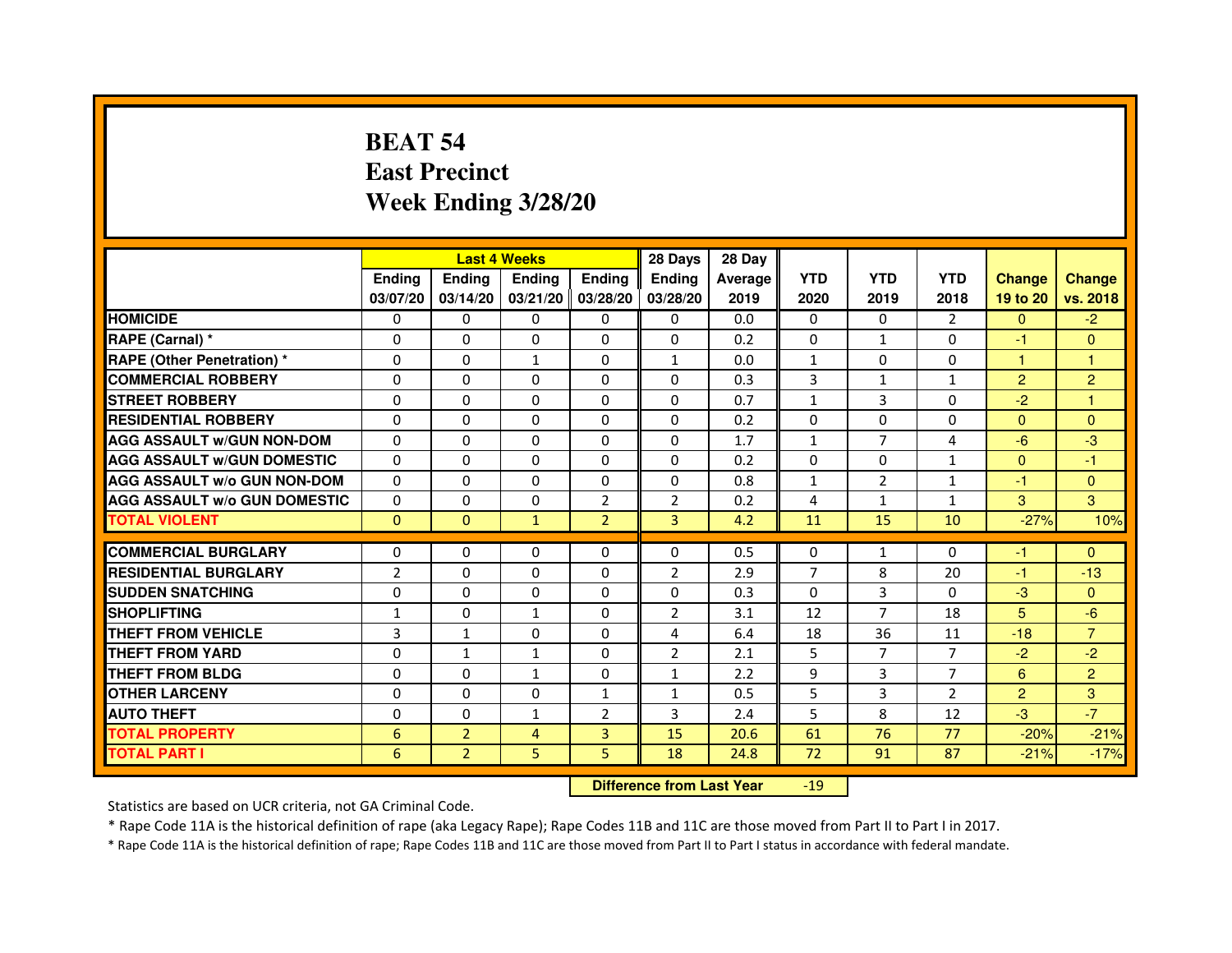## **BEAT 55 East PrecinctWeek Ending 3/28/20**

|                                     |               |                | <b>Last 4 Weeks</b> |                | 28 Days                          | 28 Day  |                |                |                |               |                |
|-------------------------------------|---------------|----------------|---------------------|----------------|----------------------------------|---------|----------------|----------------|----------------|---------------|----------------|
|                                     | <b>Ending</b> | <b>Ending</b>  | <b>Ending</b>       | Ending         | Ending                           | Average | <b>YTD</b>     | <b>YTD</b>     | <b>YTD</b>     | <b>Change</b> | <b>Change</b>  |
|                                     | 03/07/20      | 03/14/20       | 03/21/20            | 03/28/20       | 03/28/20                         | 2019    | 2020           | 2019           | 2018           | 19 to 20      | vs. 2018       |
| <b>HOMICIDE</b>                     | $\Omega$      | $\Omega$       | 0                   | 0              | 0                                | 0.0     | $\Omega$       | $\Omega$       | $\mathbf{1}$   | $\Omega$      | $-1$           |
| RAPE (Carnal) *                     | $\Omega$      | $\mathbf{0}$   | 0                   | 0              | 0                                | 0.2     | 0              | $\overline{2}$ | 0              | $-2$          | $\mathbf{0}$   |
| RAPE (Other Penetration) *          | $\Omega$      | 0              | $\Omega$            | $\Omega$       | $\Omega$                         | 0.0     | $\Omega$       | $\Omega$       | $\Omega$       | $\Omega$      | $\overline{0}$ |
| <b>COMMERCIAL ROBBERY</b>           | $\Omega$      | $\Omega$       | $\Omega$            | $\Omega$       | $\Omega$                         | 0.1     | $\Omega$       | $\Omega$       | $\Omega$       | $\mathbf{0}$  | $\mathbf{0}$   |
| <b>STREET ROBBERY</b>               | $\Omega$      | $\Omega$       | $\Omega$            | $\Omega$       | $\Omega$                         | 0.3     | $\mathbf{1}$   | $\mathbf{1}$   | $\mathbf{1}$   | $\Omega$      | $\Omega$       |
| <b>RESIDENTIAL ROBBERY</b>          | 0             | 0              | 0                   | 0              | 0                                | 0.1     | 0              | $\Omega$       | $\Omega$       | $\Omega$      | $\overline{0}$ |
| <b>AGG ASSAULT w/GUN NON- DOM</b>   | $\Omega$      | $\Omega$       | $\Omega$            | $\Omega$       | $\Omega$                         | 0.2     | $\Omega$       | $\Omega$       | $\overline{2}$ | $\Omega$      | $-2$           |
| <b>AGG ASSAULT W/GUN DOMESTIC</b>   | $\Omega$      | $\Omega$       | $\Omega$            | $\Omega$       | $\Omega$                         | 0.3     | $\Omega$       | $\Omega$       | $\Omega$       | $\Omega$      | $\mathbf{0}$   |
| <b>AGG ASSAULT W/o GUN NON-DOM</b>  | $\Omega$      | $\Omega$       | $\Omega$            | $\Omega$       | $\Omega$                         | 0.4     | $\mathbf{1}$   | $\mathbf{1}$   | $\Omega$       | $\Omega$      | 1              |
| <b>AGG ASSAULT W/o GUN DOMESTIC</b> | $\Omega$      | $\Omega$       | $\Omega$            | $\Omega$       | $\Omega$                         | 0.4     | $\mathbf{1}$   | $\mathbf{1}$   | $\Omega$       | $\Omega$      | 1              |
| <b>TOTAL VIOLENT</b>                | $\mathbf{0}$  | $\mathbf{0}$   | $\mathbf{0}$        | $\overline{0}$ | $\mathbf{0}$                     | 2.0     | 3              | 5              | $\overline{4}$ | $-40%$        | $-25%$         |
| <b>COMMERCIAL BURGLARY</b>          | $\mathbf{0}$  | 0              | 0                   | 0              | 0                                | 0.5     | $\mathbf{1}$   | 0              | 2              | 1             | -1             |
| <b>RESIDENTIAL BURGLARY</b>         | $\Omega$      | $\Omega$       | $\Omega$            | $\mathbf{1}$   | $\mathbf{1}$                     | 1.8     | 5              | 5              | 6              | $\Omega$      | $-1$           |
| <b>SUDDEN SNATCHING</b>             | $\Omega$      | $\Omega$       | $\Omega$            | $\Omega$       | $\Omega$                         | 0.2     | $\Omega$       | $\mathbf{1}$   | $\Omega$       | $-1$          | $\Omega$       |
| <b>SHOPLIFTING</b>                  | 8             | $\overline{2}$ | $\overline{2}$      | 4              | 16                               | 16.0    | 57             | 46             | 42             | 11            | 15             |
| THEFT FROM VEHICLE                  | $\Omega$      | 2              | $\mathbf{1}$        | $\Omega$       | 3                                | 3.6     | 7              | 9              | 10             | $-2$          | $-3$           |
| <b>THEFT FROM YARD</b>              | $\Omega$      | $\mathbf{1}$   | $\Omega$            | $\Omega$       | $\mathbf{1}$                     | 1.3     | 3              | 5              | 4              | $-2$          | $-1$           |
| <b>THEFT FROM BLDG</b>              | $\Omega$      | $\Omega$       | $\Omega$            | $\Omega$       | $\Omega$                         | 1.8     | 4              | 4              | 6              | $\Omega$      | $-2$           |
| <b>OTHER LARCENY</b>                | $\mathbf{0}$  | $\Omega$       | $\Omega$            | $\Omega$       | $\Omega$                         | 0.3     | $\mathbf{1}$   | 1              | $\overline{2}$ | $\mathbf{0}$  | $-1$           |
| <b>AUTO THEFT</b>                   | $\Omega$      | $\Omega$       | $\Omega$            | $\Omega$       | $\Omega$                         | 0.8     | $\overline{2}$ | 3              | 5              | $-1$          | $-3$           |
| <b>TOTAL PROPERTY</b>               | 8             | 5              | $\overline{3}$      | 5              | 21                               | 26.2    | 80             | 74             | 77             | 8%            | 4%             |
| <b>TOTAL PART I</b>                 | 8             | 5              | $\overline{3}$      | 5              | 21                               | 28.2    | 83             | 79             | 81             | 5%            | 2%             |
|                                     |               |                |                     |                | <b>Difference from Last Year</b> |         | 4              |                |                |               |                |

 **Difference from Last Year**

Statistics are based on UCR criteria, not GA Criminal Code.

\* Rape Code 11A is the historical definition of rape (aka Legacy Rape); Rape Codes 11B and 11C are those moved from Part II to Part I in 2017.